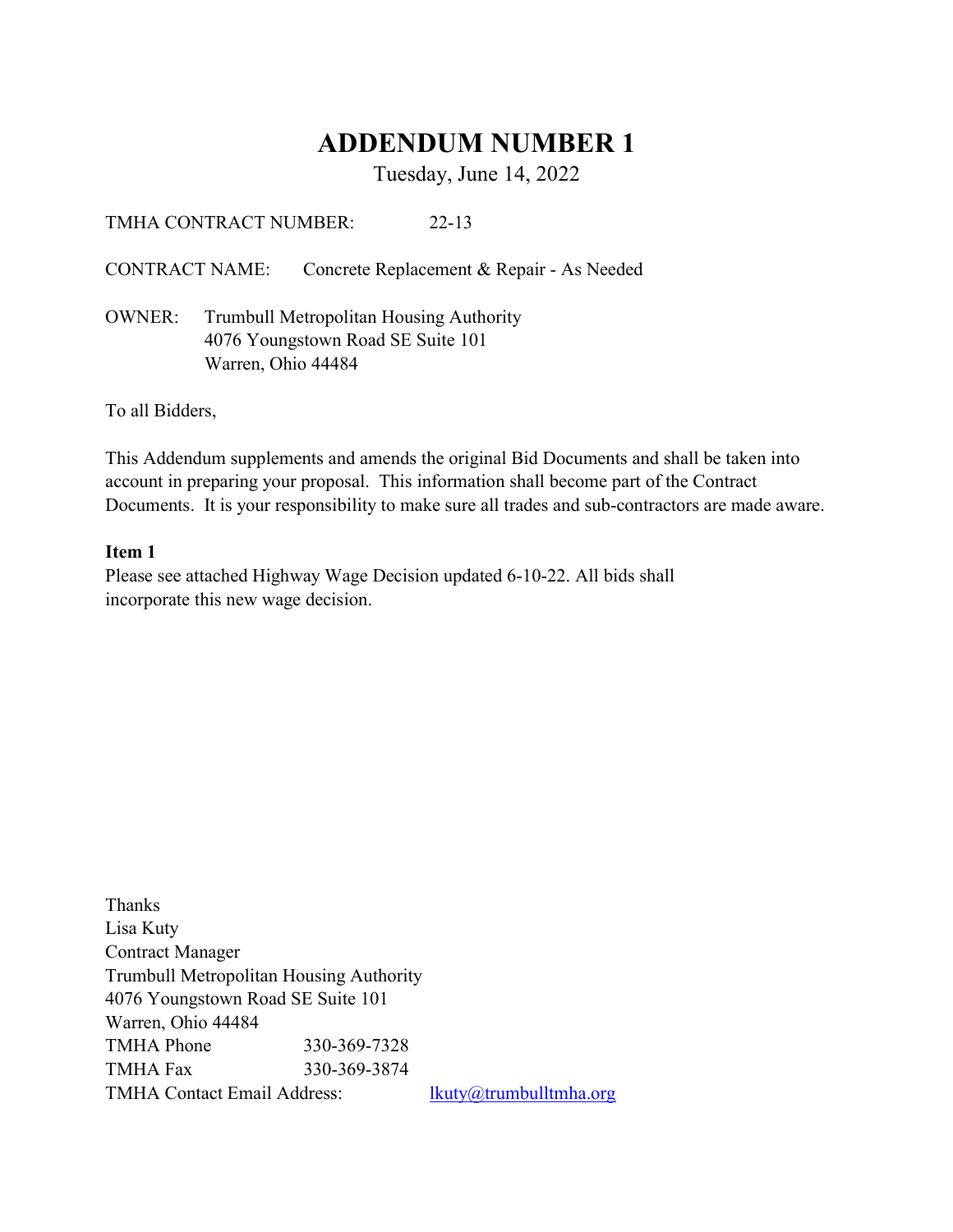"General Decision Number: OH20220001 06/10/2022

Superseded General Decision Number: OH20210001

State: Ohio

Construction Types: Heavy and Highway

Counties: Ohio Statewide.

Heavy and Highway Construction Projects

Note: Contracts subject to the Davis-Bacon Act are generally required to pay at least the applicable minimum wage rate required under Executive Order 14026 or Executive Order 13658. Please note that these Executive Orders apply to covered contracts entered into by the federal government that are subject to the Davis-Bacon Act itself, but do not apply to contracts subject only to the Davis-Bacon Related Acts, including those set forth at 29 CFR  $5.1(a)(2)-(60)$ .

| If the contract is entered<br>into on or after January 30,<br>2022, or the contract is<br>renewed or extended (e.g., an<br>option is exercised) on or<br>after January 30, 2022: | Executive Order 14026<br>generally applies to the<br>contract.<br>. The contractor must pay<br>all covered workers at<br>least \$15.00 per hour (or<br>the applicable wage rate<br>listed on this wage<br>determination, if it is<br>higher) for all hours<br>spent performing on the<br>contract in 2022. |
|----------------------------------------------------------------------------------------------------------------------------------------------------------------------------------|------------------------------------------------------------------------------------------------------------------------------------------------------------------------------------------------------------------------------------------------------------------------------------------------------------|
| If the contract was awarded on .<br>or between January 1, 2015 and<br>January 29, 2022, and the<br>contract is not renewed or<br>extended on or after January<br>30, 2022:       | Executive Order 13658<br>generally applies to the<br>contract.<br>. The contractor must pay all<br>covered workers at least<br>$$11.25$ per hour (or the<br>applicable wage rate listed<br>on this wage determination,<br>if it is higher) for all<br>hours spent performing on<br>that contract in 2022.  |

The applicable Executive Order minimum wage rate will be adjusted annually. If this contract is covered by one of the Executive Orders and a classification considered necessary for performance of work on the contract does not appear on this wage determination, the contractor must still submit a conformance request.

Additional information on contractor requirements and worker protections under the Executive Orders is available at https://www.dol.gov/agencies/whd/government-contracts.

| Modification Number | Publication Date |
|---------------------|------------------|
| n                   | 01/07/2022       |
|                     | 01/14/2022       |
|                     | 01/28/2022       |
|                     |                  |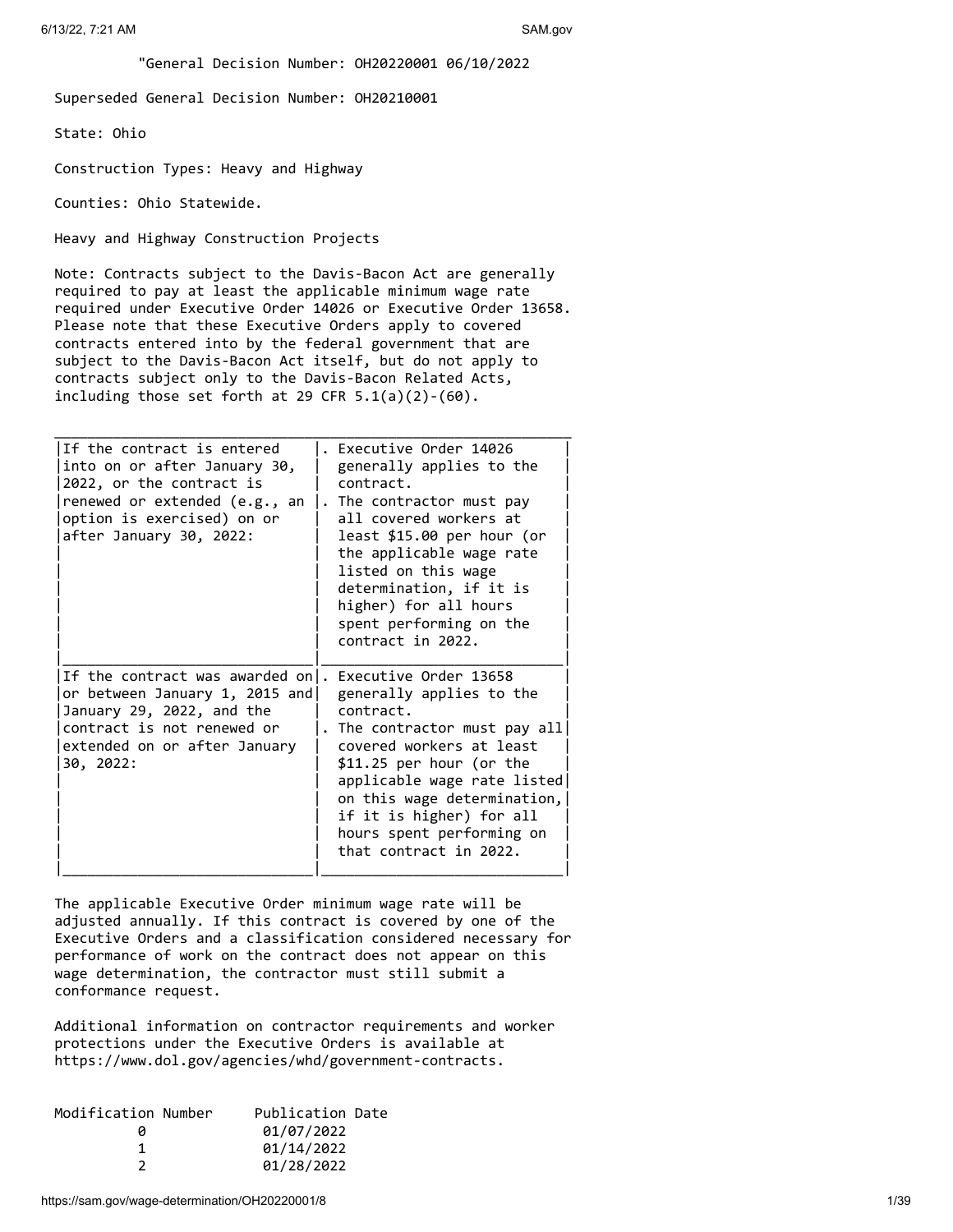| R  | 02/18/2022 |
|----|------------|
| Δ. | 02/25/2022 |
| 5  | 03/11/2022 |
| 6  | 04/08/2022 |
|    | 05/27/2022 |
| R  | 06/10/2022 |
|    |            |

BROH0001-001 06/01/2021

DEFIANCE, FULTON (Excluding Fulton, Amboy & Swan Creek Townships), HENRY (Excluding Monroe, Bartlow, Liberty, Washington, Richfield, Marion, Damascus & Townships & that part of Harrison Township outside corporate limits of city of Napoleon), PAULDING, PUTNAM and WILLIAMS COUNTIES

|                                         | Rates | Fringes |  |
|-----------------------------------------|-------|---------|--|
| Bricklayer, Stonemason\$ 30.40          |       | 17.55   |  |
| BROH0001-004 06/01/2021                 |       |         |  |
|                                         | Rates | Fringes |  |
| CEMENT MASON/CONCRETE FINISHER \$ 30.40 |       | 17.55   |  |
| BROH0003-002 06/01/2021                 |       |         |  |

FULTON (Townships of Amboy, Swan Creek & Fulton), HENRY (Townships of Washington, Damascus, Richfield, Bartlow, Liberty, Harrison, Monroe, & Marion), LUCAS and WOOD (Townships of Perrysburg, Ross, Lake, Troy, Freedom, Montgomery, Webster, Center, Portage, Middleton, Plain, Liberty, Henry, Washington, Weston, Milton, Jackson & Grand Rapids) COUNTIES

|                                      | Rates | Fringes |
|--------------------------------------|-------|---------|
| Bricklayer, Stonemason\$ 30.40       |       | 17.55   |
| $P = 2112227$ $2227$ $24124$ $12222$ |       |         |

BROH0005-003 06/01/2020

CUYAHOGA, LORAIN & MEDINA (Hinckley, Granger, Brunswick, Liverpool, Montville, York, Homer, Harrisville, Chatham, Litchfield & Spencer Townships and the city of Medina)

|                           | Rates | Fringes |
|---------------------------|-------|---------|
| BRICKLAYER                |       |         |
| BRICKLAYERS; CAULKERS;    |       |         |
| CLEANERS; POINTERS; &     |       |         |
| STONEMASONS\$ 36.64       |       | 17.13   |
| SANDBLASTERS\$ 36.39      |       | 17.13   |
| SEWER BRICKLAYERS & STACK |       |         |
| BUILDERS\$ 36.64          |       | 17.13   |
| SWING SCAFFOLDS\$ 37.14   |       | 17.13   |
|                           |       |         |

BROH0006-005 06/01/2021

CARROLL, COLUMBIANA (Knox, Butler, West & Hanover Townships), STARK & TUSCARAWAS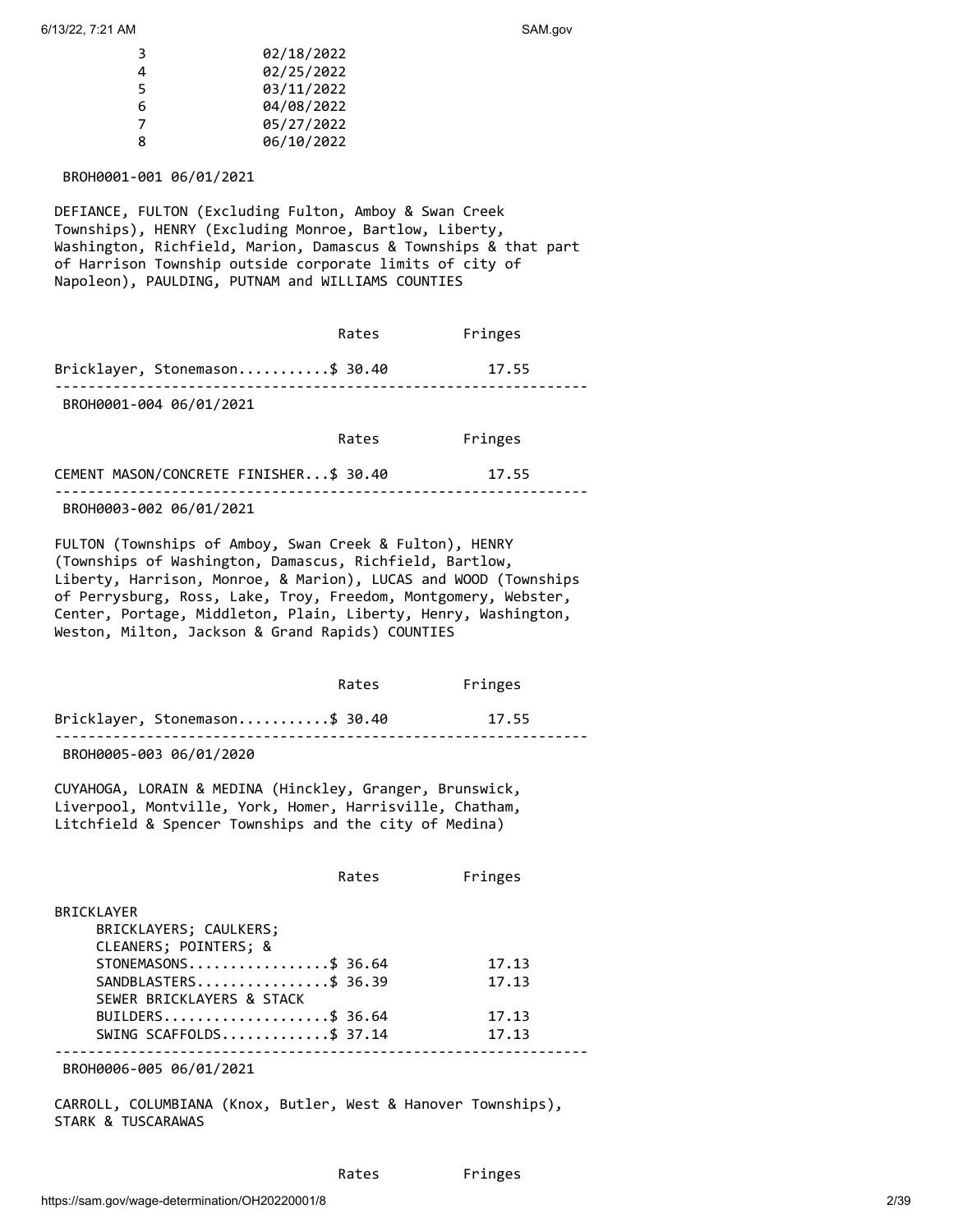| Bricklayer, Stonemason\$ 30.40                                                                                                                                                                                                                                                                                                                                                                                                                                                                                 |       | 17.55          |
|----------------------------------------------------------------------------------------------------------------------------------------------------------------------------------------------------------------------------------------------------------------------------------------------------------------------------------------------------------------------------------------------------------------------------------------------------------------------------------------------------------------|-------|----------------|
| BROH0007-002 06/01/2021                                                                                                                                                                                                                                                                                                                                                                                                                                                                                        |       |                |
| LAWRENCE                                                                                                                                                                                                                                                                                                                                                                                                                                                                                                       |       |                |
|                                                                                                                                                                                                                                                                                                                                                                                                                                                                                                                |       | Rates Fringes  |
| Bricklayer, Stonemason\$ 30.40                                                                                                                                                                                                                                                                                                                                                                                                                                                                                 |       | 17.55          |
| BROH0007-005 06/01/2021                                                                                                                                                                                                                                                                                                                                                                                                                                                                                        |       |                |
| PORTAGE & SUMMIT                                                                                                                                                                                                                                                                                                                                                                                                                                                                                               |       |                |
|                                                                                                                                                                                                                                                                                                                                                                                                                                                                                                                | Rates | Fringes        |
| BRICKLAYER\$ 30.40                                                                                                                                                                                                                                                                                                                                                                                                                                                                                             |       | 17.55          |
| BROH0007-010 06/01/2017                                                                                                                                                                                                                                                                                                                                                                                                                                                                                        |       |                |
| PORTAGE & SUMMIT                                                                                                                                                                                                                                                                                                                                                                                                                                                                                               |       |                |
|                                                                                                                                                                                                                                                                                                                                                                                                                                                                                                                |       | Rates Fringes  |
| MASON - STONE\$ 28.65                                                                                                                                                                                                                                                                                                                                                                                                                                                                                          |       | 14.55          |
| BROH0008-001 06/01/2021                                                                                                                                                                                                                                                                                                                                                                                                                                                                                        |       |                |
|                                                                                                                                                                                                                                                                                                                                                                                                                                                                                                                |       |                |
|                                                                                                                                                                                                                                                                                                                                                                                                                                                                                                                |       |                |
|                                                                                                                                                                                                                                                                                                                                                                                                                                                                                                                | Rates | Fringes        |
|                                                                                                                                                                                                                                                                                                                                                                                                                                                                                                                |       | 17.55          |
| BROH0009-002 06/01/2021                                                                                                                                                                                                                                                                                                                                                                                                                                                                                        |       |                |
|                                                                                                                                                                                                                                                                                                                                                                                                                                                                                                                |       |                |
|                                                                                                                                                                                                                                                                                                                                                                                                                                                                                                                | Rates | Fringes        |
|                                                                                                                                                                                                                                                                                                                                                                                                                                                                                                                |       | 17.55<br>19.01 |
| BROH0010-002 06/01/2021                                                                                                                                                                                                                                                                                                                                                                                                                                                                                        |       |                |
| COLUMBIANA (Salem, Perry, Fairfield, Center, Elk Run,<br>Middleton, & Unity Townships and the city of New Waterford),<br>MAHONING & TRUMBULL<br>BRICKLAYER\$ 30.40<br>BELMONT & MONROE COUNTIES and the Townships of Warren & Mt.<br>Pleasant and the Village of Dillonvale in JEFFERSON COUNTY<br>Bricklayer, Stonemason\$ 30.40<br>Refractory\$ 31.45<br>COLUMBIANA (St. Clair, Madison, Wayne, Franklin, Washington,<br>Yellow Creek & Liverpool Townships) & JEFFERSON (Brush Creek &<br>Saline Townships) |       |                |
|                                                                                                                                                                                                                                                                                                                                                                                                                                                                                                                | Rates | Fringes        |

Saline & Salineville Townships & the Village of Dillonvale)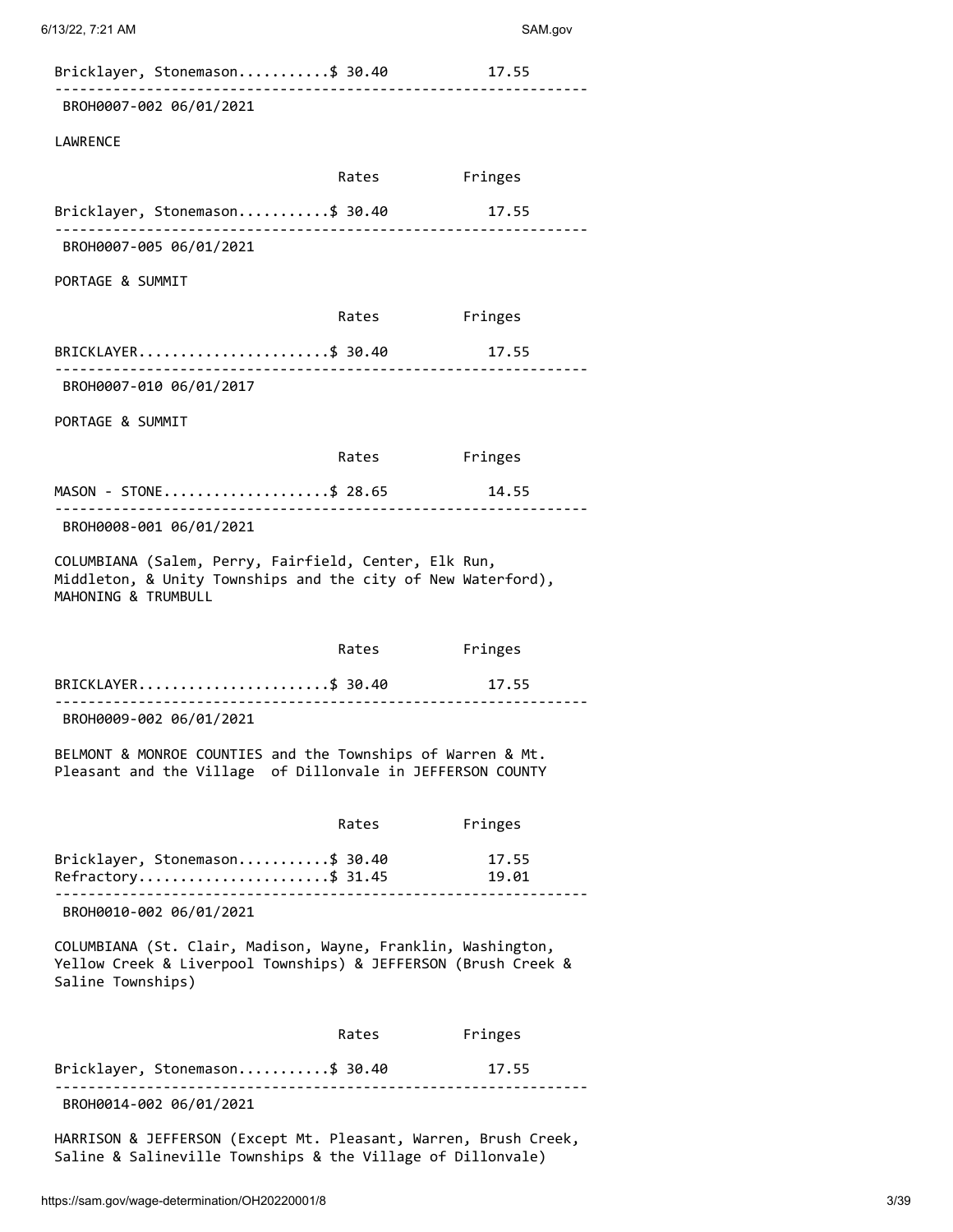|                                                                                                                                                                                    | Rates         | Fringes |  |
|------------------------------------------------------------------------------------------------------------------------------------------------------------------------------------|---------------|---------|--|
| Bricklayer, Stonemason\$ 30.40                                                                                                                                                     |               | 17.55   |  |
| BROH0016-002 06/01/2021                                                                                                                                                            |               |         |  |
| ASHTABULA, GEAUGA, and LAKE COUNTIES                                                                                                                                               |               |         |  |
|                                                                                                                                                                                    | Rates         | Fringes |  |
| Bricklayer, Stonemason\$ 30.40                                                                                                                                                     |               | 17.55   |  |
| BROH0018-002 06/01/2021                                                                                                                                                            |               |         |  |
| BROWN, BUTLER, CLERMONT, HAMILTON, PREBLE (Gasper, Dixon,<br>Israel, Lanier, Somers & Gratis Townships) & WARREN COUNTIES:                                                         |               |         |  |
|                                                                                                                                                                                    | Rates         | Fringes |  |
| Bricklayer, Stonemason\$ 30.40                                                                                                                                                     |               | 17.55   |  |
| BROH0022-004 06/01/2021                                                                                                                                                            |               |         |  |
| CHAMPAIGN, CLARK, CLINTON, DARKE, GREENE, HIGHLAND, LOGAN,<br>MIAMI, MONTGOMERY, PREBLE (Jackson, Monroe, Harrison, Twin,<br>Jefferson & Washington Townships) and SHELBY COUNTIES |               |         |  |
|                                                                                                                                                                                    | Rates         | Fringes |  |
| Bricklayer, Stonemason\$ 30.40                                                                                                                                                     |               | 17.55   |  |
| BROH0032-001 06/01/2021                                                                                                                                                            |               |         |  |
| GALLIA & MEIGS                                                                                                                                                                     |               |         |  |
|                                                                                                                                                                                    | Rates         | Fringes |  |
| Bricklayer, Stonemason\$ 30.40                                                                                                                                                     |               | 17.55   |  |
| BROH0035-002 06/01/2021                                                                                                                                                            |               |         |  |
| ALLEN, AUGLAIZE, MERCER and VAN WERT COUNTIES                                                                                                                                      |               |         |  |
|                                                                                                                                                                                    | Rates Fringes |         |  |
| Bricklayer, Stonemason\$ 30.40 17.55                                                                                                                                               |               |         |  |
| BROH0039-002 06/01/2021                                                                                                                                                            |               |         |  |
| ADAMS & SCIOTO                                                                                                                                                                     |               |         |  |
|                                                                                                                                                                                    | Rates Fringes |         |  |
| Bricklayer, Stonemason\$ 30.40                                                                                                                                                     |               | 17.55   |  |
| BROH0040-003 06/01/2021                                                                                                                                                            |               |         |  |
| ASHLAND, CRAWFORD, HARDIN, HOLMES, MARION, MORROW, RICHLAND,<br>WAYNE and WYANDOT (Except Crawford, Ridge, Richland & Tymochtee<br>Townships) COUNTIES                             |               |         |  |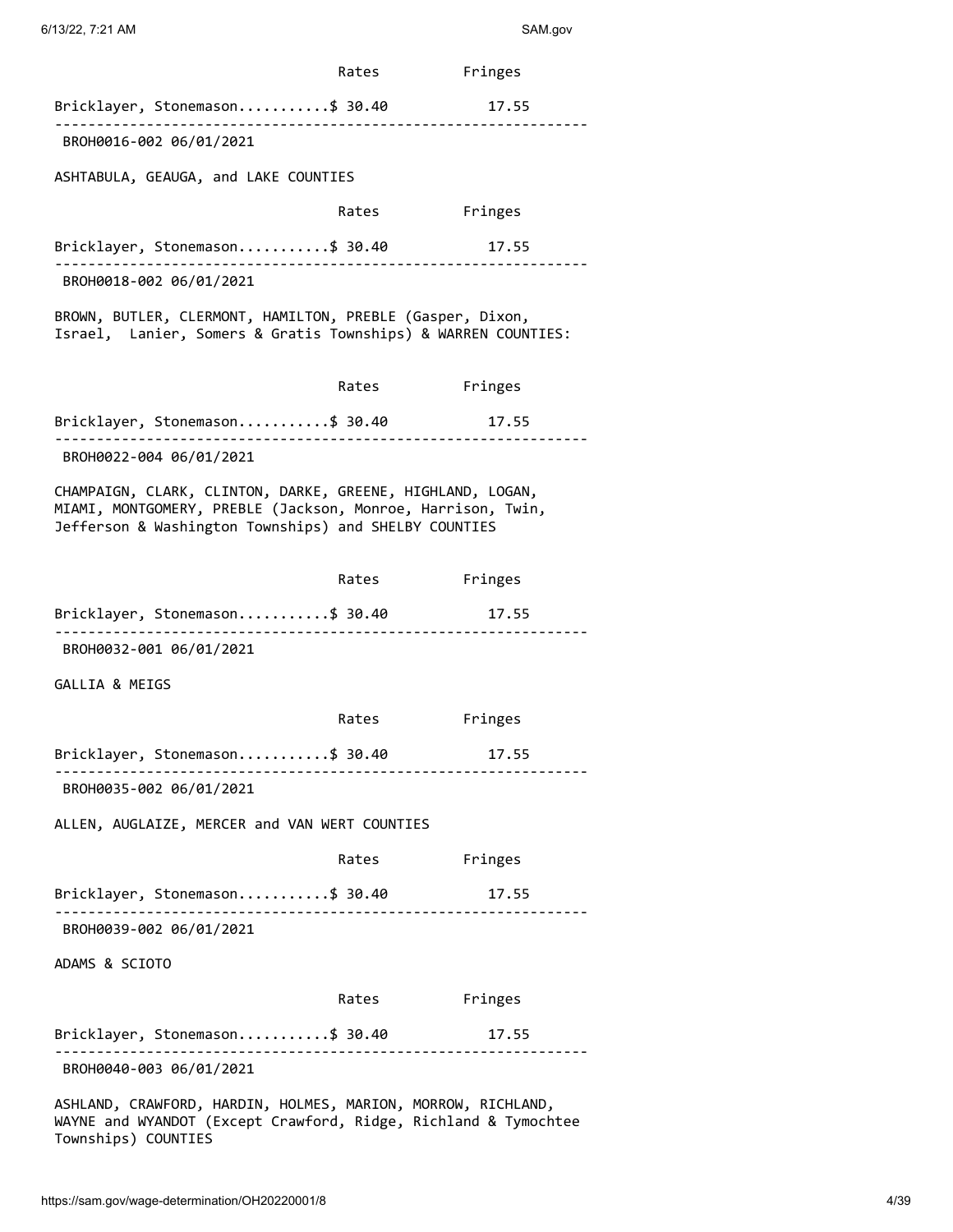Rates Fringes Bricklayer, Stonemason...........\$ 31.93 22.54 FOOTNOTE: Layout Man and Sawman rate: \$1.00 per hour above journeyman rate. Free standing stack work ground level to top of stack; Sandblasting and laying of carbon masonry material in swing stage and/or scaffold; Ramming and spading of plastics and gunniting: \$1.50 per hour above journeyman rate. ""Hot"" work: \$2.50 above journeyman rate. ---------------------------------------------------------------- BROH0044-002 06/01/2021 Rates Fringes Bricklayer, Stonemason COSHOCTON, FAIRFIELD, GUERNSEY, HOCKING, KNOX, KICKING, MORGAN, MUSKINGUM, NOBLE (Beaver, Buffalo, Seneca & Wayne Townships) & PERRY COUNTIES:...................\$ 30.40 17.55 ---------------------------------------------------------------- BROH0045-002 06/01/2021 FAYETTE, JACKSON, PIKE, ROSS and VINTON COUNTIES Rates Fringes Bricklayer, Stonemason...........\$ 30.40 17.66 ---------------------------------------------------------------- BROH0046-002 06/01/2021 ERIE, HANCOCK, HURON, OTTAWA, SANDUSKY, SENECA, WOOD (Perry & Bloom Townships) and WYANDOT (Tymochtee, Crawford, Ridge & Richland Townships) COUNTIES & the Islands of Lake Erie north of Sandusky Rates Fringes Bricklayer, Stonemason...........\$ 30.40 17.55 FOOTNOTE: Layout Man and Sawman rate: \$1.00 per hour above journeyman rate. Free standing stack work ground level to top of stack; Sandblasting and laying of carbon masonry material in swing stage and/or scaffold; Ramming and spading of plastics and gunniting: \$1.50 per hour above journeyman rate. ""Hot"" work: \$2.50 above journeyman rate. ---------------------------------------------------------------- BROH0052-001 06/01/2021 ATHENS COUNTY Rates Fringes Bricklayer, Stonemason...........\$ 30.40 17.55 ---------------------------------------------------------------- BROH0052-003 06/01/2021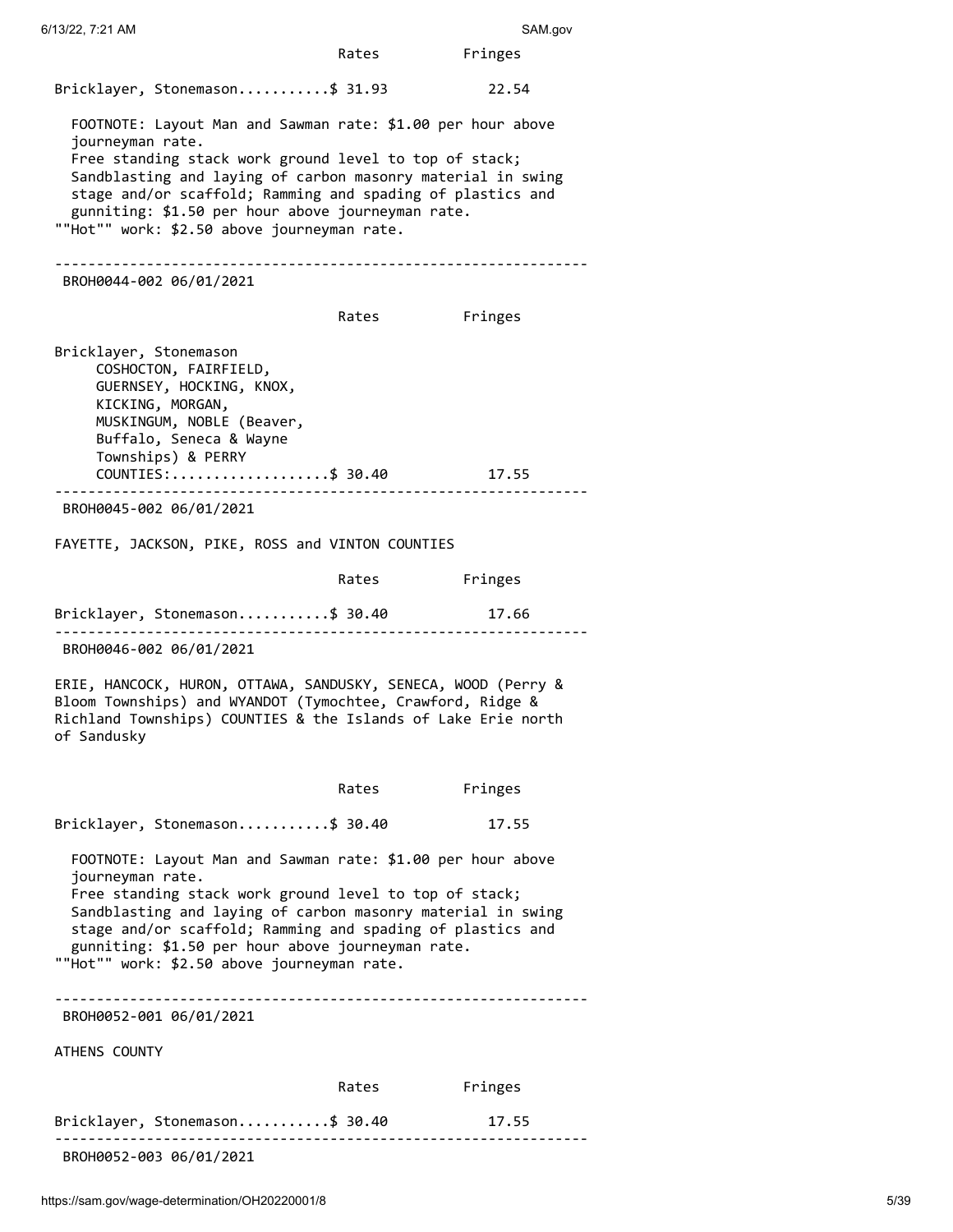| 6/13/22, 7:21 AM |  |
|------------------|--|
|                  |  |

SAM.gov

NOBLE (Brookfield, Noble, Center, Sharon, Olive, Enoch, Stock, Jackson, Jefferson & Elk Townships) and WASHINGTON COUNTIES

|                                                                                                                                                                                                                                                                  | Rates         | Fringes                 |  |
|------------------------------------------------------------------------------------------------------------------------------------------------------------------------------------------------------------------------------------------------------------------|---------------|-------------------------|--|
| Bricklayer, Stonemason\$ 30.40                                                                                                                                                                                                                                   |               | 17.55                   |  |
| BROH0055-003 06/01/2021                                                                                                                                                                                                                                          |               |                         |  |
| DELAWARE, FRANKLIN, MADISON, PICKAWAY and UNION COUNTIES                                                                                                                                                                                                         |               |                         |  |
|                                                                                                                                                                                                                                                                  | Rates         | Fringes                 |  |
| Bricklayer, Stonemason\$ 30.40                                                                                                                                                                                                                                   |               | 17.55                   |  |
| CARP0003-004 05/01/2017                                                                                                                                                                                                                                          |               |                         |  |
| MAHONING & TRUMBULL                                                                                                                                                                                                                                              |               |                         |  |
|                                                                                                                                                                                                                                                                  | Rates Fringes |                         |  |
| CARPENTER\$ 26.20                                                                                                                                                                                                                                                |               | 17.42                   |  |
| CARP0069-003 05/01/2017                                                                                                                                                                                                                                          |               |                         |  |
| CARROLL, STARK, TUSCARAWAS & WAYNE                                                                                                                                                                                                                               |               |                         |  |
|                                                                                                                                                                                                                                                                  | Rates         | Fringes                 |  |
| CARPENTER\$ 25.98                                                                                                                                                                                                                                                |               | 15.98                   |  |
| CARP0069-006 05/01/2017                                                                                                                                                                                                                                          |               |                         |  |
| COSHOCTON, HOLMES, KNOX & MORROW                                                                                                                                                                                                                                 |               |                         |  |
|                                                                                                                                                                                                                                                                  | Rates         | Fringes                 |  |
| CARPENTER\$ 24.04                                                                                                                                                                                                                                                |               | 15.29                   |  |
| CARP0171-002 05/01/2019                                                                                                                                                                                                                                          |               |                         |  |
| BELMONT, COLUMBIANA, HARRISON, JEFFERSON & MONROE                                                                                                                                                                                                                |               |                         |  |
|                                                                                                                                                                                                                                                                  | Rates         | Fringes                 |  |
| CARPENTER\$ 27.37                                                                                                                                                                                                                                                |               | 20.02                   |  |
| CARP0200-002 05/01/2021                                                                                                                                                                                                                                          |               |                         |  |
| ADAMS, ATHENS, DELAWARE, FAIRFIELD, FAYETTE, FRANKLIN, GALLIA,<br>GUERNSEY, HIGHLAND, HOCKING, JACKSON, LAWRENCE, LICKING,<br>MADISON, MARION, MEIGS, MORGAN, MUSKINGUM, NOBLE, PERRY,<br>PICKAWAY, PIKE, ROSS, SCIOTO, UNION, VINTON and WASHINGTON<br>COUNTIES |               |                         |  |
|                                                                                                                                                                                                                                                                  | Rates         | Fringes                 |  |
| CARPENTER\$ 30.28<br>Diver\$ 39.41<br>PILEDRIVERMAN\$ 30.28                                                                                                                                                                                                      |               | 20.08<br>10.40<br>20.08 |  |

CARP0248-005 07/01/2008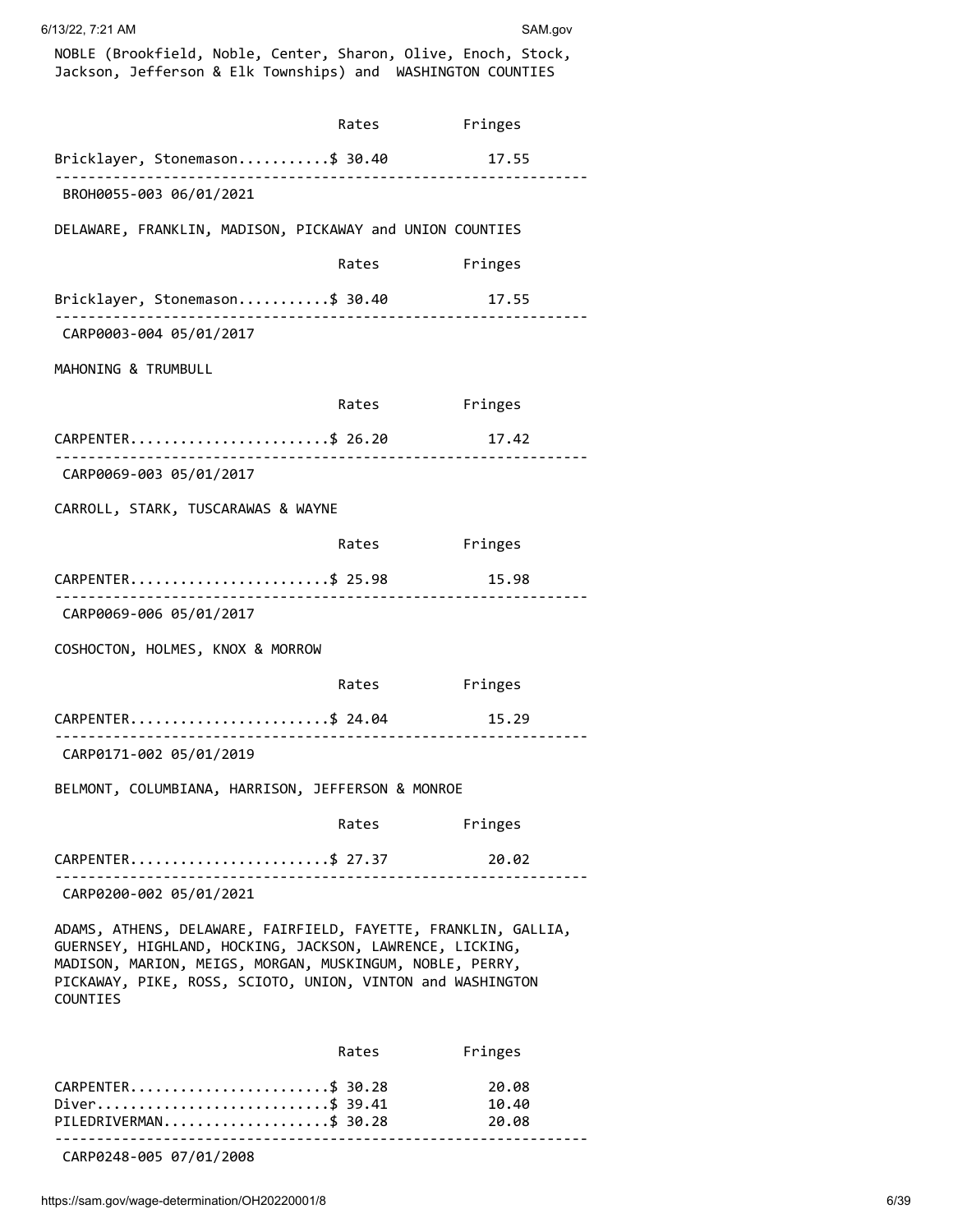| 6/13/22, 7:21 AM |  |
|------------------|--|
|                  |  |

LUCAS & WOOD

SAM.gov

|                                                                                                                                                | Rates Fringes |               |
|------------------------------------------------------------------------------------------------------------------------------------------------|---------------|---------------|
| CARPENTER\$ 27.27                                                                                                                              |               | 14.58         |
| __________________________<br>CARP0248-008 07/01/2008                                                                                          |               |               |
|                                                                                                                                                | Rates         | Fringes       |
|                                                                                                                                                |               |               |
| CARPENTER<br>DEFIANCE, FULTON, HANCOCK,<br>HENRY, PAULDING & WILLIAMS<br>$COUNTIES \ldots \ldots \ldots \ldots \ldots \ldots \text{\$ } 23.71$ |               | 13.28         |
| CARP0254-002 05/01/2017                                                                                                                        |               |               |
| ASHTABULA, CUYAHOGA, GEAUGA & LAKE                                                                                                             |               |               |
|                                                                                                                                                | Rates         | Fringes       |
| CARPENTER\$ 32.40                                                                                                                              |               | 16.97         |
| CARP0372-002 05/01/2016                                                                                                                        |               |               |
| ALLEN, AUGLAIZE, HARDIN, MERCER, PUTNAM & VAN WERT                                                                                             |               |               |
|                                                                                                                                                | Rates         | Fringes       |
| CARPENTER\$ 24.54                                                                                                                              |               | 18.21         |
| CARP0639-003 05/01/2017                                                                                                                        |               |               |
| MEDINA, PORTAGE & SUMMIT                                                                                                                       |               |               |
|                                                                                                                                                | Rates         | Fringes       |
| CARPENTER\$ 30.42                                                                                                                              |               | 16.99         |
| CARP0735-002 05/01/2019                                                                                                                        |               |               |
| ASHLAND, ERIE, HURON, LORAIN & RICHLAND                                                                                                        |               |               |
|                                                                                                                                                | Rates         | Fringes       |
| CARPENTER\$ 26.30                                                                                                                              |               | 17.91         |
| ---------------------------------<br>CARP1311-001 05/01/2017                                                                                   |               |               |
| BROWN, BUTLER, CHAMPAIGN, CLARK, CLERMONT, CLINTON, DARKE,<br>GREENE, HAMILTON, LOGAN, MIAMI, MONTGOMERY, PREBLE, SHELBY &<br>WARREN           |               |               |
|                                                                                                                                                | Rates         | Fringes       |
| Carpenter & Piledrivermen\$ 29.34<br>Diver\$ 40.58                                                                                             |               | 15.95<br>9.69 |
| CARP1393-002 07/01/2008                                                                                                                        |               |               |
| ON BEETANCE FULTON HANCOCK HENDY LUCAE OTTAILA                                                                                                 |               |               |

CRAWFORD, DEFIANCE, FULTON, HANCOCK, HENRY, LUCAS, OTTAWA, PAULDING, SANDUSKY, SENECA, WILLIAMS & WOOD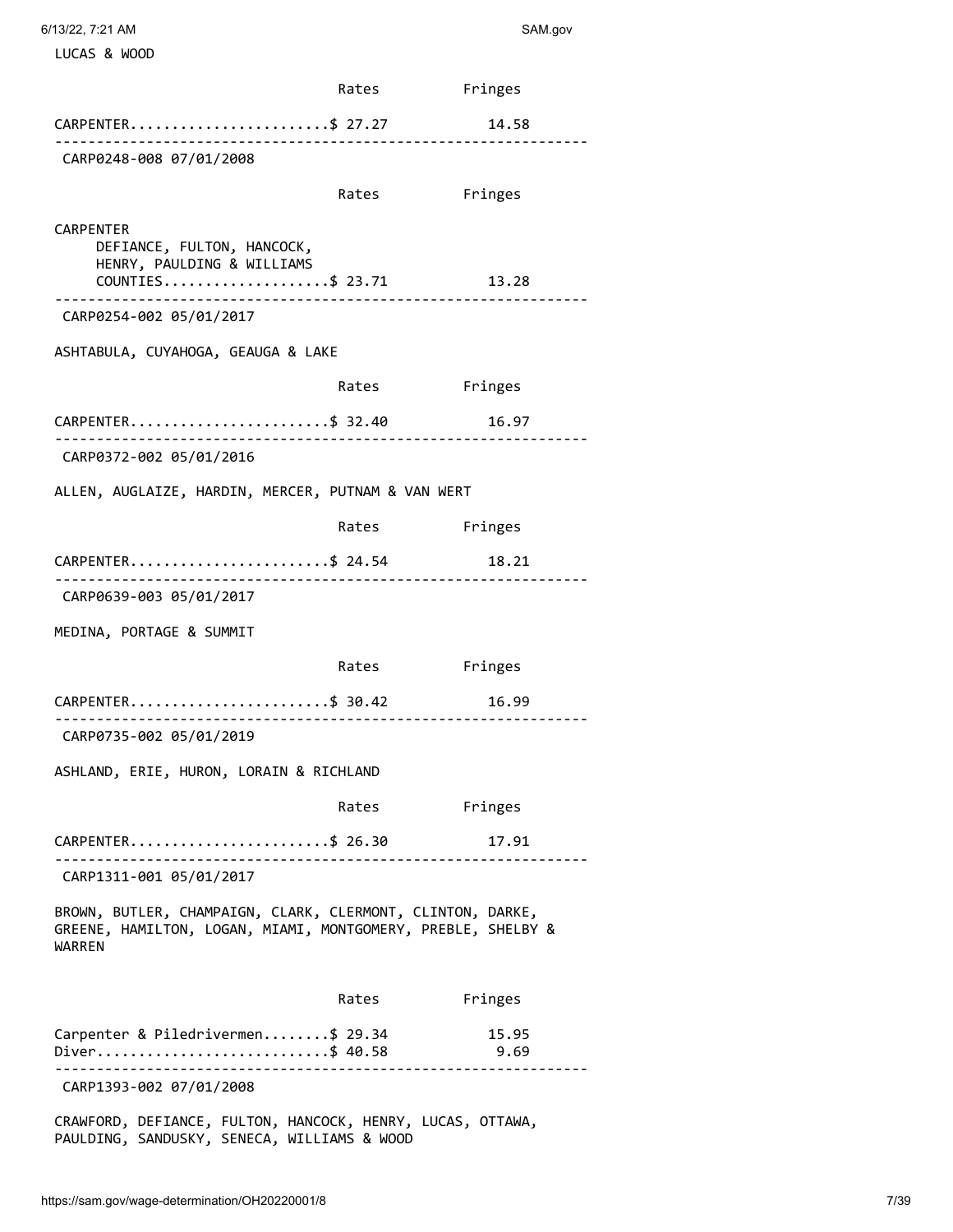| 6/13/22, 7:21 AM                                                                                       |       | SAM.gov        |
|--------------------------------------------------------------------------------------------------------|-------|----------------|
|                                                                                                        | Rates | Fringes        |
| Piledrivermen & Diver's Tender\$ 27.30                                                                 |       | 16.05          |
| DIVERS - \$250.00 per day                                                                              |       |                |
| CARP1393-003 07/01/2008                                                                                |       |                |
| ALLEN, AUGLAIZE, HARDIN, MERCER, PUTNAM, VAN WERT & WYANDOT                                            |       |                |
|                                                                                                        | Rates | Fringes        |
| Piledrivermen & Diver's Tender\$ 25.15                                                                 |       | 15.92          |
| DIVERS - \$250.00 per day                                                                              |       |                |
| CARP1871-006 05/01/2017                                                                                |       |                |
| BELMONT, HARRISON, & MONROE                                                                            |       |                |
|                                                                                                        | Rates | Fringes        |
| Diver, Wet\$ 48.11<br>Piledrivermen; Diver, Dry\$ 32.07 17.33                                          |       | 17.33          |
| CARP1871-008 05/01/2017                                                                                |       |                |
| ASHLAND, ASHTABULA, CUYAHOGA, ERIE, GEAUGA, HURON, LAKE,<br>LORAIN, MEDINA, PORTAGE, RICHLAND & SUMMIT |       |                |
|                                                                                                        | Rates | Fringes        |
| Diver, Wet\$ 45.80<br>Piledrivermen; Diver, Dry\$ 30.53                                                |       | 18.84<br>18.84 |
| CARP1871-014 05/01/2017                                                                                |       |                |
| CARROLL, STARK, TUSCARAWAS & WAYNE                                                                     |       |                |
|                                                                                                        | Rates | Fringes        |
| Diver, Wet\$ 38.34<br>Piledrivermen; Diver, Dry\$ 25.56<br>______________                              |       | 16.95<br>16.95 |
| CARP1871-015 05/01/2017                                                                                |       |                |
| COSHOCTON, HOLMES, KNOX & MORROW                                                                       |       |                |
|                                                                                                        | Rates | Fringes        |
| Diver, Wet\$ 37.34<br>Piledrivermen; Diver, Dry\$ 24.89                                                |       | 16.07<br>16.07 |
| CARP1871-017 05/01/2017                                                                                |       |                |
| MAHONING & TRUMBULL                                                                                    |       |                |
|                                                                                                        | Rates | Fringes        |
| Diver, Wet\$ 40.65<br>Piledrivermen; Diver, Dry\$ 27.10                                                |       | 17.62<br>17.62 |
| -------------------------------<br>CARP2235-012 01/01/2014                                             |       |                |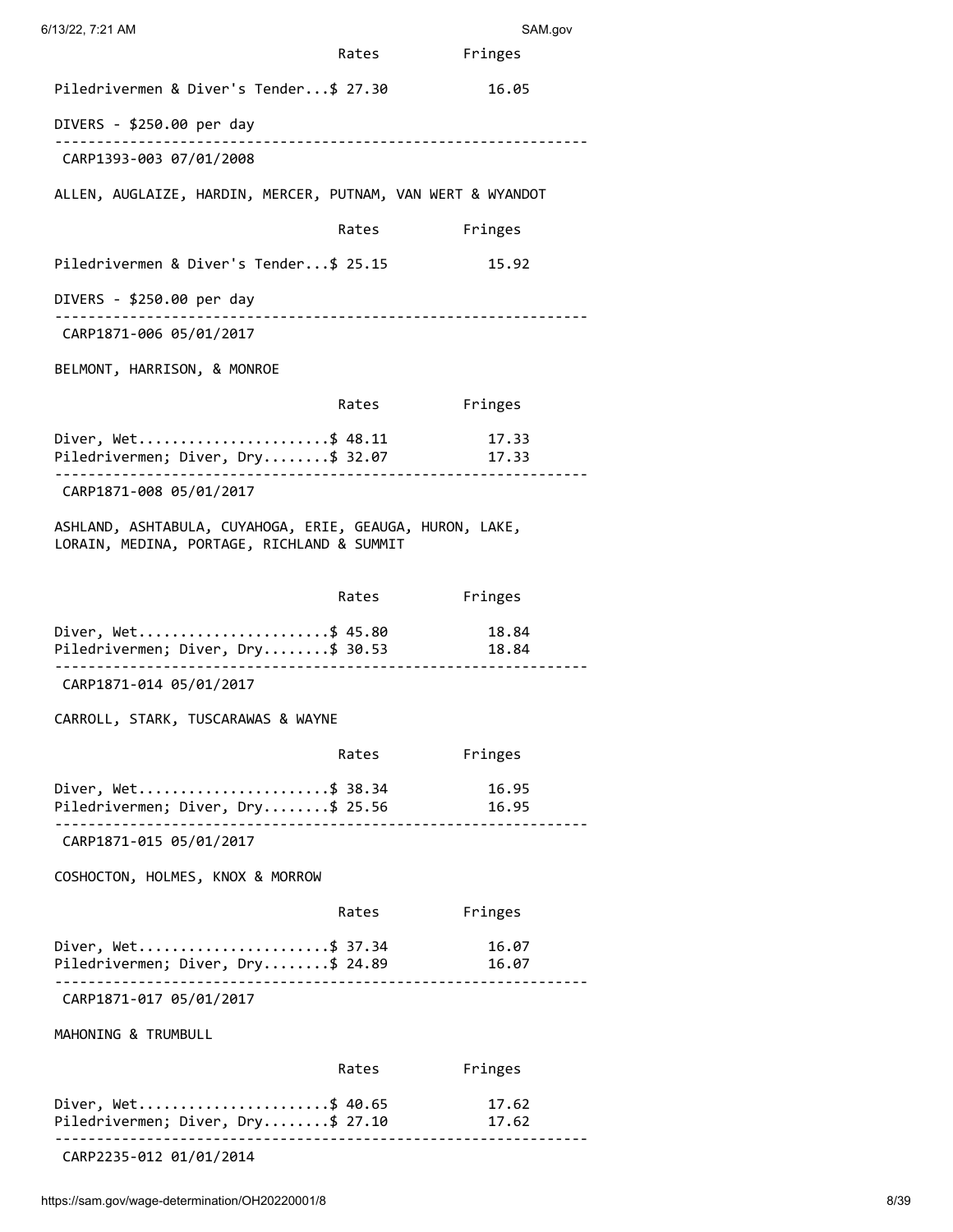6/13/22, 7:21 AM SAM.gov

COLUMBIANA & JEFFERSON

|                                                                                                                                                                                                                                     | Rates         | Fringes        |
|-------------------------------------------------------------------------------------------------------------------------------------------------------------------------------------------------------------------------------------|---------------|----------------|
| PILEDRIVERMAN\$ 31.74                                                                                                                                                                                                               |               | 16.41          |
| CARP2239-001 07/01/2008                                                                                                                                                                                                             |               |                |
| CRAWFORD, OTTAWA, SANDUSKY, SENECA & WYANDOT                                                                                                                                                                                        |               |                |
|                                                                                                                                                                                                                                     | Rates Fringes |                |
| CARPENTER\$ 23.71<br>_____________________________                                                                                                                                                                                  |               | 13.28          |
| ELEC0008-002 05/24/2021                                                                                                                                                                                                             |               |                |
| DEFIANCE, FULTON, HANCOCK, HENRY, LUCAS, OTTAWA, PAULDING,<br>PUTNAM, SANDUSKY, SENECA, WILLIAMS & WOOD                                                                                                                             |               |                |
|                                                                                                                                                                                                                                     | Rates         | Fringes        |
| CABLE SPLICER\$ 38.98<br>ELECTRICIAN\$ 43.33                                                                                                                                                                                        |               | 18.96<br>26.61 |
| ELEC0032-003 12/06/2021                                                                                                                                                                                                             |               |                |
| ALLEN, AUGLAIZE, HARDIN, LOGAN, MERCER, SHELBY, VAN WERT &<br>WYANDOT (Crawford, Jackson, Marseilles, Mifflin, Ridgeland,<br>Ridge & Salem Townships)                                                                               |               |                |
|                                                                                                                                                                                                                                     | Rates         | Fringes        |
| ELECTRICIAN\$ 33.22                                                                                                                                                                                                                 |               | 19.73          |
| * ELEC0038-002 04/25/2022                                                                                                                                                                                                           |               |                |
| CUYAHOGA, GEAUGA (Bainbridge, Chester & Russell Townships) &<br>LORAIN (Columbia Township)                                                                                                                                          |               |                |
|                                                                                                                                                                                                                                     | Rates         | Fringes        |
| ELECTRICIAN<br>Excluding Sound &<br>Communications Work\$ 40.88                                                                                                                                                                     |               | 22.75          |
| FOOTNOTES;<br>a. 6 Paid Holidays: New Year's Day; Memorial Day; July 4th;<br>Labor Day; Thanksgiving Day; & Christmas Day<br>b. 1 week's paid vacation for 1 year's service; 2 weeks' paid<br>vacation for 2 or more years' service |               |                |
| * ELEC0038-008 04/25/2022                                                                                                                                                                                                           |               |                |
| CUYAHOGA, GEAUGA (Bainbridge, Chester & Russell Townships) &<br>LORAIN (Columbia Township)                                                                                                                                          |               |                |
|                                                                                                                                                                                                                                     | Rates         | Fringes        |

Sound & Communication Technician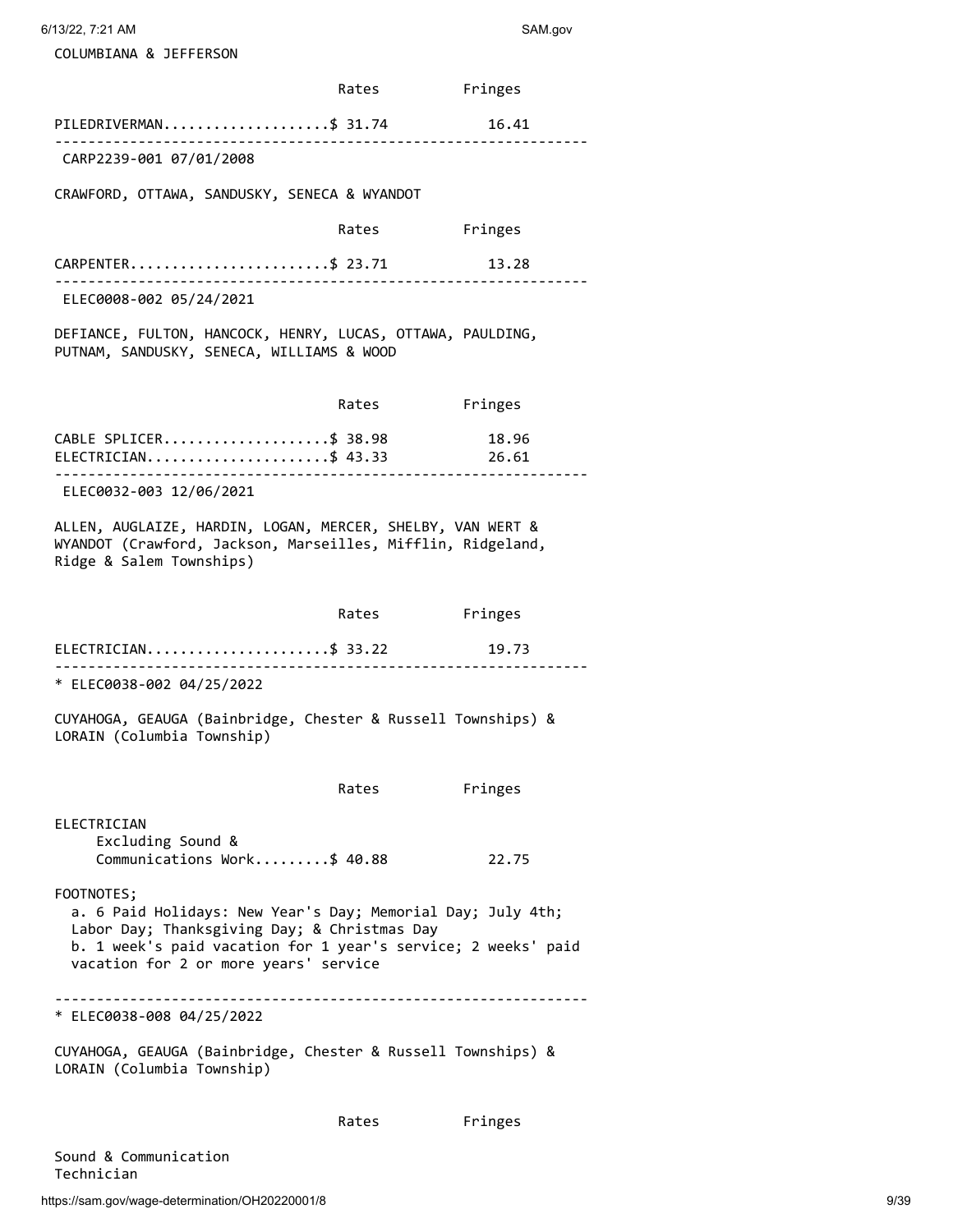| Installer Technician\$ 28.05                                                     |       | 13.25          |       |
|----------------------------------------------------------------------------------|-------|----------------|-------|
| FOOTNOTES;                                                                       |       |                |       |
| a. 6 Paid Holidays: New Year's Day; Memorial Day; July 4th;                      |       |                |       |
| Labor Day; Thanksgiving Day; & Christmas Day                                     |       |                |       |
| b. 1 week's paid vacation for 1 year's service; 2 weeks' paid                    |       |                |       |
| vacation for 2 or more years' service                                            |       |                |       |
|                                                                                  |       |                |       |
| ELEC0064-003 11/29/2021                                                          |       |                |       |
| COLUMBIANA (Butler, Fairfield, Perry, Salem & Unity Townships)                   |       |                |       |
| MAHONING (Austintown, Beaver, Berlin, Boardman, Canfield,                        |       |                |       |
| Ellsworth, Coitsville, Goshen, Green, Jackson, Poland,                           |       |                |       |
| Springfield & Youngstown Townships), & TRUMBULL (Hubbard &<br>Liberty Townships) |       |                |       |
|                                                                                  |       |                |       |
|                                                                                  | Rates | Fringes        |       |
| $ELECTRICIAN$ \$ 36.10                                                           |       | 18.17          |       |
|                                                                                  |       |                |       |
| ELEC0071-001 01/01/2019                                                          |       |                |       |
| ASHLAND, CHAMPAIGN, CLARK, COSHOCTON, CRAWFORD, DELAWARE,                        |       |                |       |
| FAIRFIELD, FAYETTE, FRANKLIN, GUERNSEY, HIGHLAND, HOCKING,                       |       |                |       |
| JACKSON (Coal, Jackson, Liberty, Milton, Washington & Wellston                   |       |                |       |
| Townships), KNOX, LICKING, MADISON, MARION, MONROE, MORGAN,                      |       |                |       |
| MORROW, MUSKINGUM, NOBLE, PERRY, PICKAWAY, PIKE (Beaver,                         |       |                |       |
| Benton, Jackson, Mifflin, Pebble, Peepee, Perry & Seal                           |       |                |       |
| Townships), RICHLAND, ROSS, TUSCARAWAS (Auburn, Bucks, Clay,                     |       |                |       |
| Jefferson, Oxford, Perry, Salem, Rush, Washington & York                         |       |                |       |
| Townships), UNION, VINTON (Clinton, Eagle, Elk, Harrison,                        |       |                |       |
| Jackson, Richland & Swan Townships), and WASHINGTON COUNTIES                     |       |                |       |
|                                                                                  | Rates | Fringes        |       |
|                                                                                  |       |                |       |
| Line Construction                                                                |       |                |       |
| Equipment Operators\$ 33.62                                                      |       | 13.40          |       |
| Groundmen\$ 24.17<br>Linemen & Cable Splicers\$ 38.27                            |       | 11.32<br>14.42 |       |
|                                                                                  |       |                |       |
| ELEC0071-004 01/01/2019                                                          |       |                |       |
| AUGLAIZE, CLINTON, DARKE, GREENE, LOGAN, MERCER, MIAMI,                          |       |                |       |
| MONTGOMERY, PREBLE, and SHELBY COUNTIES                                          |       |                |       |
|                                                                                  |       |                |       |
|                                                                                  | Rates | Fringes        |       |
| Line Construction                                                                |       |                |       |
| Equipment Operator\$ 33.62                                                       |       | 13.40          |       |
| Groundman\$ 24.17                                                                |       | 11.32          |       |
| Lineman & Cable Splicers\$ 38.27                                                 |       | 14.42          |       |
| ELEC0071-005 12/31/2018                                                          |       |                |       |
| ASHTABULA, CUYAHOGA, GEAUGA, LAKE & LORAIN                                       |       |                |       |
|                                                                                  | Rates | Fringes        |       |
|                                                                                  |       |                |       |
| LINE CONSTRUCTION:<br>Equipment<br>Operator                                      |       |                |       |
| https://sam.gov/wage-determination/OH20220001/8                                  |       |                | 10/39 |
|                                                                                  |       |                |       |

Communications Technician...\$ 29.30 13.29

## 6/13/22, 7:21 AM SAM.gov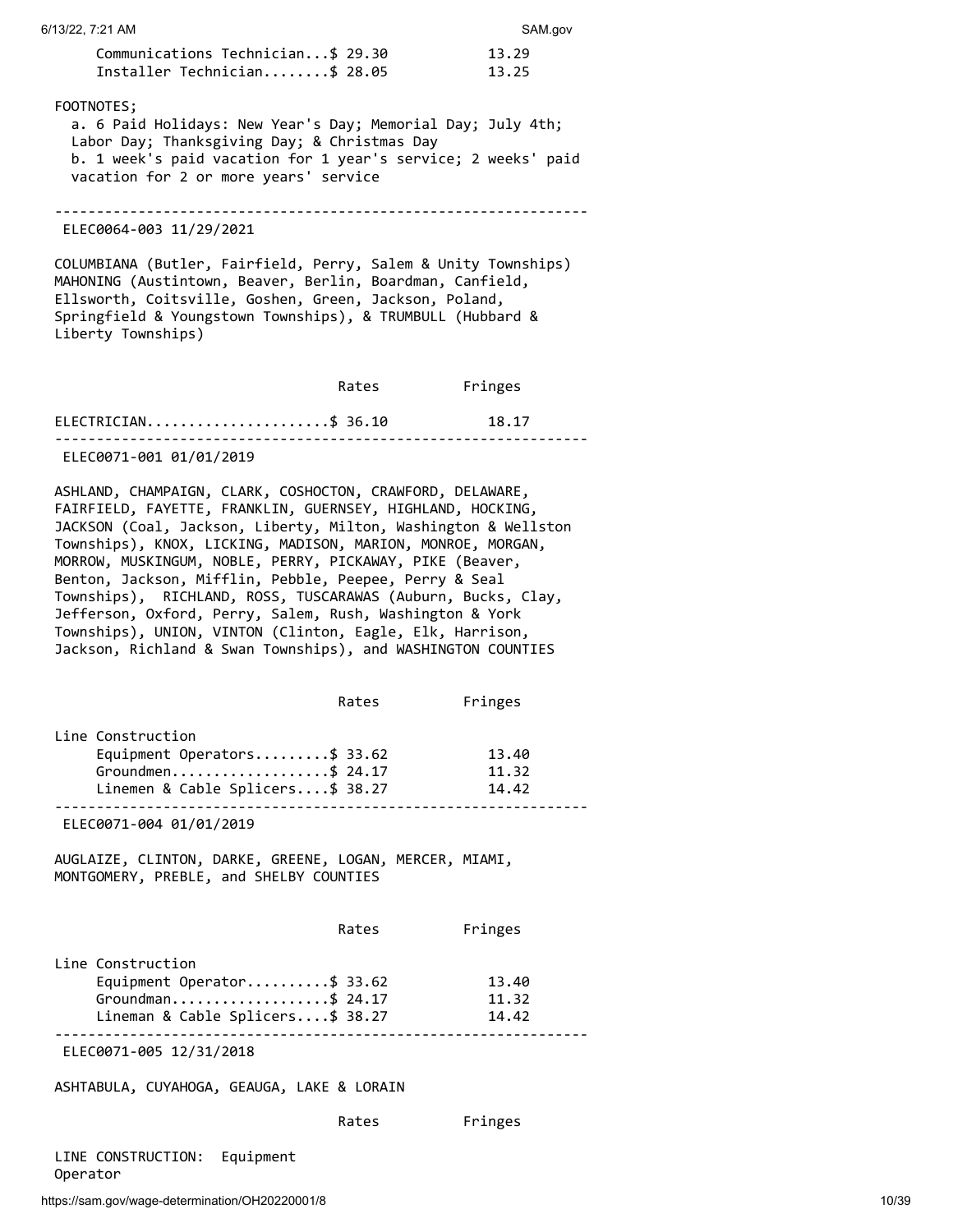| 6/13/22, 7:21 AM                                                                                                                                                                                                                                                                        |       | SAM.gov        |
|-----------------------------------------------------------------------------------------------------------------------------------------------------------------------------------------------------------------------------------------------------------------------------------------|-------|----------------|
| DOT/Traffic Signal &<br>Highway Lighting Projects\$ 32.44                                                                                                                                                                                                                               |       | 14.10          |
| Municipal Power/Transit<br>Projects\$ 40.10<br>LINE CONSTRUCTION: Groundman                                                                                                                                                                                                             |       | 16.42          |
| DOT/Traffic Signal &<br>Highway Lighting Projects\$ 25.06<br>Municipal Power/Transit                                                                                                                                                                                                    |       | 12.26          |
| Projects\$ 31.19<br>LINE CONSTRUCTION:                                                                                                                                                                                                                                                  |       | 14.11          |
| Linemen/Cable Splicer<br>DOT/Traffic Signal &<br>Highway Lighting Projects\$ 36.13                                                                                                                                                                                                      |       | 15.03          |
| Municipal Power/Transit<br>Projects\$ 44.56                                                                                                                                                                                                                                             |       | 17.58          |
| ELEC0071-008 01/01/2019                                                                                                                                                                                                                                                                 |       |                |
| COLUMBIANA, MAHONING, and TRUMBULL COUNTIES                                                                                                                                                                                                                                             |       |                |
|                                                                                                                                                                                                                                                                                         | Rates | Fringes        |
| Line Construction                                                                                                                                                                                                                                                                       |       |                |
| Equipment Operator\$ 33.62                                                                                                                                                                                                                                                              |       | 13.40          |
| Groundman\$ 24.17                                                                                                                                                                                                                                                                       |       | 11.32          |
| Lineman & Cable Splicers\$ 38.27                                                                                                                                                                                                                                                        |       | 14.42          |
| ELEC0071-010 01/01/2019                                                                                                                                                                                                                                                                 |       |                |
| BELMONT, CARROLL, HARRISON, HOLMES, JEFFERSON, MEDINA, PORTAGE,<br>STARK, SUMMIT, and WAYNE COUNTIES                                                                                                                                                                                    |       |                |
|                                                                                                                                                                                                                                                                                         | Rates | Fringes        |
| Line Construction                                                                                                                                                                                                                                                                       |       |                |
| Equipment Operator\$ 33.62                                                                                                                                                                                                                                                              |       | 13.40          |
| Groundman\$ 24.17<br>Lineman & Cable Splicers\$ 38.27                                                                                                                                                                                                                                   |       | 11.32<br>14.42 |
|                                                                                                                                                                                                                                                                                         |       |                |
| ELEC0071-013 01/01/2019                                                                                                                                                                                                                                                                 |       |                |
| BROWN, BUTLER, CLERMONT, HAMILTON, and WARREN COUNTIES                                                                                                                                                                                                                                  |       |                |
|                                                                                                                                                                                                                                                                                         | Rates | Fringes        |
| Line Construction                                                                                                                                                                                                                                                                       |       |                |
| Equipment Operator\$ 33.62                                                                                                                                                                                                                                                              |       | 13.40          |
| Groundman\$ 24.17                                                                                                                                                                                                                                                                       |       | 11.32<br>14.42 |
| Lineman & Cable Splicers\$ 38.27                                                                                                                                                                                                                                                        |       |                |
| ELEC0071-014 01/01/2019                                                                                                                                                                                                                                                                 |       |                |
| ADAMS, ATHENS, GALLIA, JACKSON (Bloomfield, Franklin, Hamilton,<br>Lick, Jefferson, Scioto & Madison Townships), LAWRENCE, MEIGS,<br>PIKE (Camp Creek, Marion, Newton, Scioto, Sunfish & Union<br>Townships), SCIOTO & VINTON (Brown, Knox, Madison, Vinton &<br>Wilkesville Townships) |       |                |

|                                                                      | Rates | Fringes        |
|----------------------------------------------------------------------|-------|----------------|
| Line Construction<br>Equipment Operator\$ 33.62<br>Groundman\$ 24.17 |       | 13.40<br>11.32 |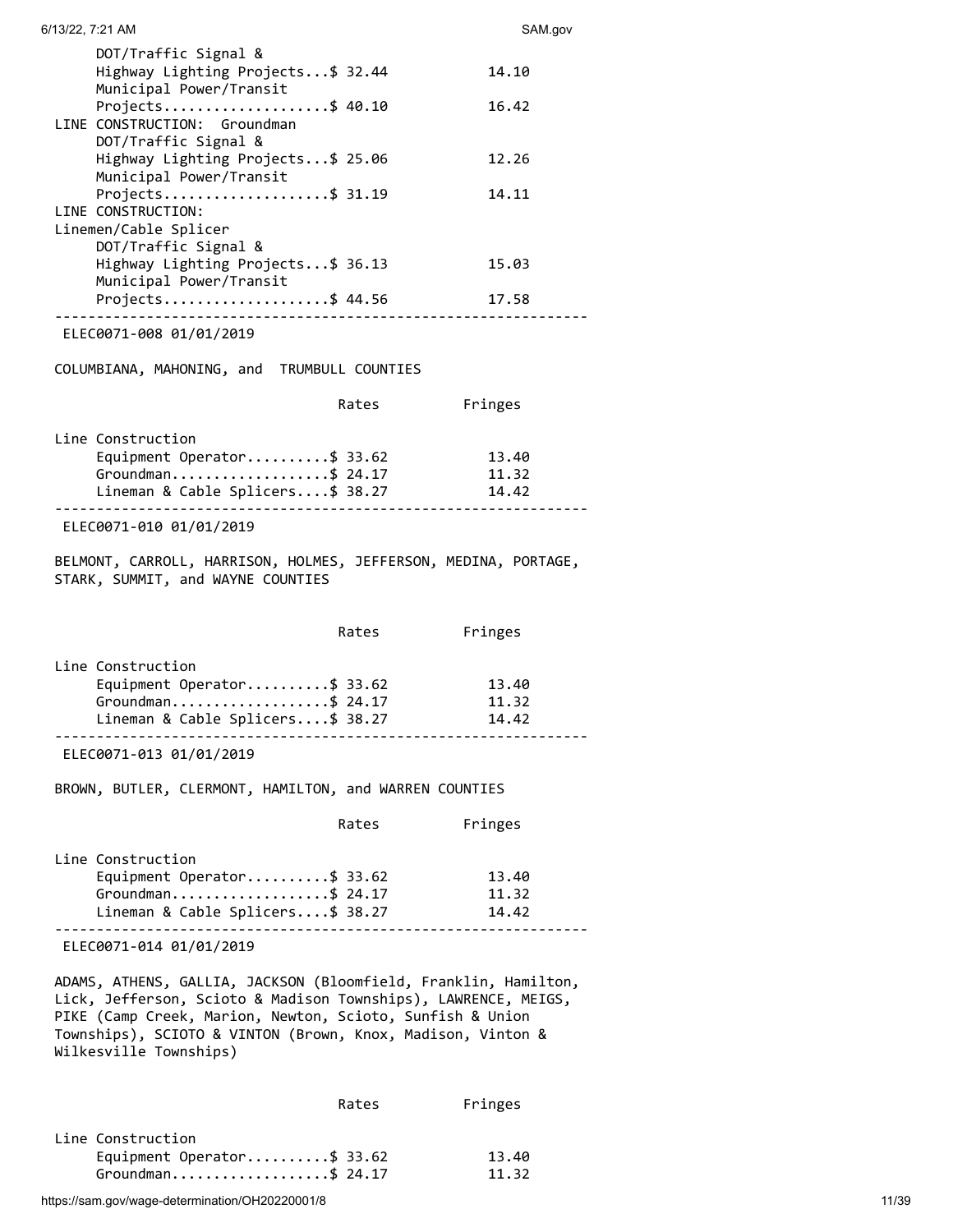| 6/13/22, 7:21 AM                                                                                                                                                                    |       | SAM.gov        |
|-------------------------------------------------------------------------------------------------------------------------------------------------------------------------------------|-------|----------------|
| Lineman & Cable Splicers\$ 38.27 14.42                                                                                                                                              |       |                |
| ELEC0082-002 11/29/2021                                                                                                                                                             |       |                |
| CLINTON, DARKE, GREENE, MIAMI, MONTGOMERY, PREBLE & WARREN<br>(Wayne, Clear Creek & Franklin Townships)                                                                             |       |                |
|                                                                                                                                                                                     |       | Rates Fringes  |
| ELECTRICIAN\$ 33.25                                                                                                                                                                 |       | 20.84          |
| * ELEC0082-006 11/29/2021                                                                                                                                                           |       |                |
| CLINTON, DARKE, GREENE, MIAMI, MONTGOMERY, PREBLE & WARREN<br>(Wayne, Clear Creek & Franklin Townships)                                                                             |       |                |
|                                                                                                                                                                                     | Rates | Fringes        |
| Sound & Communication<br>Technician                                                                                                                                                 |       |                |
| Cable Puller\$ 12.98 ** 3.89<br>Installer/Technician\$ 25.95                                                                                                                        |       | 12.27          |
| ELEC0129-003 02/28/2022                                                                                                                                                             |       |                |
| LORAIN (Except Columbia Township) & MEDINA (Litchfield &<br>Liverpool Townships)                                                                                                    |       |                |
|                                                                                                                                                                                     |       | Rates Fringes  |
| ELECTRICIAN\$ 37.00<br>. _ _ _ _ _ _ _ _ _ _ _ _ _ _ _ _ _ _                                                                                                                        |       | 18.23          |
| ELEC0129-004 02/28/2022                                                                                                                                                             |       |                |
| ERIE & HURON (Lyme, Ridgefield, Norwalk, Townsend, Wakeman,<br>Sherman, Peru, Bronson, Hartland, Clarksfield, Norwich,<br>Greenfield, Fairfield, Fitchville & New London Townships) |       |                |
|                                                                                                                                                                                     | Rates | Fringes        |
| ELECTRICIAN\$ 37.00                                                                                                                                                                 |       | 18.23          |
| ELEC0141-003 09/01/2019                                                                                                                                                             |       |                |
| BELMONT COUNTY                                                                                                                                                                      |       |                |
|                                                                                                                                                                                     | Rates | Fringes        |
| CABLE SPLICER\$ 30.63<br>ELECTRICIAN\$ 30.38                                                                                                                                        |       | 25.87<br>25.87 |
|                                                                                                                                                                                     |       |                |
|                                                                                                                                                                                     |       |                |
| ELEC0212-003 11/26/2018<br>BROWN, CLERMONT & HAMILTON                                                                                                                               |       |                |
|                                                                                                                                                                                     | Rates | Fringes        |
| Sound & Communication<br>Technician\$ 24.35                                                                                                                                         |       | 10.99          |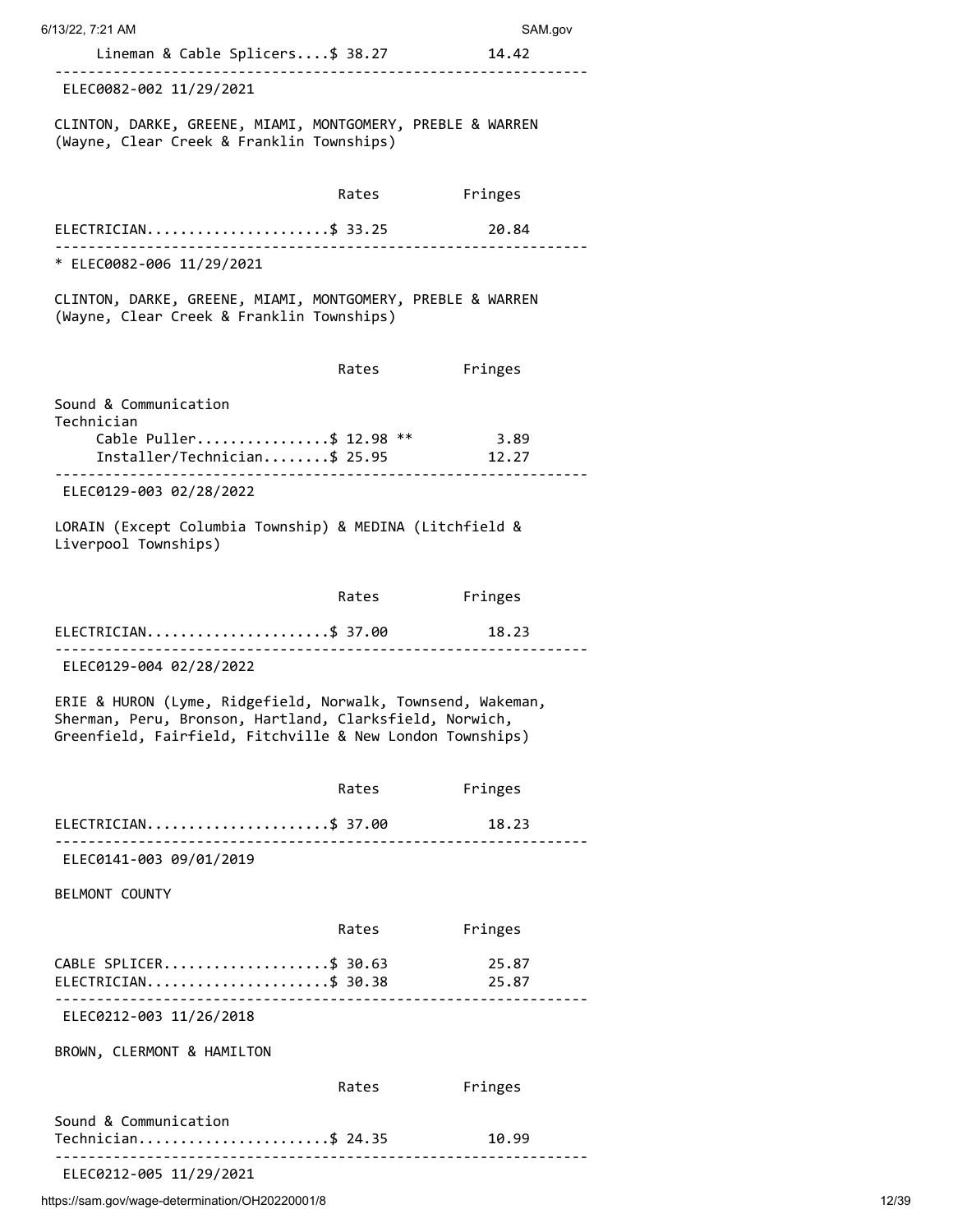BROWN, CLERMONT, and HAMILTON COUNTIES

|                                                                                                                                                                                                                                                                                                                                | Rates | Fringes                                                                                               |
|--------------------------------------------------------------------------------------------------------------------------------------------------------------------------------------------------------------------------------------------------------------------------------------------------------------------------------|-------|-------------------------------------------------------------------------------------------------------|
| ELECTRICIAN\$ 37.04                                                                                                                                                                                                                                                                                                            |       | 20.64                                                                                                 |
| ELEC0245-001 01/01/2022                                                                                                                                                                                                                                                                                                        |       |                                                                                                       |
| ALLEN, HARDIN, VAN WERT & WYANDOT (Crawford, Jackson,<br>Marseilles, Mifflin, Richland, Ridge & Salem Townships)                                                                                                                                                                                                               |       |                                                                                                       |
|                                                                                                                                                                                                                                                                                                                                | Rates | Fringes                                                                                               |
| Line Construction<br>Equipment Operator\$ 32.37 26.5%+7.25<br>Groundman Truck Driver\$ 18.60<br>Lineman\$ 42.52                                                                                                                                                                                                                |       | 26.5%+7.25<br>26.5%+7.25                                                                              |
| FOOTNOTE: a. Half day's Paid Holiday: The last 4 hours of<br>the workday prior to Christmas or New Year's Day                                                                                                                                                                                                                  |       |                                                                                                       |
| ELEC0245-003 01/01/2022                                                                                                                                                                                                                                                                                                        |       |                                                                                                       |
| DEFIANCE, FULTON, HANCOCK, HENRY, HURON, LUCAS, OTTAWA,<br>PAULDING, PUTNAM, SANDUSKY, SENECA, WILLIAMS, and WOOD COUNTIES                                                                                                                                                                                                     |       |                                                                                                       |
|                                                                                                                                                                                                                                                                                                                                | Rates | Fringes                                                                                               |
| Line Construction<br>Cable Splicer\$ 48.90<br>Groundman/Truck Driver\$ 18.60<br>Heli-arc Welding\$ 40.76<br>Lineman\$ 45.52<br>Operator - Class 1\$ 34.18 26.5%+7.25<br>Operator - Class 2\$ 28.32 26.5%+7.25<br>Traffic Signal & Lighting<br>Technician\$ 38.27<br>FOOTNOTE: a. 6 Observed Holidays: New Year's Day; Memorial |       | $26.5% + 7.25$<br>26.5%+7.25<br>26.5%+7.25<br>26.5%+7.25<br>$26.5% + 7.25$                            |
| Day; Independence Day; Labor Day; Thanksgiving Day; &<br>Christmas Day. Employees who work on a holiday shall be<br>paid at a rate of double their applicable classified<br>straight-time rates for the work performed on such holiday.                                                                                        |       |                                                                                                       |
| ELEC0245-004 01/01/2022                                                                                                                                                                                                                                                                                                        |       |                                                                                                       |
| <b>ERIE COUNTY</b>                                                                                                                                                                                                                                                                                                             |       |                                                                                                       |
|                                                                                                                                                                                                                                                                                                                                | Rates | Fringes                                                                                               |
| Line Construction<br>Cable Splicer\$ 49.14<br>Cablesplicer\$ 48.90<br>Groundman/Truck Driver\$ 18.60<br>Lineman\$ 42.52<br>Operator - Class 1\$ 34.14<br>Operator - Class 2\$ 28.32<br>FOOTNOTE: a. 6 Observed Holidays: New Year's Day; Memorial                                                                              |       | 26.75%+6.75<br>$26.5% + 7.25$<br>$26.5% + 7.25$<br>$26.5% + 7.25$<br>$26.5% + 7.25$<br>$26.5% + 7.25$ |

https://sam.gov/wage-determination/OH20220001/8 13/39

Day; Independence Day; Labor Day; Thanksgiving Day; &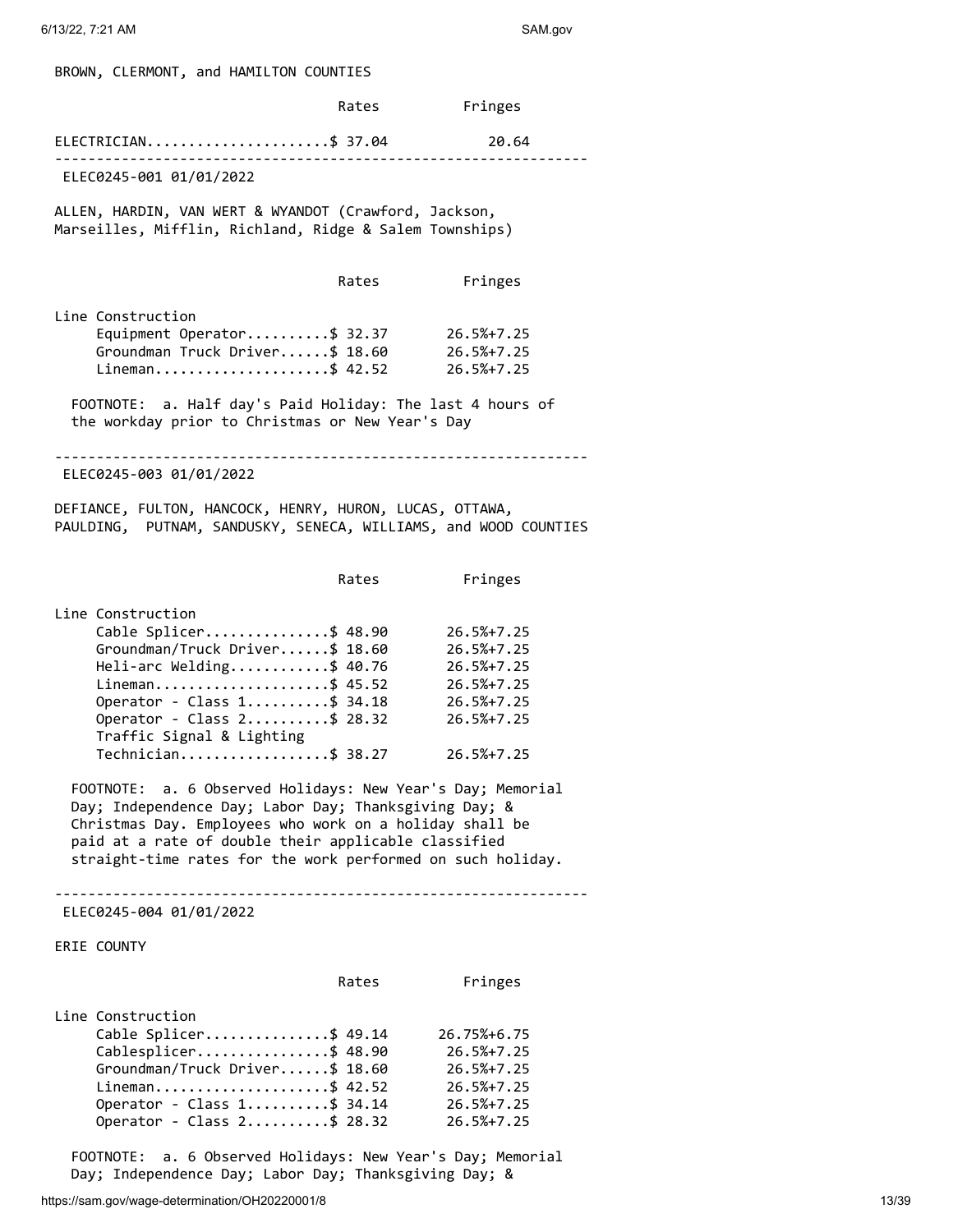| Christmas Day. Employees who work on a holiday shall be<br>paid at a rate of double their applicable classified<br>straight-time rates for the work performed on such holiday.                                                                                                                                                                                                                                                          |       |         |  |
|-----------------------------------------------------------------------------------------------------------------------------------------------------------------------------------------------------------------------------------------------------------------------------------------------------------------------------------------------------------------------------------------------------------------------------------------|-------|---------|--|
| ELEC0246-001 10/29/2018                                                                                                                                                                                                                                                                                                                                                                                                                 |       |         |  |
|                                                                                                                                                                                                                                                                                                                                                                                                                                         | Rates | Fringes |  |
| ELECTRICIAN\$ 38.00                                                                                                                                                                                                                                                                                                                                                                                                                     |       | 84%+a   |  |
| FOOTNOTE: a. 1 1/2 Paid Holidays: The last scheduled workday<br>prior to Christmas & 4 hours on Good Friday.                                                                                                                                                                                                                                                                                                                            |       |         |  |
| ELEC0306-005 05/28/2018                                                                                                                                                                                                                                                                                                                                                                                                                 |       |         |  |
| MEDINA (Brunswick, Chatham, Granger, Guilford, Harrisville,<br>Hinckley, Homer, Lafayette, Medina, Montville, Sharon, Spencer,<br>Wadsworth, Westfield & York Townships), PORTAGE (Atwater,<br>Aurora, Brimfield, Deerfield, Franklin, Mantua, Randolph,<br>Ravenna, Rootstown, Shalersville, Streetsboro & Suffield<br>Townships), SUMMIT & WAYNE (Baughman, Canaan, Chester,<br>Chippewa, Congress, Green, Milton, & Wayne Townships) |       |         |  |
|                                                                                                                                                                                                                                                                                                                                                                                                                                         | Rates | Fringes |  |
| CABLE SPLICER\$ 36.87<br>ELECTRICIAN\$ 34.54 5%+18.06<br>ELEC0317-002 06/01/2021                                                                                                                                                                                                                                                                                                                                                        |       | 16.56   |  |
| GALLIA & LAWRENCE                                                                                                                                                                                                                                                                                                                                                                                                                       |       |         |  |
|                                                                                                                                                                                                                                                                                                                                                                                                                                         | Rates | Fringes |  |
| CABLE SPLICER\$ 32.68                                                                                                                                                                                                                                                                                                                                                                                                                   |       | 18.13   |  |
| $ELECTRICIAN$ \$ 35.10<br>-------------------------------------<br>ELEC0540-005 12/27/2021                                                                                                                                                                                                                                                                                                                                              |       | 27.47   |  |
| CARROLL (Northern half, including Fox, Harrison, Rose &<br>Washington Townhships), COLUMBIANA (Knox Township), HOLMES,<br>MAHONING (Smith Township), STARK, TUSCARAWAS (North of Auburn,<br>Clay, Rush & York Townships), and WAYNE (South of Baughman,<br>Chester, Green & Wayne Townships) COUNTIES                                                                                                                                   |       |         |  |
|                                                                                                                                                                                                                                                                                                                                                                                                                                         | Rates | Fringes |  |
| ELECTRICIAN\$ 35.28                                                                                                                                                                                                                                                                                                                                                                                                                     |       | 22.63   |  |
| ELEC0573-003 11/29/2021                                                                                                                                                                                                                                                                                                                                                                                                                 |       |         |  |
| ASHTABULA (Colebrook, Wayne, Williamsfield, Orwell & Windsor<br>Townships), GEAUGA (Auburn, Middlefield, Parkman & Troy<br>Townships), MAHONING (Milton Township), PORTAGE (Charlestown,<br>Edinburg, Freedom, Hiram, Nelson, Palmyra, Paris & Windham<br>Townships), and TRUMBULL (Except Liberty & Hubbard Townships)                                                                                                                 |       |         |  |
|                                                                                                                                                                                                                                                                                                                                                                                                                                         | Rates | Fringes |  |
| ELECTRICIAN\$ 37.04                                                                                                                                                                                                                                                                                                                                                                                                                     |       | 20.64   |  |

6/13/22, 7:21 AM SAM.gov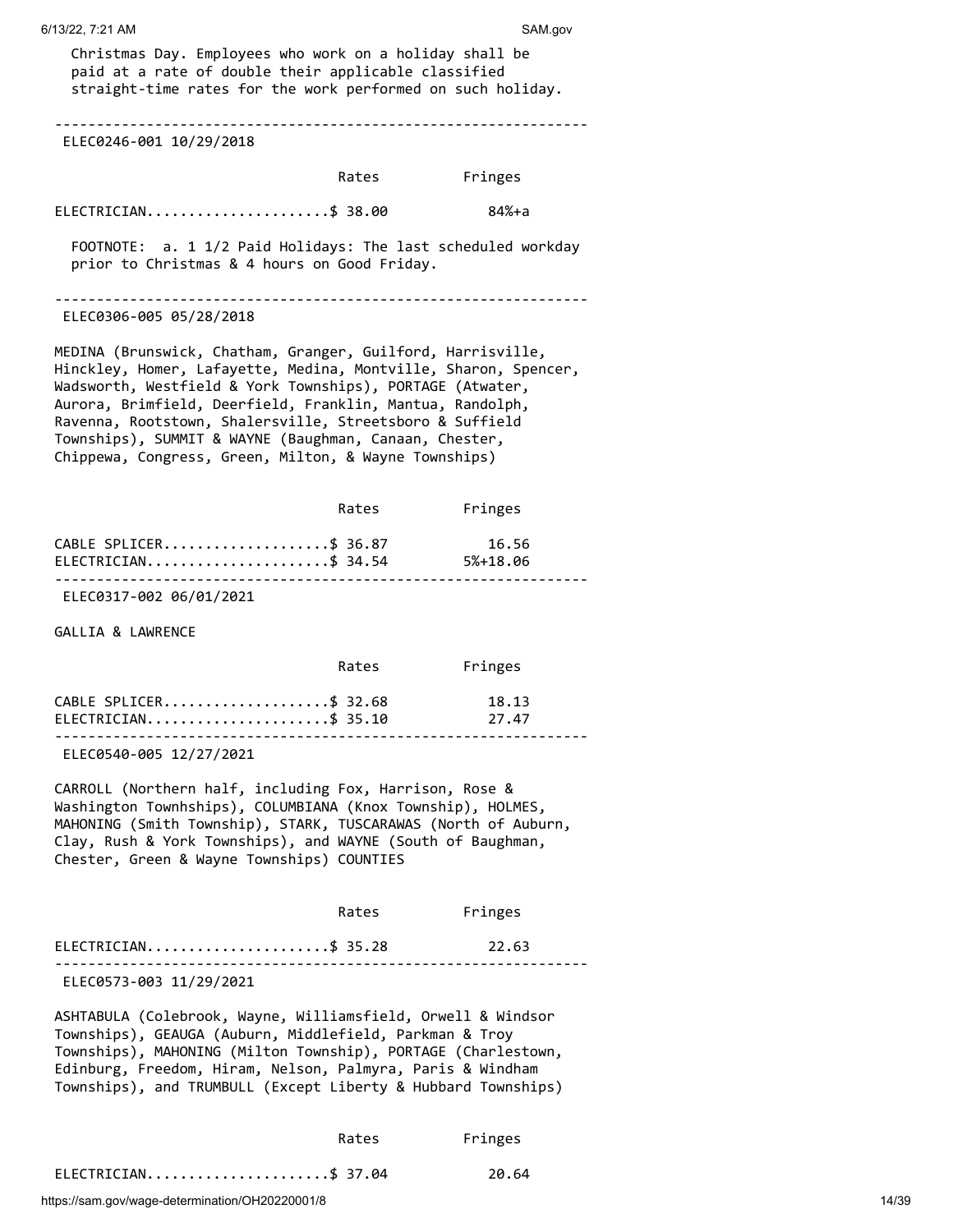#### ELEC0575-001 11/29/2021

ADAMS, FAYETTE, HIGHLAND, HOCKING, JACKSON (Bloomfield, Franklin, Hamilton, Jefferson, Lick, Madison, Scioto, Coal, Jackson, Liberty, Milton & Washington Townships), PICKAWAY (Deer Creek, Perry, Pickaway, Salt Creek & Wayne Townships), PIKE (Beaver, Benton, Jackson, Mifflin, Pebble, PeePee, Perry, Seal, Camp Creek, Newton, Scioto, Sunfish, Union & Marion Townships), ROSS, SCIOTO & VINTON (Clinton, Eagle, Elk, Harrison, Jackson, Richland & Swan Townships)

----------------------------------------------------------------

|                         | Rates | Fringes |  |
|-------------------------|-------|---------|--|
| $ELECTRICIAN$ \$ 35.00  |       | 19.76   |  |
| ELEC0648-001 08/30/2021 |       |         |  |

BUTLER and WARREN COUNTIES (Deerfield, Hamilton, Harlan, Massie, Salem, Turtle Creek, Union & Washington Townships)

|                                              | Rates | Fringes        |  |
|----------------------------------------------|-------|----------------|--|
| CABLE SPLICER\$ 30.50<br>ELECTRICIAN\$ 32.00 |       | 18.23<br>20.79 |  |
| $-1 - 222 - 222$                             |       |                |  |

ELEC0673-004 02/01/2020

ASHTABULA (Excluding Orwell, Colebrook, Williamsfield, Wayne & Windsor Townships), GEAUGA (Burton, Chardon, Claridon, Hambden, Huntsburg, Montville, Munson, Newbury & Thompson Townships) and LAKE COUNTIES

|                        | Rates | Fringes |  |
|------------------------|-------|---------|--|
| CABLE SPLICER\$ 33.81  |       | 21.47   |  |
| $ELECTRICIAN$ \$ 33.56 |       | 21.47   |  |
|                        |       |         |  |

ELEC0683-002 05/31/2021

CHAMPAIGN, CLARK, DELAWARE, FAIRFIELD, FRANKLIN, MADISON, PICKAWAY (Circleville, Darby, Harrison, Jackson, Madison, Monroe, Muhlenberg, Scioto, Walnut & Washington Townships), and UNION COUNTIES

|                        | Rates | Fringes |
|------------------------|-------|---------|
| CABLE SPLICER\$ 35.50  |       | 21.99   |
| $ELECTRICIAN$ \$ 35.50 |       | 21.99   |
|                        |       |         |

ELEC0688-003 05/31/2021

ASHLAND, CRAWFORD, HURON (Richmond, New Haven, Ripley & Greenwich Townships), KNOX (Liberty, Clinton, Union, Howard, Monroe, Middleberry, Morris, Wayne, Berlin, Pike, Brown & Jefferson Townships), MARION, MORROW, RICHLAND and WYANDOT (Sycamore, Crane, Eden, Pitt, Antrim & Tymochtee Townships) COUNTIES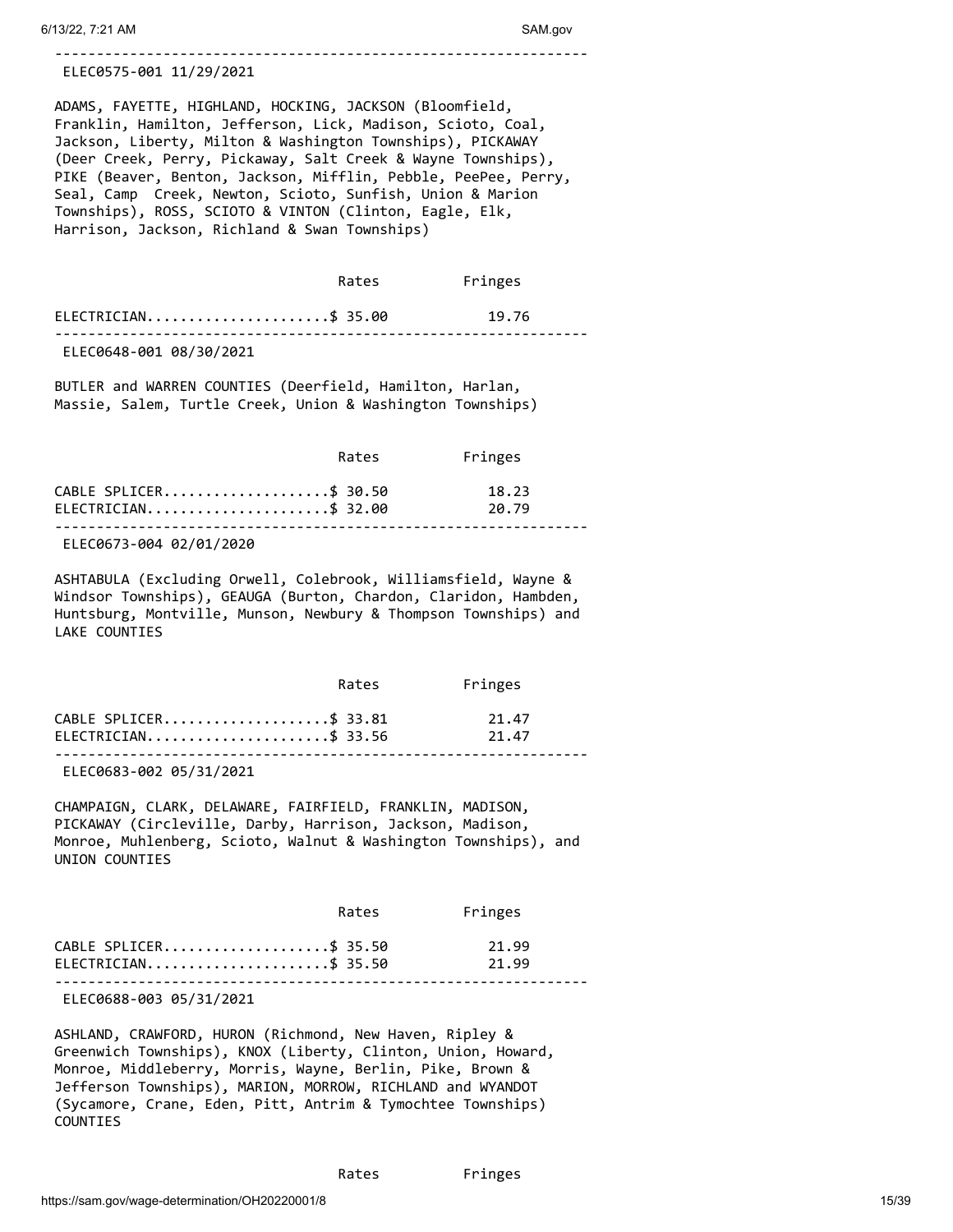### ELECTRICIAN.........................\$ 31.00 21.29

---------------------------------------------------------------- ELEC0972-002 06/01/2021

ATHENS, MEIGS, MONROE, MORGAN, NOBLE, VINTON (Brown, Knox, Madison, Vinton & Wilkesville Townships), and WASHINGTON COUNITES

|                            | Rates | Fringes |  |
|----------------------------|-------|---------|--|
| CABLE SPLICER\$ 37.35      |       | 27.81   |  |
| $ELECTRICIAN$ \$ 34.30     |       | 27.62   |  |
| F1 F2449F 224 25 124 12234 |       |         |  |

ELEC1105-001 05/31/2021

COSHOCTON, GUERNSEY, KNOX (Jackson, Clay, Morgan, Miller, Milford, Hilliar, Butler, Harrison, Pleasant & College Townships), LICKING, MUSKINGUM, PERRY, and TUSCARAWAS (Auburn, York, Clay, Jefferson, Rush, Oxford, Washington, Salem, Perry & Bucks Townships) COUNTIES

|                         | Rates | Fringes |  |
|-------------------------|-------|---------|--|
| ELECTRICIAN\$ 34.25     |       | 21.15   |  |
| ENGI0018-003 05/01/2019 |       |         |  |

ASHTABULA, CUYAHOGA, ERIE, GEAUGA, LAKE, LORAIN, MEDINA, PORTAGE, and SUMMIT COUNTIES

|                                                              | Rates | Fringes |
|--------------------------------------------------------------|-------|---------|
| POWER EQUIPMENT OPERATOR                                     |       |         |
| GROUP $1, \ldots, \ldots, \ldots, \ldots, \ldots, \pm 38.63$ |       | 15.20   |
| GROUP 2\$ 38.53                                              |       | 15.20   |
| GROUP 3\$ 37.49                                              |       | 15.20   |
| GROUP 4\$ 36.27                                              |       | 15.20   |
| GROUP 5\$ 30.98                                              |       | 15.20   |
| GROUP 6\$ 38.88                                              |       | 15.20   |
| GROUP 7\$ 39.13                                              |       | 15.20   |

## OPERATING ENGINEER CLASSIFICATIONS

 GROUP 1 - Air Compressor on Steel Erection; Barrier Moving Machine; Boiler Operator on Compressor or Generator when mounted on a Rig; Cableway; Combination Concrete Mixer & Tower; Concrete Plant (over 4 yd. Capacity); Concrete Pump; Crane (All Types, Including Boom Truck, Cherry Picker); Crane-Compact, Track or Rubber over 4,000 lbs. capacity; Cranes-Self Erecting, Stationary, Track or Truck (All Configurations); Derrick; Dragline; Dredge (Dipper, Clam or Suction); Elevating Grader or Euclid Loader; Floating Equipment (All Types); Gradall; Helicopter Crew (Operator-Hoist or Winch); Hoe (all types); Hoisting Engine on Shaft or Tunnel Work; Hydraulic Gantry (Lifting System); Industrial-Type Tractor; Jet Engine Dryer (D8 or D9) Diesel Tractor; Locomotive (Standard Gauge); Maintenance Operator Class A; Mixer, Paving (Single or Double Drum); Mucking Machine; Multiple Scraper; Piledriving Machine (All Types); Power Shovel; Prentice Loader; Quad 9 (Double Pusher); Rail Tamper (with auto lifting & aligning device); Refrigerating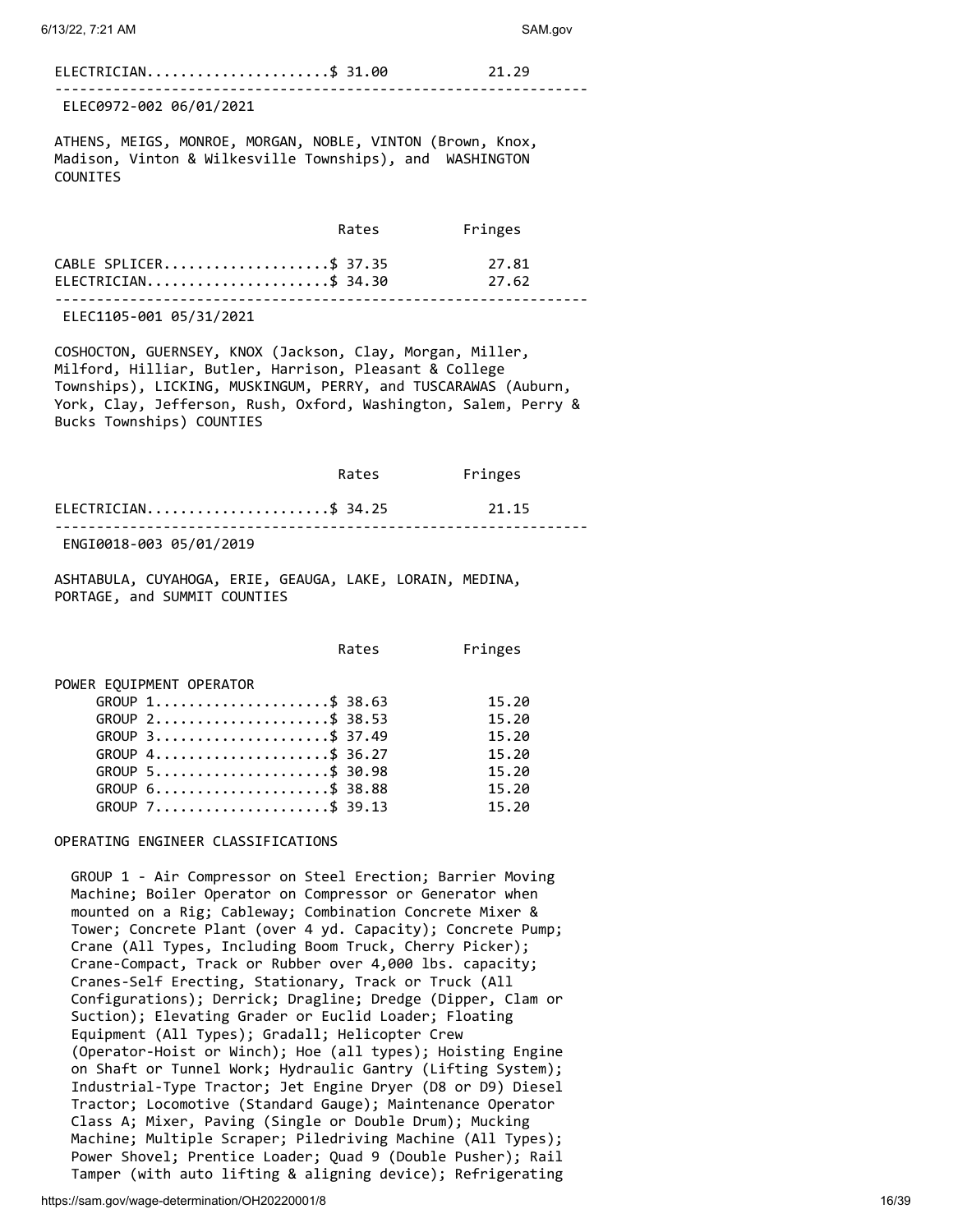Machine (Freezer Operation); Rotary Drill, on Caisson work; Rough Terrain Fork Lift with Winch/Hoist; Side-Boom; Slip-Form Paver; Tower Derrick; Tree Shredder; Trench Machine (Over 24"" wide); Truck Mounted Concrete Pump; Tug Boat; Tunnel Machine and/or Mining Machine; Wheel Excavator; and Asphalt Plant Engineer (Cleveland District Only).

 GROUP 2 - Asphalt Paver; Automatic Subgrader Machine, Self-Propelled (CMI Type); Bobcat Type and/or Skid Steer Loader with Hoe Attachment Greater than 7,000 lbs.; Boring Machine More than 48""; Bulldozer; Endloader; Horizontal Directional Drill (Over 50,000 ft lbs thrust); Hydro Milling Machine; Kolman-type Loader (production type-Dirt); Lead Greaseman; Lighting & Traffic Signal Installation Equipment (includes all groups or classifications); Material Transfer Equipment (Shuttle Buggy) Asphalt; Pettibone-Rail Equipment; Power Grader; Power Scraper; Push Cat; Rotomill (all), Grinders & Planers of All types; Trench Machine (24"" wide & under); Vermeer type Concrete Saw; and Maintenance Operators (Portage and Summit Counties Only).

 GROUP 3 - A-Frame; Air Compressor on Tunnel Work (low pressure); Asphalt Plant Engineer (Portage and Summit Counties Only); Bobcat-type and/or Skid Steer Loader with or without Attachments; Highway Drills (all types); Locomotive (narrow gauge); Material Hoist/Elevator; Mixer, Concrete (more than one bag capacity); Mixer, one bag capacity (Side Loader); Power Boiler (Over 15 lbs. Pressure) Pump Operator installing & operating Well Points; Pump (4"" & over discharge); Roller, Asphalt; Rotovator (lime soil stabilizer); Switch & Tie Tampers (without lifting & aligning device); Utility Operator (Small equipment); Welding Machines; and Railroad Tie Inserter/Remover; Articulating/straight bed end dumps if assigned (minus \$4.00 per hour.

 GROUP 4 - Backfiller; Ballast Re-locator; Bars, Joint & Mesh Installing Machine; Batch Plant; Boring Machine Operator (48"" or less); Bull Floats; Burlap & Curing Machine; Concrete Plant (capacity 4 yd. & under); Concrete Saw (Multiple); Conveyor (Highway); Crusher; Deckhand; Farm-type Tractor with attachments (highway); Finishing Machine; Fireperson, Floating Equipment (all types); Forklift; Form Trencher; Hydro Hammer expect masonary; Hydro Seeder; Pavement Breaker; Plant Mixer; Post Driver; Post Hole Digger (Power Auger); Power Brush Burner; Power Form Handling Equipment; Road Widening Trencher; Roller (Brick, Grade & Macadam); Self-Propelled Power Spreader; Self-Propelled Power Subgrader; Steam Fireperson; Tractor (Pulling Sheepfoot, Roller or Grader); and Vibratory Compactor with Integral Power.

 GROUP 5 - Compressor (Portable, Sewer, Heavy & Highway); Drum Fireperson (Asphalt Plant); Generator; Masonry Fork Lift; Inboard-Outboard Motor Boat Launch; Oil Heater (asphalt plant); Oiler/Helper; Power Driven Heater; Power Sweeper & Scrubber; Pump (under 4"" discharge); Signalperson; Tire Repairperson; VAC/ALLS; Cranes - Compact, track or rubber under 4,000 pound capacity; fueling and greasing; and Chainmen.

GROUP 6 - Master Mechanic & Boom from 150 to 180.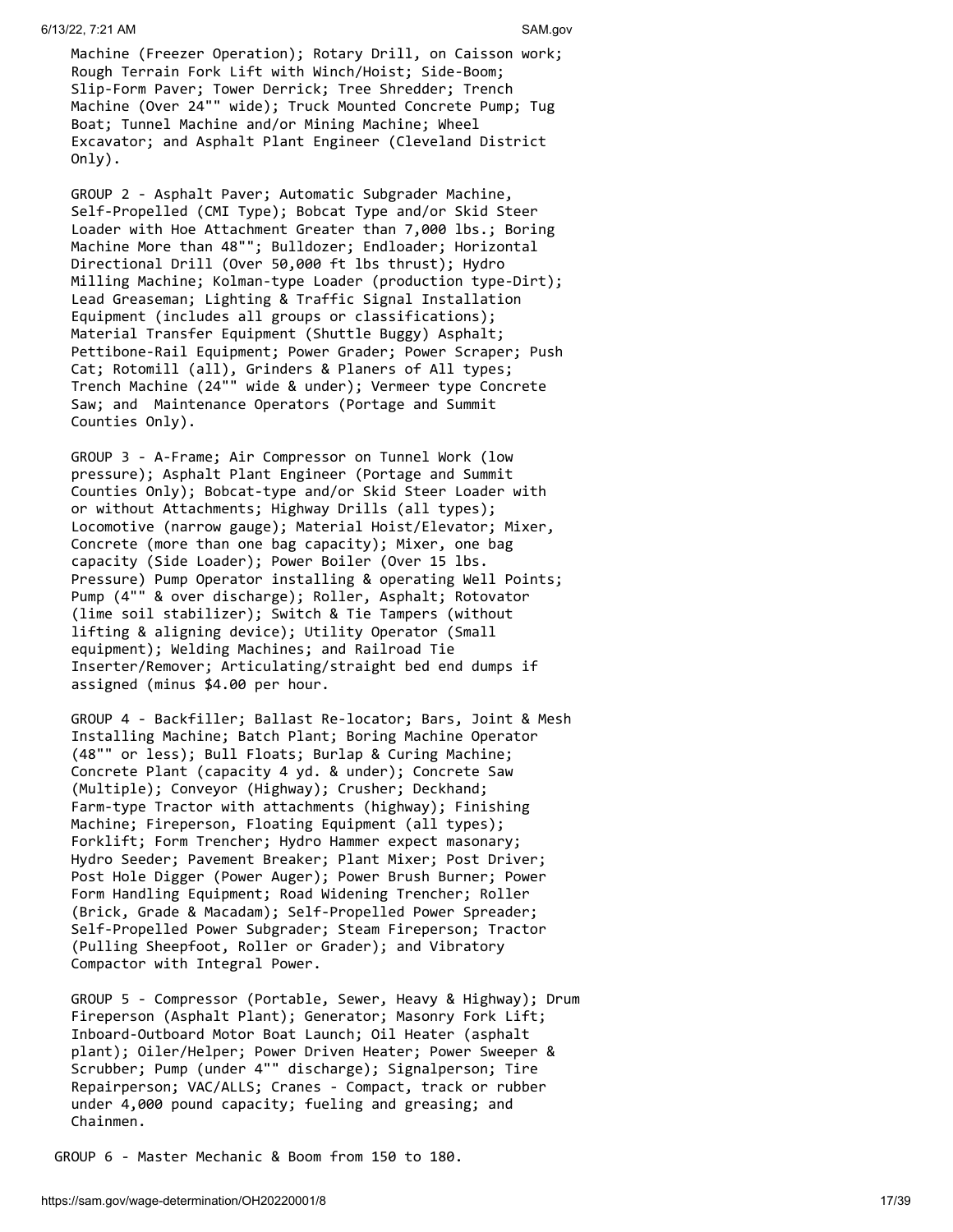GROUP 7 - Boom from 180 and over.

ENGI0018-004 05/01/2019

ADAMS, ALLEN, ASHLAND, ATHENS, AUGLAIZE, BELMONT, BROWN, BUTLER, CARROLL, CHAMPAIGN, CLARK, CLERMONT, CLINTON, COSHOCTON, CRAWFORD, DARKE, DEFIANCE, DELAWARE, FAIRFIELD, FAYETTE, FRANKLIN, FULTON, GALLIA, GREENE, GUERNSEY, HAMILTON, HANCOCK, HARDIN, HARRISON, HENRY, HIGHLAND, HOCKING, HOLMES, HURON, JACKSON, JEFFERSON, KNOX, LAWRENCE, LICKING, LOGAN, LUCAS, MADISON, MARION, MEIGS, MERCER, MIAMI, MONROE, MONTGOMERY, MORGAN, MORROW, MUSKINGUM, NOBLE, OTTAWA, PAULDING, PERRY, PICKAWAY, PIKE, PREBLE, PUTNAM, RICHLAND, ROSS, SANDUSKY, SCIOTO, SENECA, SHELBY, STARK, TUSCARAWAS, UNION, VAN WERT, VINTON, WARREN, WASHINGTON, WAYNE, WILLIAMS, WOOD, and YANDOT COUNTIES

----------------------------------------------------------------

Rates Fringes

POWER EQUIPMENT OPERATOR

| GROUP 1\$ 37.14 | 15.20 |
|-----------------|-------|
| GROUP 2\$ 37.02 | 15.20 |
| GROUP 3\$ 35.98 | 15.20 |
| GROUP 4\$ 34.80 | 15.20 |
| GROUP 5\$ 29.34 | 15.20 |
| GROUP 6\$ 37.39 | 15.20 |
| GROUP 7\$ 37.64 | 15.20 |

OPERATING ENGINEER CLASSIFICATIONS

 GROUP 1 - Air Compressor on Steel Erection; Barrier Moving Machine; Boiler Operator on Compressor or Generator when mounted on a Rig; Cableway; Combination Concrete Mixer & Tower; Concrete Plant (over 4 yd. Capacity); Concrete Pump; Crane (All Types, Including Boom Truck, Cherry Picker); Crane-Compact, Track or Rubber over 4,000 lbs. capacity; Cranes-Self Erecting, Stationary, Track or Truck (All Configurations); Derrick; Dragline; Dredge (Dipper, Clam or Suction); Elevating Grader or Euclid Loader; Floating Equipment (All Types); Gradall; Helicopter Crew (Operator-Hoist or Winch); Hoe (all types); Hoisting Engine on Shaft or Tunnel Work; Hydraulic Gantry (Lifting System); Industrial-Type Tractor; Jet Engine Dryer (D8 or D9) Diesel Tractor; Locomotive (Standard Gauge); Maintenance Operator Class A; Mixer, Paving (Single or Double Drum); Mucking Machine; Multiple Scraper; Piledriving Machine (All Types); Power Shovel; Prentice Loader; Quad 9 (Double Pusher); Rail Tamper (with auto lifting & aligning device); Refrigerating Machine (Freezer Operation); Rotary Drill, on Caisson work; Rough Terrain Fork Lift with Winch/Hoist; Side-Boom; Slip-Form Paver; Tower Derrick; Tree Shredder; Trench Machine (Over 24"" wide); Truck Mounted Concrete Pump; Tug Boat; Tunnel Machine and/or Mining Machine; and Wheel Excavator.

 GROUP 2 - Asphalt Paver; Automatic Subgrader Machine, Self-Propelled (CMI Type); Bobcat Type and/or Skid Steer Loader with Hoe Attachment Greater than 7,000 lbs.; Boring Machine More than 48""; Bulldozer; Endloader; Hydro Milling Machine; Horizontal Directional Drill (over 50,000 ft. lbs. thrust);Kolman-type Loader (production type-Dirt); Lead Greaseman; Lighting & Traffic Signal Installation Equipment (includes all groups or classifications); Material Transfer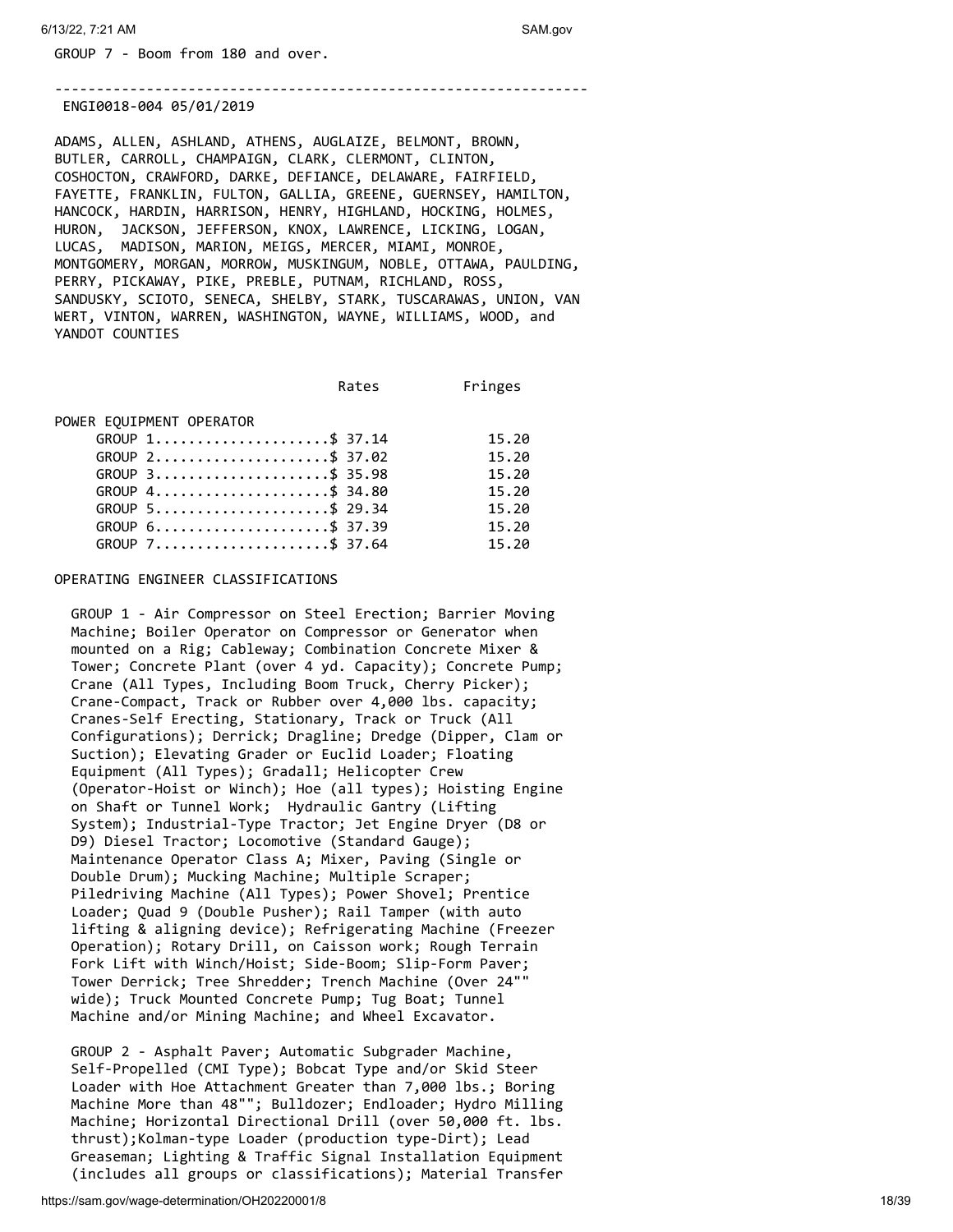Equipment (Shuttle Buggy) Asphalt; Pettibone-Rail Equipment; Power Grader; Power Scraper; Push Cat; Rotomill (all), Grinders & Planers of All types; Trench Machine (24"" wide & under); and Vermeer type Concrete Saw.

 GROUP 3 - A-Frame; Air Compressor on Tunnel Work (low pressure); Asphalt Plant Engineer; Bobcat-type and/or Skid Steer Loader with or without Attachments; Highway Drills (all types); Locomotive (narrow gauge); Material Hoist/Elevator; Mixer, Concrete (more than one bag capacity); Mixer, one bag capacity (Side Loader); Power Boiler (Over 15 lbs. Pressure) Pump Operator installing & operating Well Points; Pump (4"" & over discharge); Railroad Tie Inserter/Remover; Roller, Asphalt; Rotovator (lime soil stabilizer); Switch & Tie Tampers (without lifting & aligning device); Utility Operator (Small equipment); and Welding Machines; Artiaculating/straight bed end dumps if assigned (minus \$4.00 per hour.

 GROUP 4 - Backfiller; Ballast Re-locator; Bars, Joint & Mesh Installing Machine; Batch Plant; Boring Machine Operator (48"" or less); Bull Floats; Burlap & Curing Machine; Concrete Plant (capacity 4 yd. & under); Concrete Saw (Multiple); Conveyor (Highway); Crusher; Deckhand; Farm-type Tractor with attachments (highway); Finishing Machine; Fireperson, Floating Equipment (all types); Fork Lift; Form Trencher; Hydro Hammer expect masonary; Hydro Seeder; Pavement Breaker; Plant Mixer; Post Driver; Post Hole Digger (Power Auger); Power Brush Burner; Power Form Handling Equipment; Road Widening Trencher; Roller (Brick, Grade & Macadam); Self-Propelled Power Spreader; Self-Propelled Power Subgrader; Steam Fireperson; Tractor (Pulling Sheepfoot, Roller or Grader); and Vibratory Compactor with Integral Power.

 GROUP 5 - Compressor (Portable, Sewer, Heavy & Highway); Drum Fireperson (Asphalt Plant); Generator; Masonary Forklift; Inboard-Outboard Motor Boat Launch; Oil Heater (asphalt plant); Oiler/Helper; Power Driven Heater; Power Sweeper & Scrubber; Pump (under 4"" discharge); Signalperson; Tire Repairperson; VAC/ALLS; Cranes - Compact, track or rubber under 4,000 pound capacity; fueling and greasing; and Chainmen.

GROUP 6 - Master Mechanic & Boom from 150 to 180.

GROUP 7 - Boom from 180 and over.

----------------------------------------------------------------

ENGI0066-023 06/01/2017

COLUMBIANA, MAHONING & TRUMBULL COUNTIES

|                                                                         | Rates | Fringes |
|-------------------------------------------------------------------------|-------|---------|
| POWER EQUIPMENT OPERATOR<br>ASBESTOS; HAZARDOUS/TOXIC<br>WASTE PROJECTS |       |         |
| GROUP $1 - A & B$ \$ 39.23                                              |       | 19.66   |
| ASBESTOS; HAZARDOUS/TOXIC<br>WASTE PROJECTS                             |       |         |
| GROUP $2 - A & B$ \$ 38.90                                              |       | 19.66   |
| ASBESTOS; HAZARDOUS/TOXIC                                               |       |         |
| WASTE PROJECTS                                                          |       |         |
| GROUP 3 - A & B\$ 34.64                                                 |       | 19.66   |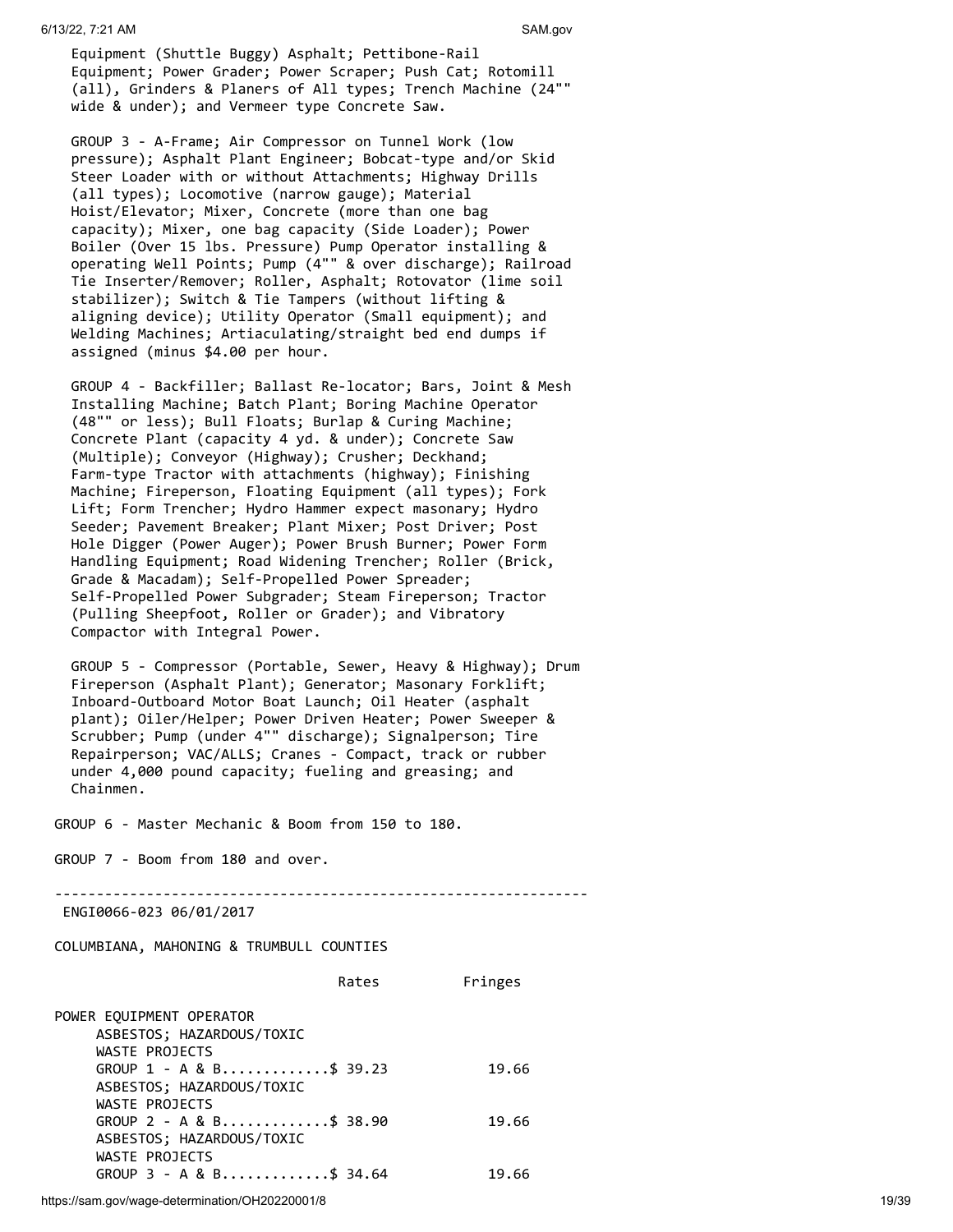| 6/13/22, 7:21 AM | SAM.gov |
|------------------|---------|
|                  |         |

| ASBESTOS; HAZARDOUS/TOXIC<br>WASTE PROJECTS<br>GROUP 4 - A & B\$ 30.70<br>ASBESTOS; HAZARDOUS/TOXIC | 19.66 |
|-----------------------------------------------------------------------------------------------------|-------|
| WASTE PROJECTS<br>GROUP 5 - A & B\$ 27.30<br>HAZARDOUS/TOXIC WASTE<br><b>PROJECTS</b>               | 19.66 |
| GROUP 1 - C & D\$ 35.96<br>HAZARDOUS/TOXIC WASTE<br><b>PROJECTS</b>                                 | 19.66 |
| GROUP 2 - C & D\$ 35.66<br>HAZARDOUS/TOXIC WASTE<br><b>PROJECTS</b>                                 | 19.66 |
| GROUP 3 - C & D\$ 31.76<br>HAZARDOUS/TOXIC WASTE<br><b>PROJECTS</b>                                 | 19.66 |
| GROUP 4 - C & D\$ 28.14<br>HAZARDOUS/TOXIC WASTE<br><b>PROJECTS</b>                                 | 19.66 |
| GROUP 5 - C & D\$ 25.03<br>ALL OTHER WORK                                                           | 19.66 |
| GROUP 1\$ 32.69<br>ALL OTHER WORK                                                                   | 19.66 |
| GROUP 2\$ 32.42<br>ALL OTHER WORK                                                                   | 19.66 |
| GROUP 3\$ 28.87<br>ALL OTHER WORK                                                                   | 19.66 |
| GROUP 4\$ 25.58<br>ALL OTHER WORK                                                                   | 19.66 |
| GROUP 5\$ 22.75                                                                                     | 19.66 |

 GROUP 1 - Rig, Pile Driver or Caisson Type; & Rig, Pile Hydraulic Unit Attached

 GROUP 2 - Asphalt Heater Planer; Backfiller with Drag Attachment; Backhoe; Backhoe with Shear attached; Backhoe-Rear Pivotal Swing; Batch Plant-Central Mix Concrete; Batch Plant, Portable concrete; Berm Builder-Automatic; Boat Derrick; Boat-Tug; Boring Machine Attached to Tractor; Bullclam; Bulldozer; C.M.I. Road Builder & Similar Type; Cable Placer & Layer; Carrier-Straddle; Carryall-Scraper or Scoop; Chicago Boom; Compactor with Blade Attached; Concrete Saw (Vermeer or similar type); Concrete Spreader Finisher; Combination, Bidwell Machine; Crane; Crane-Electric Overhead; Crane-Rough Terrain; Crane-Side Boom; Crane-Truck; Crane-Tower; Derrick-Boom; Derrick-Car; Digger-Wheel (Not trencher or road widener); Double Nine; Drag Line; Dredge; Drill-Kenny or Similar Type; Easy Pour Median Barrier Machine (or similar type); Electromatic; Frankie Pile; Gradall; Grader; Gurry; Self-Propelled; Heavy Equipment Robotics Operator/Mechanic; Hoist-Monorail; Hoist-Stationary & Mobile Tractor; Hoist, 2 or 3 drum; Horizontal Directional Drill Operator; Jackall; Jumbo Machine; Kocal & Kuhlman; Land-Seagoing Vehicle; Loader, Elevating; Loader, Front End; Loader, Skid Steer; Locomotive; Mechanic/Welder; Metro Chip Harvester with Boom; Mucking Machine; Paver-Asphalt Finishing Machine; Paver-Road Concrete; Paver-Slip Form (C.M.I. or similar); Place Crete Machine with Boom; Post Driver (Carrier mounted); Power Driven Hydraulic Pump & Jack (When used in Slip Form or Lift Slab Construction); Pump Crete Machine; Regulator-Ballast; Hydraulic Power Unit not attached to Rig for Pile Drillings; Rigs-Drilling; Roto Mill or similar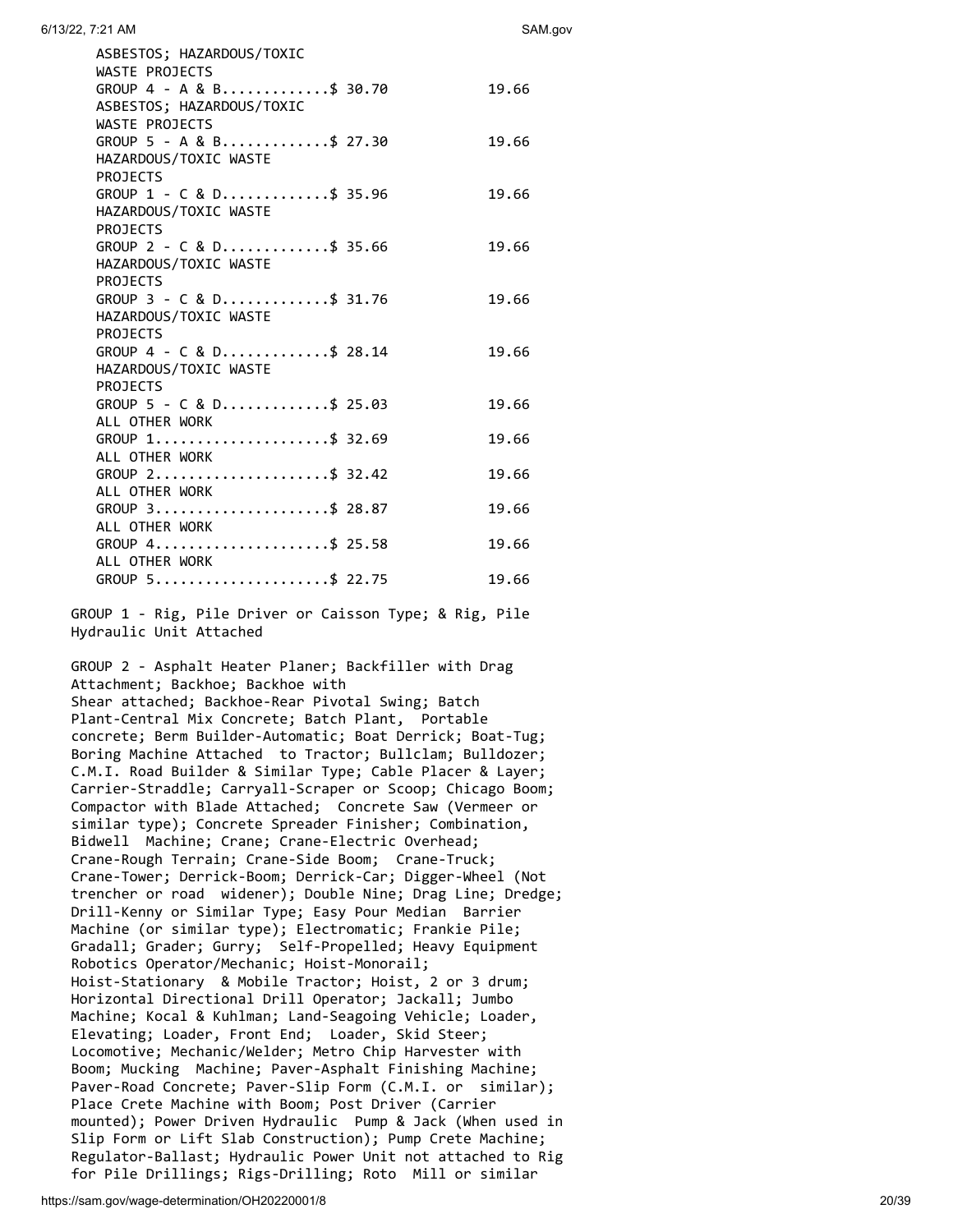Full Lane (8' Wide & Over); Roto Mill or similar type (Under 8'); Shovel; Slip Form Curb Machine; Speedwing; Spikemaster; Stonecrusher; Tie Puller & Loader; Tie Tamper; Tractor-Double Boom; Tractor with Attachments; Truck-Boom; Truck-Tire; Trench Machine; Tunnel Machine (Mark 21 Java or similar); & Whirley (or similar type)

 GROUP 3 - Asphalt Plant; Bending Machine (Pipeline or similar type); Boring machine, Motor Driven; Chip Harvester without Boom; Cleaning Machine, Pipeline Type; Coating Machine, Pipeline Type; Compactor; Concrete Belt Placer; Concrete Finisher; Concrete Planer or Asphalt; Concrete Spreader; Elevator; Fork Lift (Home building only); Fork lift & Lulls; Fork Lift Walk Behind (Hoisting over 1 buck high); Form Line Machine; Grease Truck operator; Grout Pump; Gunnite Machine; Horizontal Directional Drill Locator; Single Drum Hoist with or without Tower; Huck Bolting Machine; Hydraulic Scaffold (Hoisting building materials); Paving Breaker (Self-propelled or Ridden); Pipe Dream; Pot Fireperson (Power Agitated); Refrigeration Plant; Road Widener; Roller; Sasgen Derrick; Seeding Machine; Soil Stabilizer (Pump type); Spray Cure Machine, Self-Propelled; Straw Blower Machine; Sub-Grader; Tube Finisher or Broom C.M.I. or similar type; & Tugger Hoist

 GROUP 4 - Air Curtain Destructor & Similar Type; Batch Plant-Job Related; Boiler Operator; Compressor; Conveyor; Curb Builder, self-propelled; Drill Wagon; Generator Set; Generator-Steam; Heater-Portable Power; Hydraulic Manipulator Crane; Jack-Hydraulic Power driven; Jack-Hydraulic (Railroad); Ladavator; Minor Machine Operator; Mixer-Concrete; Mulching Machine; Pin Puller; Power Broom; Pulverizer; Pump; Road Finishing Machine (Pull Type); Saw-Concrete-Self-Propelled (Highway Work); Signal Person; Spray Cure Machine-Motor Powered; Stump Cutter; Tractor; Trencher Form; Water Blaster; Steam Jenny; Syphon; Vibrator-Gasoline; & Welding Machine

GROUP 5 - Brakeperson; Fireperson; & Oiler

----------------------------------------------------------------

## \* IRON0017-002 05/01/2022

ASHTABULA (North of Route 6, starting at the Geauga County Line, proceeding east to State Route 45), CUYAHOGA, ERIE (Eastern 2/3), GEAUGA, HURON (East of a line drawn from the north border through Monroeville & Willard), LAKE, LORAIN, MEDINA (North of Old Rte. #224), PORTAGE (West of a line from Middlefield to Shalersville to Deerfield), and SUMMIT (North of Old Rte. #224, including city limits of Barberton) COUNTIES

|                                          | Rates | Fringes |
|------------------------------------------|-------|---------|
| IRONWORKER<br>Ornamental, Reinforcing, & |       |         |
| Structural\$ 34.33                       |       | 27.51   |
| * IRON0017-010 05/01/2022                |       |         |

ASHTABULA (Eastern part from Lake Erie on the north to route #322 on the south to include Conneaut, Kingsville, Sheffield, Denmark, Dorset, Cherry Valley, Wayne, Monroe, Pierpont, Richmond, Andover & Williamsfield Townships)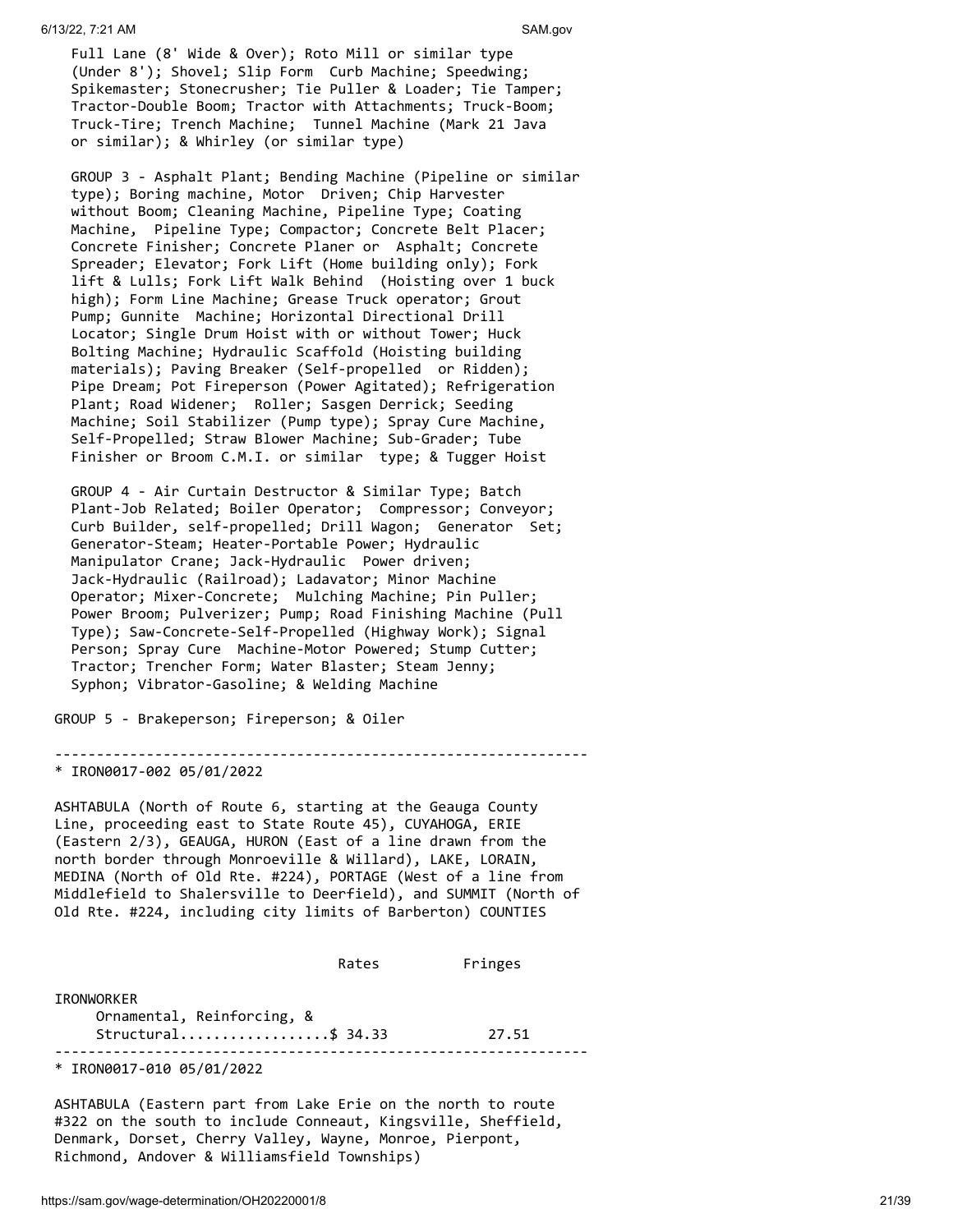Rates Fringes

| IRONWORKER                                         |       |
|----------------------------------------------------|-------|
| Structural, including<br>metal building erection & |       |
| Reinforcing\$ 34.33                                | 27.51 |
|                                                    |       |

\* IRON0044-001 06/01/2022

ADAMS (Western Part), BROWN, BUTLER (Southern Part), CLERMONT, CLINTON (South of a line drawn from Blanchester to Lynchburg), HAMILTON, HIGHLAND (Excluding eastern one-fifth & portion of county inside lines drawn from Marshall to Lynchburg from the northern county line through E. Monroe to Marshall) and WARREN (South of a line drawn from Blanchester through Morrow to the west county line) COUNTIES

|                                                                                              | Rates | Fringes |
|----------------------------------------------------------------------------------------------|-------|---------|
| IRONWORKER, REINFORCING\$ 32.37<br>Beyond 30-mile radius of                                  |       | 22.30   |
| Hamilton County Courthouse\$ 28.67<br>Up to & including 30-mile<br>radius of Hamilton County |       | 21.20   |
| Courthouse\$ 27.60                                                                           |       | 20.70   |
|                                                                                              |       |         |

\* IRON0044-002 06/01/2022

CLINTON (South of a line drawn from Blanchester to Lynchburg), HAMILTON, HIGHLAND (Excluding eastern one-fifth & portion of county inside lines drawn from Marshall to Lynchburg from the northern county line through E. Monroe to Marshall) & WARREN (South of a line drawn from Blanchester through Morrow to the west county line)

|                                | Rates | Fringes |
|--------------------------------|-------|---------|
| IRONWORKER                     |       |         |
| Fence Erector\$ 30.28          |       | 22.30   |
| Ornamental; Structural\$ 31.87 |       | 22.30   |
| IRON0055-003 07/01/2021        |       |         |

CRAWFORD (Area Between lines drawn from where Hwy #598 & #30 meet through N. Liberty to the northern border & from said Hwy junction point due west to the border), DEFIANCE (S. of a line drawn from where Rte. #66 meets the northern line through Independence to the eastern county border), ERIE (Western 1/3), FULTON, HANCOCK, HARDIN (North of a line drawn from Maysville to a point 4 miles south of the northern line on the eastern line), HENRY, HURON (West of a line drawn from the northern border through Monroeville & Willard), LUCAS, OTTAWA, PUTNAM (East of a line drawn from the northern border down through Miller City to where #696 meets the southern border), SANDUSKY, SENECA, WILLIAMS (East of a line drawn from Pioneer through Stryker to the southern border), WOOD & WYANDOT (North of Rte. #30)

IRONWORKER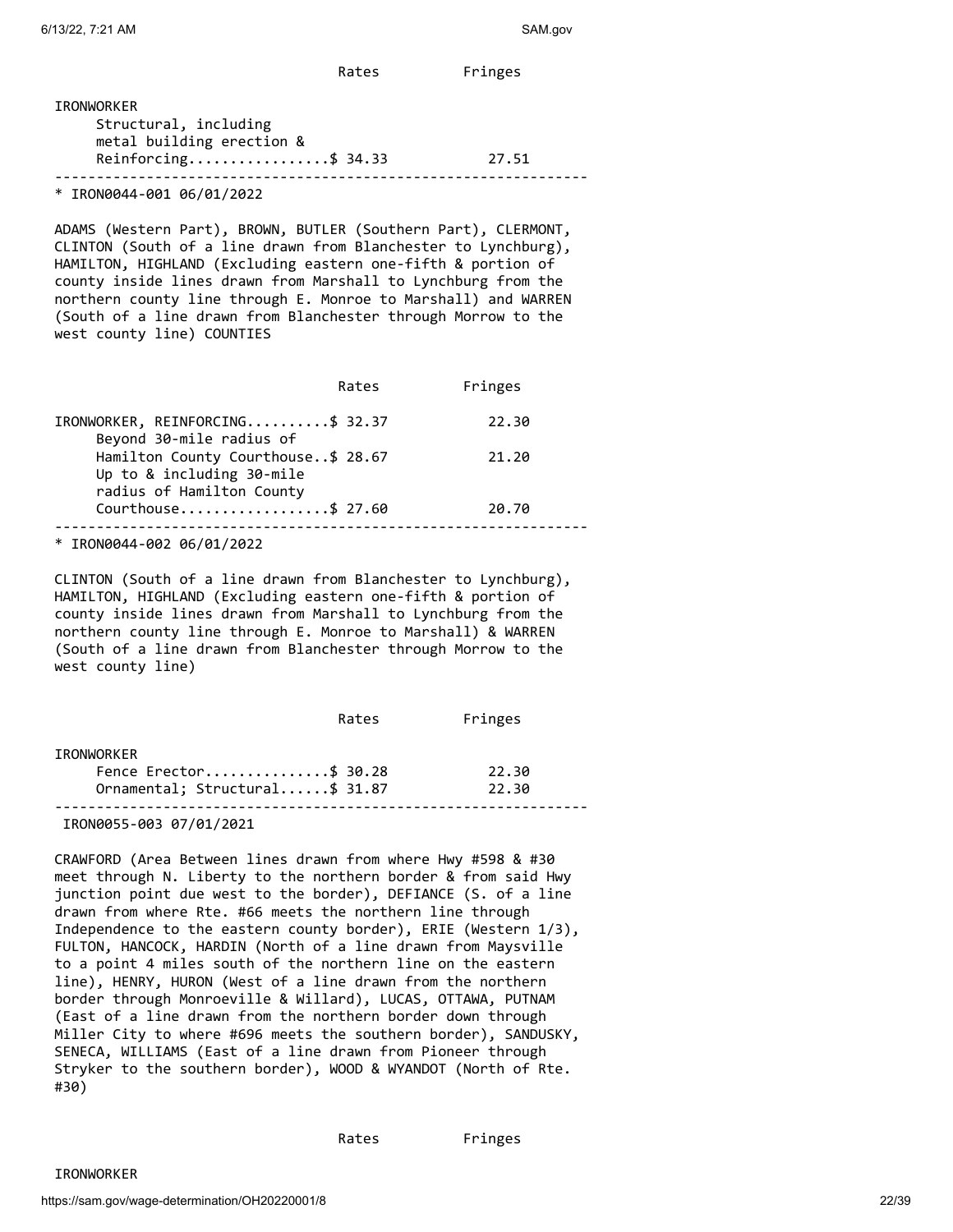| Fence Erector\$ 21.30    | 20.92 |
|--------------------------|-------|
| Flat Road Mesh\$ 29.77   | 21.30 |
| Tunnels & Caissons Under |       |
| Pressure\$ 29.77         | 21.30 |
| All Other Work\$ 31.25   | 26.90 |
|                          |       |

#### IRON0147-002 06/01/2021

ALLEN (Northern half), DEFIANCE (Northern part, excluding south of a line drawn from where Rte. #66 meets the northern line through Independence to the eastern county border), MERCER (Northern half), PAULDING, PUTNAM (Western part, excluding east of a line drawn from the northern border down through Miller City to where #696 meets the southern border), VAN WERT, and WILLIAMS (Western part, excluding east of a line drawn from Pioneer through Stryker to the southern border) COUNTIES

|                       | Rates | Fringes |  |
|-----------------------|-------|---------|--|
| $IRONWORKER$ \$ 30.35 |       | 23.40   |  |
|                       |       |         |  |

\* IRON0172-002 06/01/2022

CHAMPAIGN (Eastern one-third), CLARK (Eastern one-fourth), COSHOCTON (West of a line beginning at the northwestern county line going through Walhonding & Tunnel Hill to the southern county line), CRAWFORD (South of Rte. #30), DELAWARE, FAIRFIELD, FAYETTE, FRANKLIN, HARDIN (Excluding a line drawn from Roundhead to Maysville), HIGHLAND (Eastern one-fifth), HOCKING, JACKSON (Northern half), KNOX, LICKING, LOGAN (Eastern one-third), MADISON, MARION, MORROW, MUSKINGUM (West of a line starting at Adams Mill going to Adamsville & going from Adamsville through Blue Rock to the southern border), PERRY, PICKAWAY, PIKE (Northern half), ROSS, UNION, VINTON and WYANDOT (South of Rte. #30) COUNTIES

|                           | Rates | Fringes |  |
|---------------------------|-------|---------|--|
| $IRONWORKER$ \$ 33.27     |       | 21.20   |  |
| * IRON0207-004 06/01/2022 |       |         |  |

ASHTABULA (Southern part starting at the Geauga County line), COLUMBIANA (E. of a line from Damascus to Highlandtown), MAHONING (N. of Old Route #224), PORTAGE (E. of a line from Middlefield to Shalersville to Deerfield) & TRUMBULL

|                                 | Rates | Fringes |
|---------------------------------|-------|---------|
| <b>IRONWORKER</b>               |       |         |
| Layout; Sheeter\$ 32.92         |       | 26.26   |
| Ornamental; Reinforcing;        |       |         |
| Structural\$ 31.92              |       | 26.26   |
| Ornamental; Reinforcing\$ 28.92 |       | 25.61   |
|                                 |       |         |

\* IRON0290-002 06/01/2022

ALLEN (Southern half), AUGLAIZE, BUTLER (North of a line drawn from east to the west county line going through Oxford, Darrtown & Woodsdale), CHAMPAIGN (Excluding east of a line drawn from Catawla to the point where #68 intersects the northern county line), CLARK (Western two-thirds), CLINTON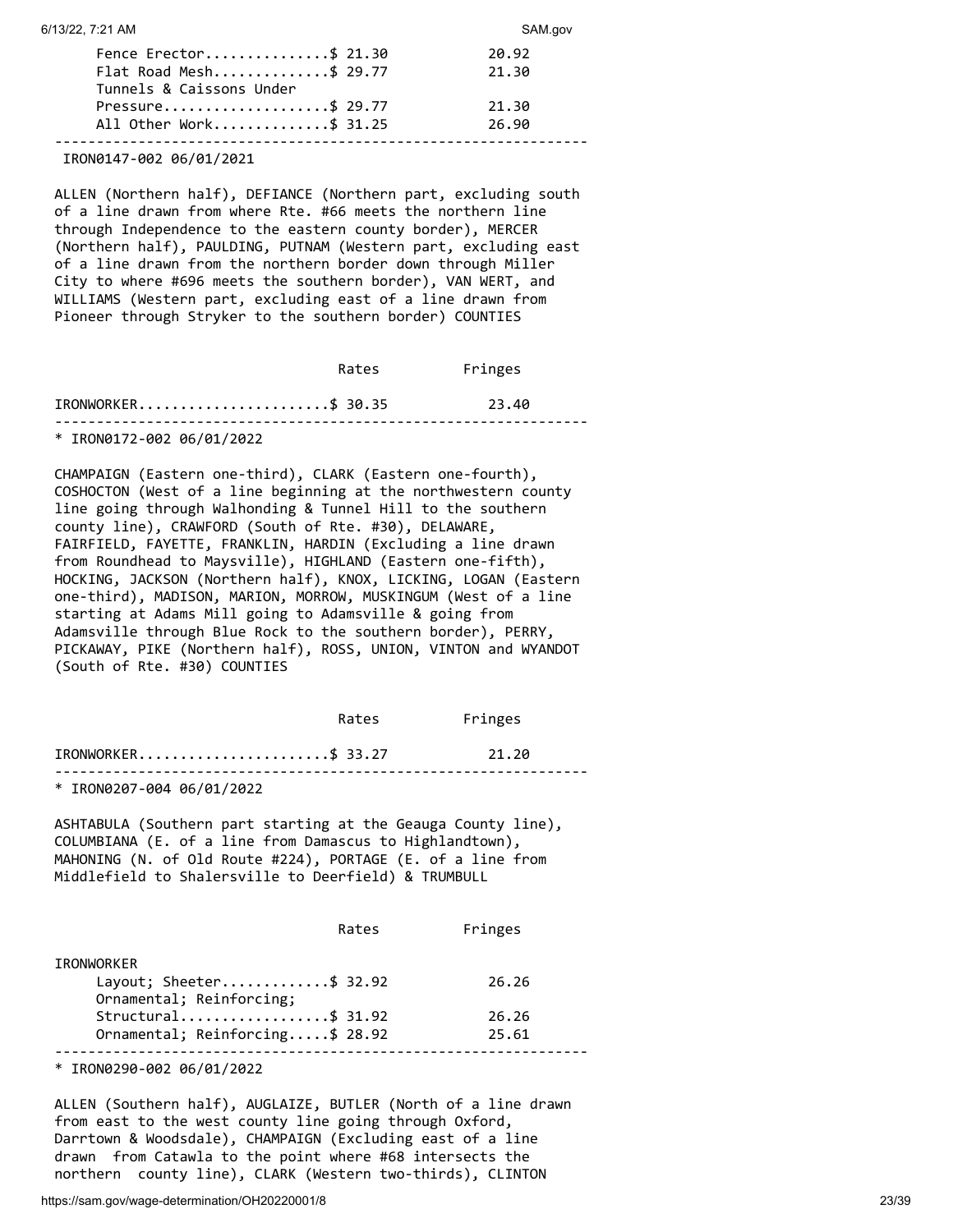#### 6/13/22, 7:21 AM SAM.gov

(Excluding south of a line drawn from Blanchester to Lynchburg), DARKE, GREENE, HIGHLAND (Inside lines drawn from Marshall to Lynchburg & from the northern county line through East Monroe to Marshall), LOGAN (West of a line drawn from West Liberty to where the northern county line meets the western county line of Hardin), MERCER (Southern half), MIAMI, MONTGOMERY, PREBLE, SHELBY & WARREN (Excluding south of a line drawn from Blanchester through Morrow to the western county line) COUNTIES

|                         | Rates | Fringes |  |
|-------------------------|-------|---------|--|
| IRONWORKER\$ 31.59      |       | 23.85   |  |
| IRON0549-003 12/01/2021 |       |         |  |

BELMONT, GUERNSEY, HARRISON, JEFFERSON, MONROE & MUSKINGUM (Excluding portion west of a line starting at Adams Mill going to Adamsville and going from Adamsville through Blue Rock to the south border)

|                       | Rates | Fringes |
|-----------------------|-------|---------|
| $IRONWORKER$ \$ 34.44 |       | 18.77   |
|                       |       |         |

\* IRON0550-004 05/01/2022

ASHLAND, CARROLL, COLUMBIANA (W. of a line from Damascus to Highlandtown), COSHOCTON (E. of a line beginning at NW Co. line going through Walhonding & Tunnel Hill to the South Co. line), HOLMES, HURON (S. of Old Rte. #224), MAHONING (S. of Old Rte. #224), MEDINA (S. of Old Rte. #224), PORTAGE (S. of Old Rte. #224), RICHLAND, STARK, SUMMIT (S. of Old Rte. #224, Excluding city limits of Barberton), TUSCARAWAS, & WAYNE

|                                                                             | Rates | Fringes |
|-----------------------------------------------------------------------------|-------|---------|
| Ironworkers: Structural,<br>Ornamental and Reinforcing\$ 30.97 21.69        |       |         |
| IRON0769-004 06/01/2021                                                     |       |         |
| ADAMS (Eastern Half), GALLIA, JACKSON (Southern Half), LAWRENCE<br>& SCIOTO |       |         |
|                                                                             | Rates | Fringes |
| IRONWORKER\$ 33.00 27.29                                                    |       |         |
| IRON0787-003 06/01/2021                                                     |       |         |
| ATHENS, MEIGS, MORGAN, NOBLE, and WASHINGTON COUNTIES                       |       |         |
|                                                                             | Rates | Fringes |
| IRONWORKER\$ 31.94                                                          |       | 23.05   |
| LAB00265-008 05/01/2021                                                     |       |         |

#### Rates Fringes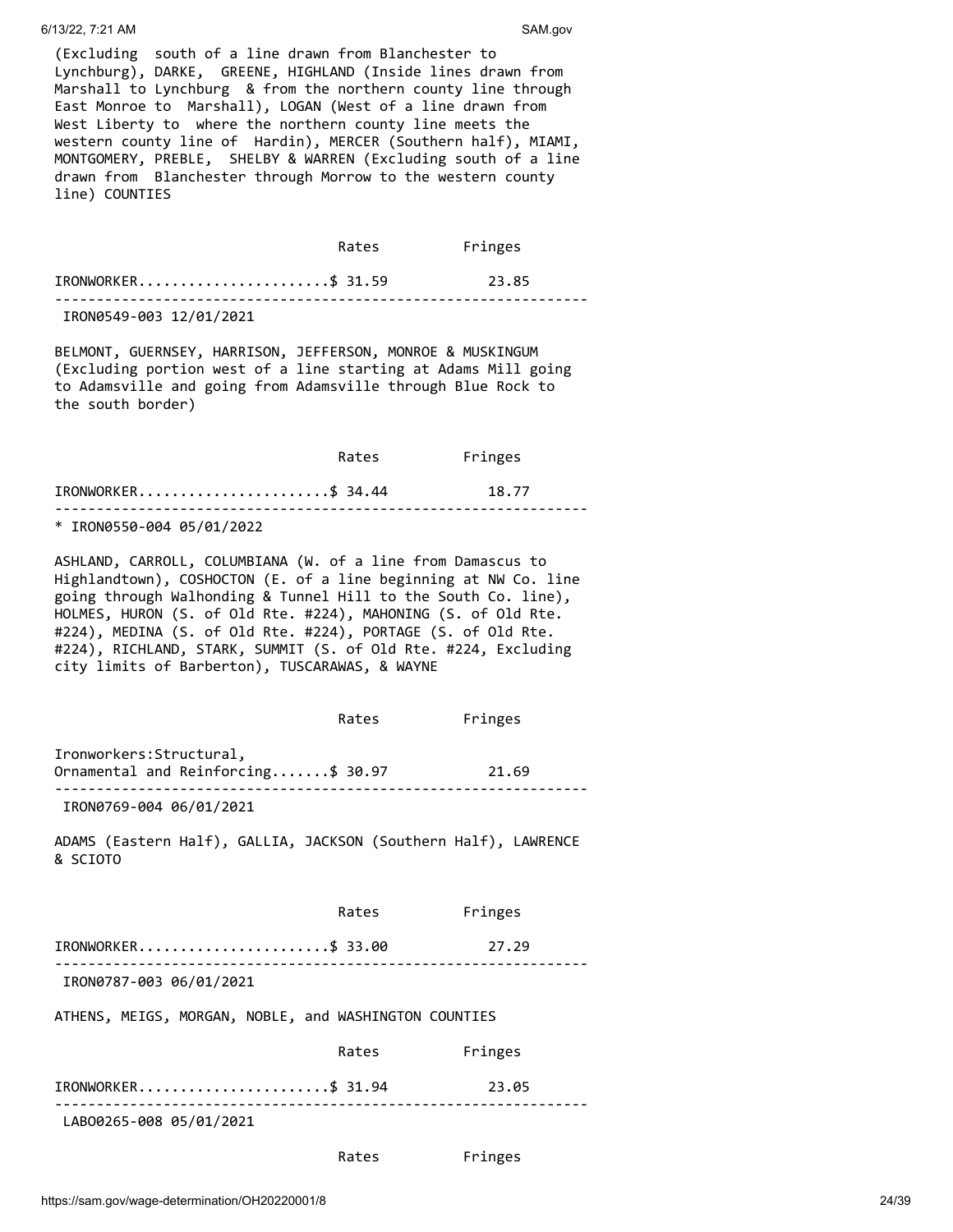| <b>LABORER</b>                                          |       |
|---------------------------------------------------------|-------|
| ASHTABULA, ERIE, HURON,                                 |       |
| LORAIN, LUCAS, MAHONING,                                |       |
| MEDINA, OTTAWA, PORTAGE,                                |       |
| SANDUSKY, STARK, SUMMIT,                                |       |
| TRUMBULL & WOOD COUNTIES                                |       |
| GROUP 1\$ 33.70                                         | 11.85 |
| GROUP 2\$ 33.87                                         | 11.85 |
| GROUP 3\$ 34.20                                         | 11.85 |
| GROUP 4\$ 34.65                                         | 11.85 |
| CUYAHOGA AND GEAUGA                                     |       |
| COUNTIES ONLY: SEWAGE                                   |       |
| PLANTS, WASTE PLANTS,                                   |       |
| WATER TREATMENT                                         |       |
| FACILITIES, PUMPING                                     |       |
| STATIONS, & ETHANOL PLANTS                              |       |
| $CONSTRUCTION \ldots \ldots \ldots \ldots \quad $34.93$ | 11.85 |
| CUYAHOGA, GEAUGA & LAKE                                 |       |
| <b>COUNTIES</b>                                         |       |
| GROUP 1\$ 34.93                                         | 11.85 |
| GROUP 2\$ 35.10                                         | 11.85 |
| $GROUP$ 3\$ 35.43                                       | 11.85 |
| GROUP 4\$ 35.88                                         | 11.85 |
| REMAINING COUNTIES OF OHIO                              |       |
| GROUP $1, \ldots, \ldots, \ldots, \ldots, \$$ 33.27     | 11.85 |
| GROUP 2\$ 33.44                                         | 11.85 |
| GROUP 3\$ 33.77                                         | 11.85 |
| GROUP 4\$ 35.88                                         | 11.85 |

#### LABORER CLASSIFICATIONS

 GROUP 1 - Asphalt Laborer; Carpenter Tender; Concrete Curing Applicator; Dump Man (Batch Truck); Guardrail and Fence Installer; Joint Setter; Laborer (Construction); Landscape Laborer; Mesh Handlers & Placer; Right-of-way Laborer; Riprap Laborer & Grouter; Scaffold Erector; Seal Coating; Surface Treatment or Road Mix Laborer; Sign Installer; Slurry Seal; Utility Man; Bridge Man; Handyman; Waterproofing Laborer; Flagperson; Hazardous Waste (level D); Diver Tender; Zone Person & Traffic Control

 GROUP 2 - Asphalt Raker; Concrete Puddler; Kettle Man Pipeline); Machine Driven Tools (Gas, Electric, Air); Mason Tender; Brick Paver; Mortar Mixer; Power Buggy or Power Wheelbarrow; Paint Striper; Sheeting & Shoring Man; Surface Grinder Man; Plastic Fusing Machine Operator; Pug Mill Operator; & Vacuum Devices (wet or dry); Rodding Machine Operator; Diver; Screwman or Paver; Screed Person; Water Blast, Hand Held Wand; Pumps 4"" & Under (Gas, Air or Electric) & Hazardous Waste (level C); Air Track and Wagon Drill; Bottom Person; Cofferdam (below 25 ft. deep); Concrete Saw Person; Cutting with Burning Torch; Form Setter; Hand Spiker (Railroad); Pipelayer; Tunnel Laborer (without air) & Caisson; Underground Person (working in Sewer and Waterline, Cleaning, Repairing & Reconditioning); Sandblaster Nozzle Person; & Hazardous Waste (level B)

 GROUP 3 - Blaster; Mucker; Powder Person; Top Lander; Wrencher (Mechanical Joints & Utility Pipeline); Yarner; Hazardous Waste (level A); Concrete Specialist; Concrete Crew in Tunnels (With Air-pressurized - \$1.00 premium); Curb Setter & Cutter; Grade Checker; Utility Pipeline Tapper; Waterline; and Caulker

GROUP 4 - Miner (With Air-pressurized - \$1.00 premium); &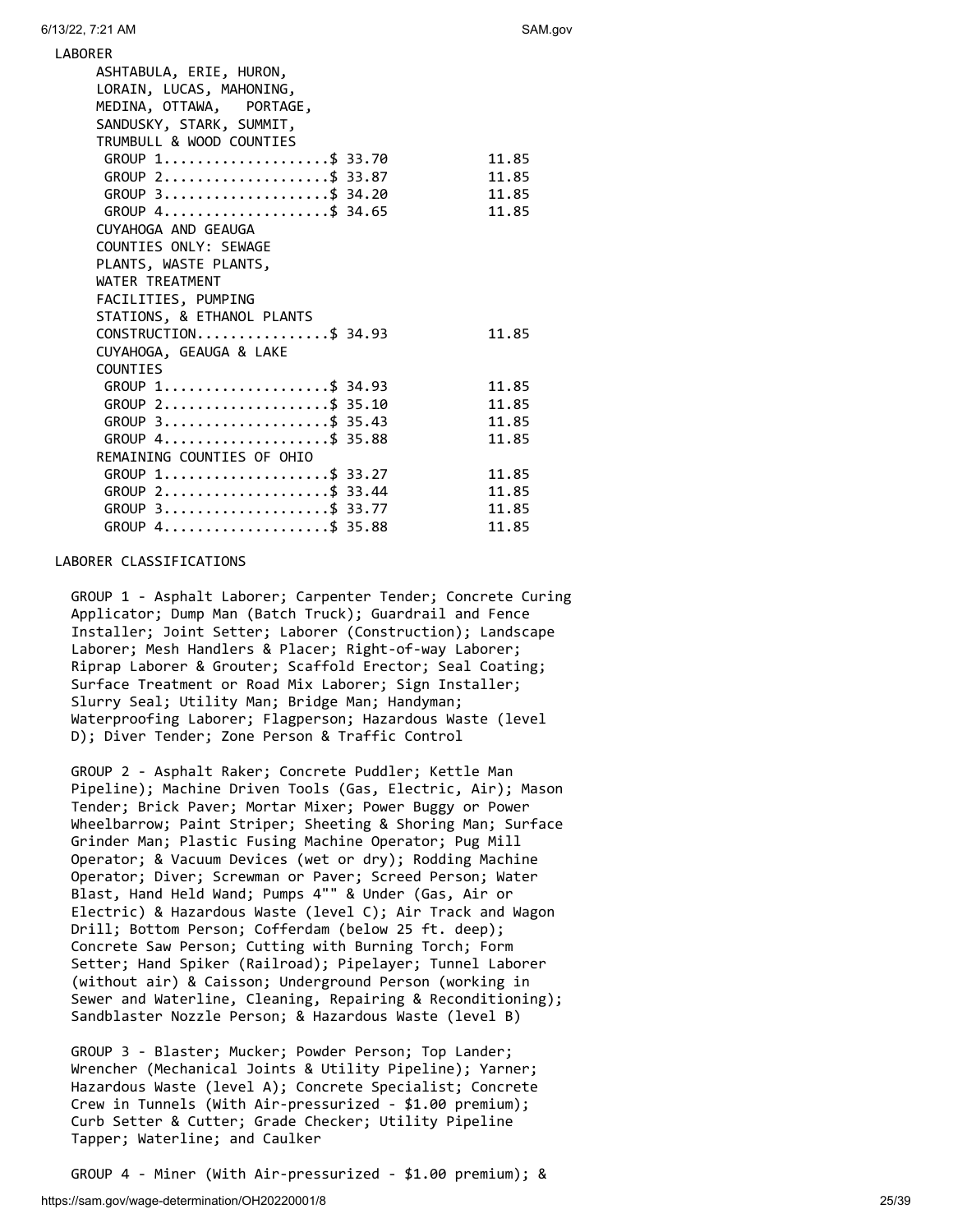Gunite Nozzle Person

TUNNEL LABORER WITH AIR-PRESSURIZED ADD \$1.00 TO BASE RATE

 SIGNAL PERSON WILL RECEIVE THE RATE EQUAL TO THE RATE PAID THE LABORER CLASSIFICATION FOR WHICH HE OR SHE IS SIGNALING.

----------------------------------------------------------------

PAIN0006-002 05/01/2018

ASHTABULA, CUYAHOGA, GEAUGA, LAKE, LORAIN, PORTAGE (N. of the East-West Turnpike) & SUMMIT (N. of the East-West Turnpike)

Rates Fringes

#### PAINTER

| COMMERCIAL NEW WORK;                                             |       |
|------------------------------------------------------------------|-------|
| REMODELING; & RENOVATIONS                                        |       |
| GROUP 1\$ 27.90                                                  | 16.16 |
| GROUP 2\$ 28.30                                                  | 16.16 |
| GROUP 3\$ 28.60                                                  | 16.16 |
| GROUP $4 \ldots \ldots \ldots \ldots \ldots \ldots \qquad 34.16$ | 16.16 |
| COMMERCIAL REPAINT                                               |       |
| GROUP 1\$ 26.40                                                  | 16.16 |
| GROUP 2\$ 26.80                                                  | 16.16 |
| GROUP 3\$ 27.10                                                  | 16.16 |

 PAINTER CLASSIFICATIONS - COMMERCIAL NEW WORK; REMODELING; & RENOVATIONS

GROUP 1 - Brush; & Roller

GROUP 2 - Sandblasting & Buffing

 GROUP 3 - Spray Painting; Closed Steel Above 55 feet; Bridges & Open Structural Steel; Tanks - Water Towers; Bridge Painters; Bridge Riggers; Containment Builders

GROUP 4 - Bridge Blaster

PAINTER CLASSIFICATIONS - COMMERCIAL REPAINT

GROUP 1 - Brush; & Roller

- GROUP 2 Sandblasting & Buffing
- GROUP 3 Spray Painting

----------------------------------------------------------------

PAIN0007-002 07/01/2021

FULTON, HENRY, LUCAS, OTTAWA (Excluding Allen, Bay, Bono, Catawba Island, Clay Center, Curtice, Danbury, Eagle Beach, Elliston, Elmore, Erie, Fishback, Gem Beach & Genova) & WOOD

| Rates | Fringes |
|-------|---------|
|       |         |

| PATNTFR             |       |
|---------------------|-------|
| NEW COMMERCIAL WORK |       |
| GROUP 1\$ 28.74     | 18.77 |
| GROUP 2\$ 28.74     | 18.77 |
| GROUP 3\$ 28.74     | 18.77 |
| GROUP 4\$ 28.74     | 18.77 |

https://sam.gov/wage-determination/OH20220001/8 26/39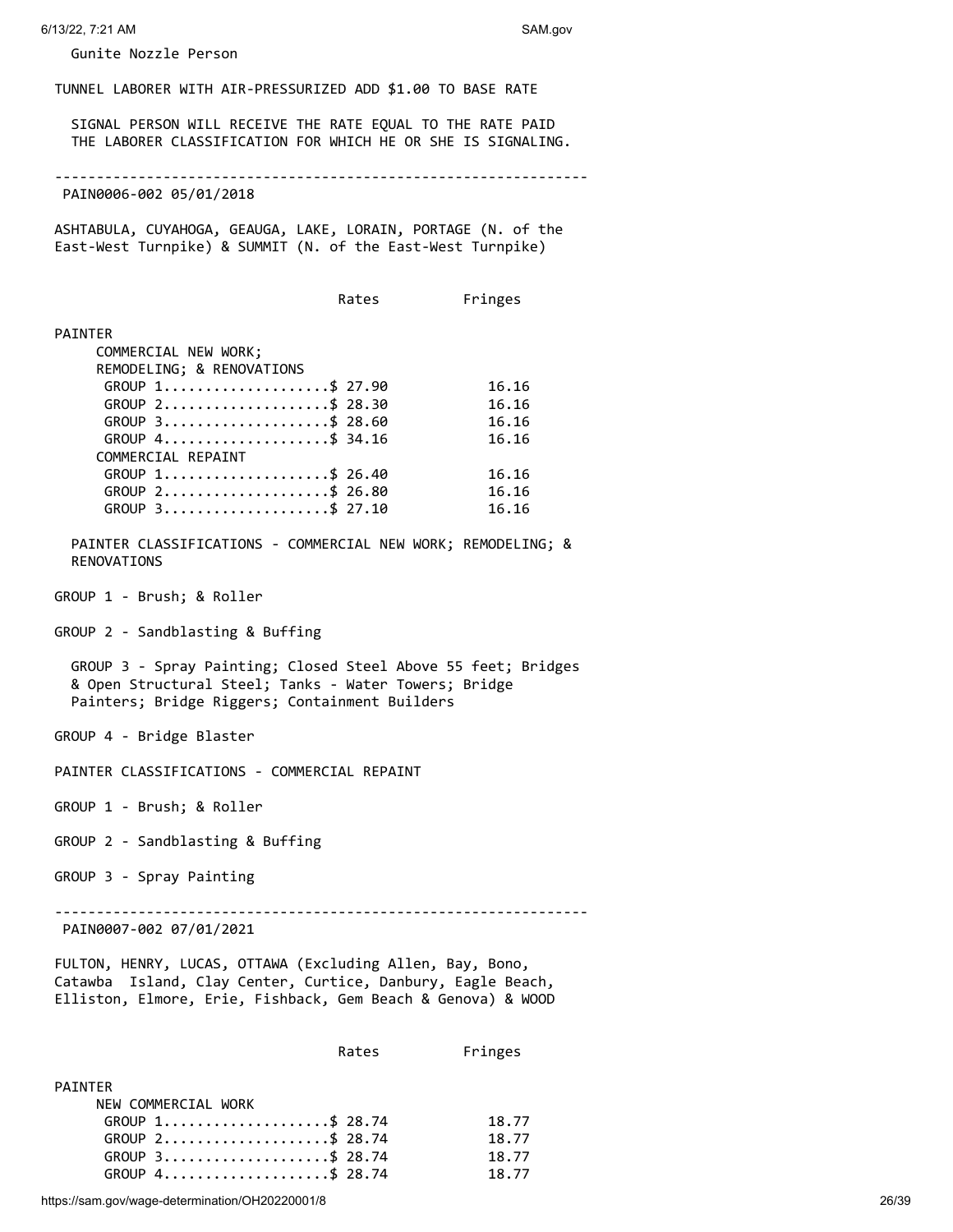| GROUP $5 \ldots \ldots \ldots \ldots \ldots \ldots \quad $28.74$ | 18.77 |
|------------------------------------------------------------------|-------|
| GROUP 6\$ 28.74                                                  | 18.77 |
| GROUP 7\$ 28.74                                                  | 18.77 |
| GROUP 8\$ 28.74                                                  | 18.77 |
| GROUP 9\$ 28.74                                                  | 18.77 |

REPAINT IS 90% OF JR

PAINTER CLASSIFICATIONS

GROUP 1 - Brush; Spray & Sandblasting Pot Tender

 GROUP 2 - Refineries & Refinery Tanks; Surfaces 30 ft. or over where material is applied to or labor performed on above ground level (exterior), floor level (interior)

GROUP 3 - Swing Stage & Chair

GROUP 4 - Lead Abatement

GROUP 5 - All Methods of Spray

 GROUP 6 - Solvent-Based Catalized Epoxy Materials of 2 or More Component Materials, to include Solvent-Based Conversion Varnish (excluding water based)

 GROUP 7 - Spray Solvent Based Material; Sand & Abrasive Blasting

GROUP 8 - Towers; Tanks; Bridges; Stacks Over 30 Feet

GROUP 9 - Epoxy Spray (excluding water based)

----------------------------------------------------------------

PAIN0012-008 05/01/2019

BUTLER COUNTY

PAINTER

| GROUP 1\$ 21.95                                                  | 10.20 |
|------------------------------------------------------------------|-------|
| GROUP 2\$ 25.30                                                  | 10.20 |
| GROUP 3\$ 25.80                                                  | 10.20 |
| GROUP $4 \ldots \ldots \ldots \ldots \ldots \ldots \quad $26.05$ | 10.20 |
| GROUP 5\$ 26.30                                                  | 10.20 |

PAINTER CLASSIFICATIONS

GROUP 1: Bridge Equipment Tender; Bridge/Containment Builder

GROUP 2: Brush & Roller

GROUP 3: Spray

GROUP 4: Sandblasting; & Waterblasting

 GROUP 5: Elevated Tanks; Steeplejack Work; Bridge; & Lead Abatement

----------------------------------------------------------------

PAIN0012-010 05/01/2019

BROWN, CLERMONT, CLINTON, HAMILTON & WARREN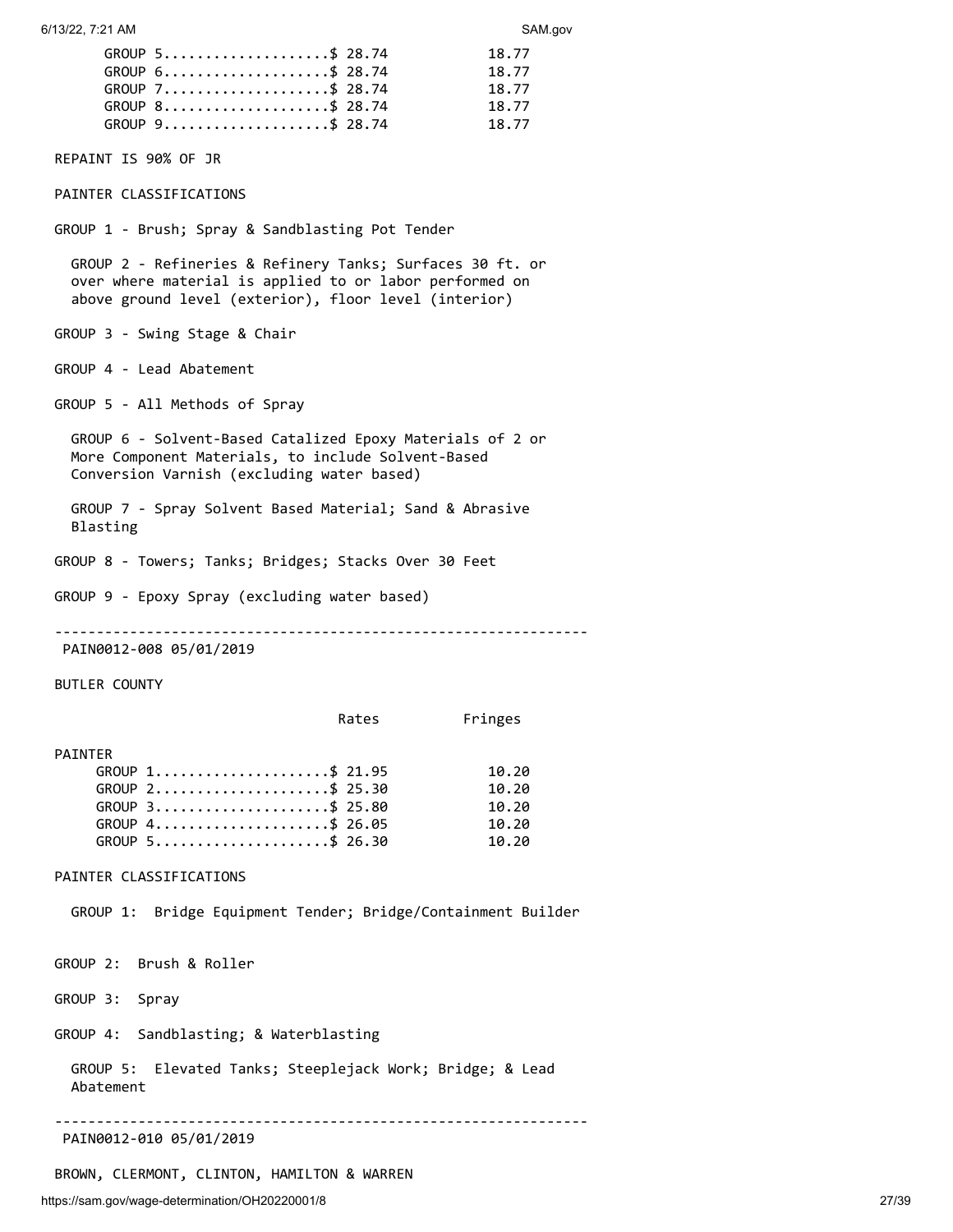|                                                                                                                                        | Rates | Fringes                     |
|----------------------------------------------------------------------------------------------------------------------------------------|-------|-----------------------------|
| <b>PAINTER</b>                                                                                                                         |       |                             |
| HEAVY & HIGHWAY BRIDGES-<br>GUARDRAILS-LIGHTPOLES-<br>STRIPING                                                                         |       |                             |
| Bridge Equipment Tender<br>and Containment Builder\$ 21.95<br>Bridges when highest<br>point of clearance is 60<br>feet or more; & Lead |       | 10.20                       |
| Abatement Projects\$ 26.30<br>Brush & Roller\$ 25.30                                                                                   |       | 10.20<br>10.20              |
| Sandblasting & Hopper<br>Tender; Water Blasting\$ 26.05<br>Spray\$ 25.80                                                               |       | 10.20<br>10.20              |
|                                                                                                                                        |       |                             |
| PAIN0093-001 12/01/2018                                                                                                                |       |                             |
| ATHENS, GUERNSEY, HOCKING, MONROE, MORGAN, NOBLE and<br>WASHINGTON COUNTIES                                                            |       |                             |
|                                                                                                                                        | Rates | Fringes                     |
| PAINTER<br>Bridges; Locks; Dams;<br>Tension Towers; &                                                                                  |       |                             |
| Energized Substations\$ 34.04<br>Power Generating Facilities.\$ 30.89                                                                  |       | 18.50<br>18.50              |
| PAIN0249-002 06/01/2020                                                                                                                |       | --------------------------- |
| CLARK, DARKE, GREENE, MIAMI, MONTGOMERY & PREBLE                                                                                       |       |                             |
|                                                                                                                                        | Rates | Fringes                     |
| PAINTER<br>GROUP $1$ - Brush & Roller\$ 24.17<br>GROUP 2 - Swing, Scaffold<br>Bridges; Structural Steel;<br>Open Acid Tank; High       |       | 11.22                       |
| Tension Electrical<br>Equipment; & Hot Pipes\$ 24.17<br>GROUP 3 - Spray;                                                               |       | 11.22                       |
| Sandblast; Steamclean;<br>Lead Abatement\$ 24.92                                                                                       |       | 11.22                       |
| GROUP 4 - Steeplejack Work\$ 25.12                                                                                                     |       | 11.22                       |
| GROUP 5 - Coal Tar\$ 25.67<br>GROUP 6 - Bridge Equipment<br>Tender & or Containment                                                    |       | 11.22                       |
| Builder\$ 32.88<br>GROUP 7 - Tanks, Stacks &                                                                                           |       | 11.22                       |
| Towers\$ 27.81<br>GROUP 8 - Bridge Blaster,                                                                                            |       | 11.22                       |
| Rigger\$ 35.88                                                                                                                         |       | 11.22                       |
| PAIN0356-002 09/01/2009                                                                                                                |       |                             |

KNOX, LICKING, MUSKINGUM, and PERRY

Rates Fringes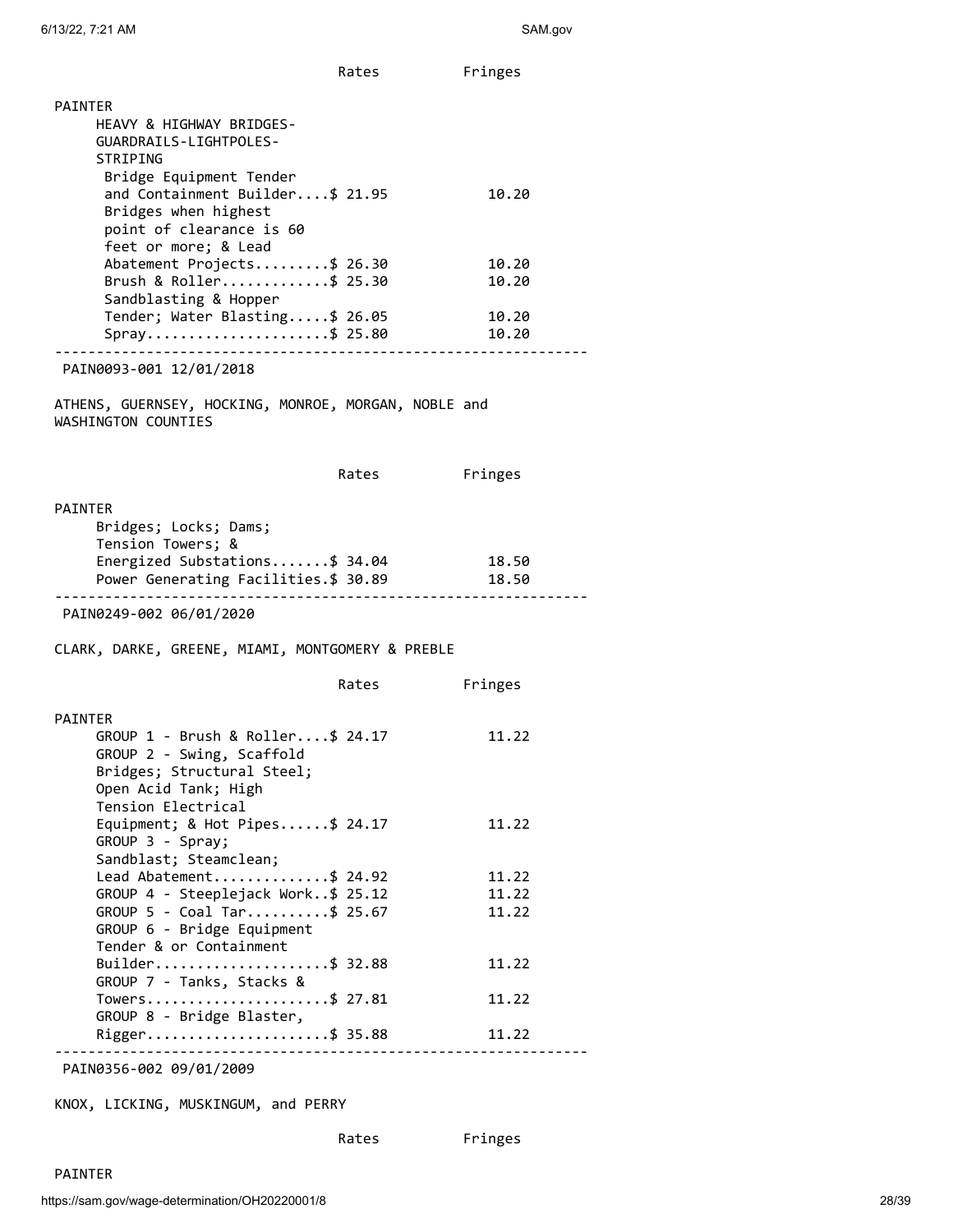| 6/13/22, 7:21 AM                                                                                                                                    | SAM.gov                                                     |
|-----------------------------------------------------------------------------------------------------------------------------------------------------|-------------------------------------------------------------|
| Bridge Equipment Tenders<br>and Containment Builders\$ 27.93<br>Bridges; Blasters;                                                                  | 7.25                                                        |
| $and Riggers$ \$ 34.60<br>Brush and Roller\$ 20.93<br>Sandblasting; Steam                                                                           | 7.25<br>7.25                                                |
| Cleaning; Waterblasting;<br>and Hazardous Work\$ 25.82<br>Spray\$ 21.40<br>Structural Steel and Swing                                               | 7.25<br>7.25                                                |
| Stage\$ 25.42<br>Tanks; Stacks; and Towers\$ 28.63                                                                                                  | 7.25<br>7.25                                                |
| PAIN0438-002 12/01/2021                                                                                                                             |                                                             |
| BELMONT, HARRISON and JEFFERSON COUNTIES                                                                                                            |                                                             |
| Rates                                                                                                                                               | Fringes                                                     |
| <b>PAINTER</b><br>Bridges, Locks, Dams,<br>Tension Towers & Energized<br>Substations\$ 34.47                                                        | 20.60                                                       |
| Power Generating Facilities.\$ 29.65                                                                                                                | 17.68                                                       |
| PAIN0476-001 06/01/2021                                                                                                                             |                                                             |
| COLUMBIANA, MAHONING, and TRUMBULL COUNITES                                                                                                         |                                                             |
| Rates                                                                                                                                               | Fringes                                                     |
| <b>PAINTER</b><br>GROUP 1\$ 25.79<br>GROUP 2\$ 33.10<br>GROUP 3\$ 26.00<br>GROUP 4\$ 27.12<br>GROUP 5\$ 27.79<br>GROUP 6\$ 26.69<br>GROUP 7\$ 27.79 | 15.81<br>15.81<br>15.81<br>15.81<br>15.81<br>15.81<br>15.81 |
| PAINTER CLASSIFICATIONS:                                                                                                                            |                                                             |
| GROUP 1: Painters, Brush & Roller                                                                                                                   |                                                             |
| GROUP 2: Bridges                                                                                                                                    |                                                             |
| GROUP 3: Structural Steel                                                                                                                           |                                                             |
| GROUP 4: Spray, Except Bar Joist/Deck                                                                                                               |                                                             |
| GROUP 5: Epoxy/Mastic; Spray- Bar Joist/Deck; Working Above<br>50 Feet; and Swingstages                                                             |                                                             |
| GROUP 6: Tanks; Sandblasting                                                                                                                        |                                                             |
| GROUP 7: Towers; Stacks                                                                                                                             |                                                             |
| PAIN0555-002 06/01/2021                                                                                                                             |                                                             |
| ADAMS, HIGHLAND, JACKSON, PIKE & SCIOTO                                                                                                             |                                                             |
| Rates                                                                                                                                               | Fringes                                                     |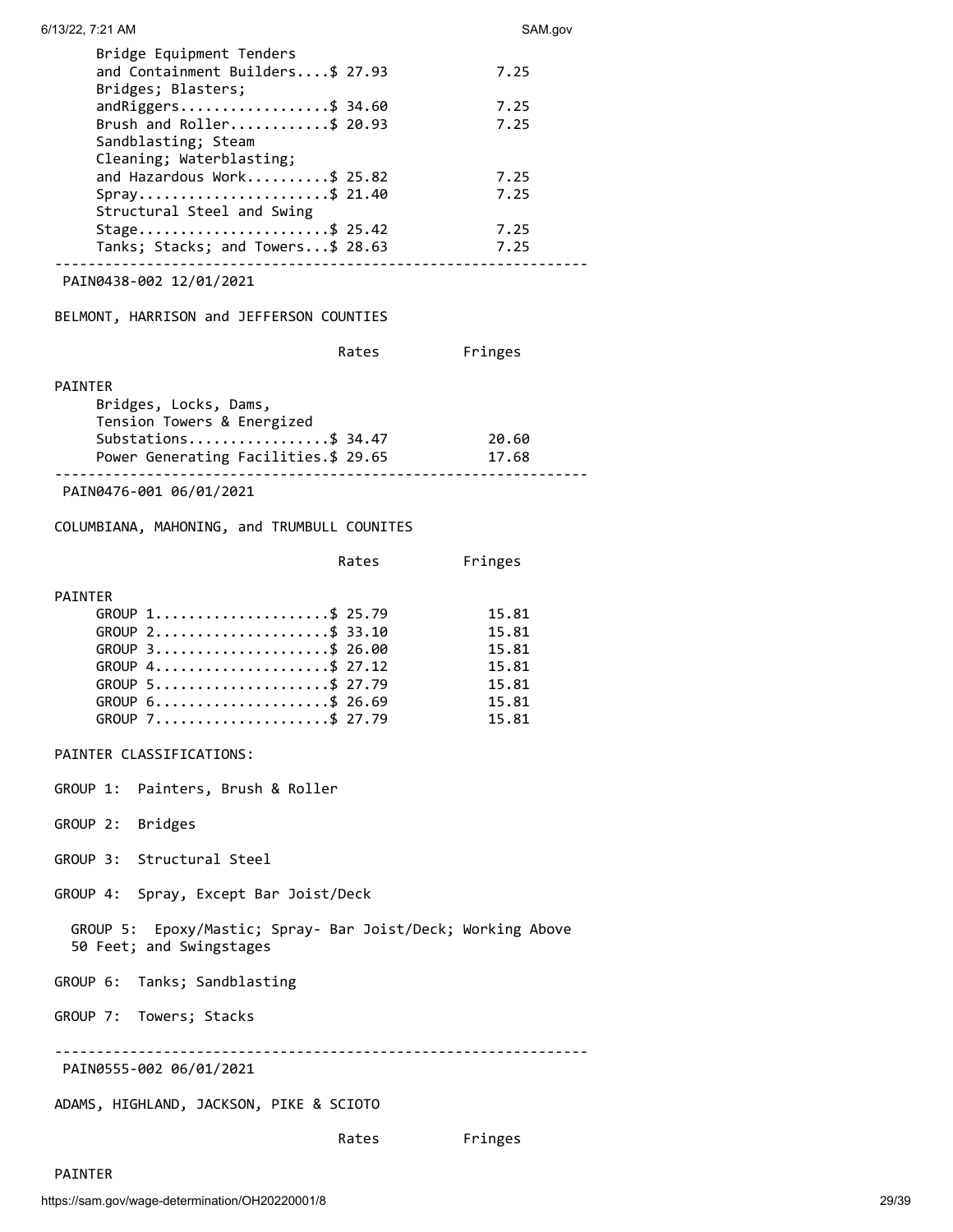| GROUP 1\$ 31.95 | 17.05 |
|-----------------|-------|
| GROUP 2\$ 33.47 | 17.05 |
| GROUP 3\$ 34.99 | 17.05 |
| GROUP 4\$ 37.97 | 17.05 |

PAINTER CLASSIFICATIONS

GROUP 1 - Containment Builder

GROUP 2 - Brush; Roller; Power Tools, Under 40 feet

 GROUP 3 - Sand Blasting; Spray; Steam Cleaning; Pressure Washing; Epoxy & Two Component Materials; Lead Abatement; Hazardous Waste; Toxic Materials; Bulk & Storage Tanks of 25,000 Gallon Capacity or More; Elevated Tanks

GROUP 4 - Stacks; Bridges

----------------------------------------------------------------

PAIN0639-001 05/01/2011

Rates Fringes

Sign Painter & Erector...........\$ 20.61 3.50+a+b+c

 FOOTNOTES: a. 7 Paid Holidays: New Year's Day; Memorial Day; July 4th; Labor Day; Thanksgiving Day; Christmas Day & 1 Floating Day b. Vacation Pay: After 1 year's service - 5 days' paid vacation; After 2, but less than 10 years' service - 10 days' paid vacation; After 10, but less than 20 years' service - 15 days' paid vacation; After 20 years' service - 20 days' paid vacation c. Funeral leave up to 3 days maximum paid leave for death of mother, father, brother, sister, spouse, child, mother-in-law, father-in-law, grandparent and inlaw provided employee attends funeral

----------------------------------------------------------------

PAIN0788-002 06/01/2020

ASHLAND, CRAWFORD, ERIE, HANCOCK, HURON, MARION, MORROW, OTTAWA (Allen, Bay, Bono, Catawba Island, Clay Center, Curtice, Danbury, Eagle Beach, Elliston, Elmore, Erie, Fishback, Gem Beach & Genoa), RICHLAND, SANDUSKY, SENECA & WYANDOT

Rates Fringes

| PAINTER                     |       |
|-----------------------------|-------|
| Brush & Roller\$ 24.66      | 14.05 |
| $Structural Steel$ \$ 26.26 | 14.05 |

WINTER REPAINT: Between December 1 to March 31 - 90%JR

 \$.50 PER HOUR SHALL BE ADDED TO THE RATE OF PAY FOR THE CLASSIFICATION OF WORK:

 While working swingstage, boatswain chair, needle beam and horizontal cable. While operating sprayguns, sandblasting, cobblasting and high pressure waterblasting (4000psi).

 \$1.00 PER HOUR SHALL BE ADDED TO THE RATE OF PAY FOR THE CLASSIFICATION OF WORK: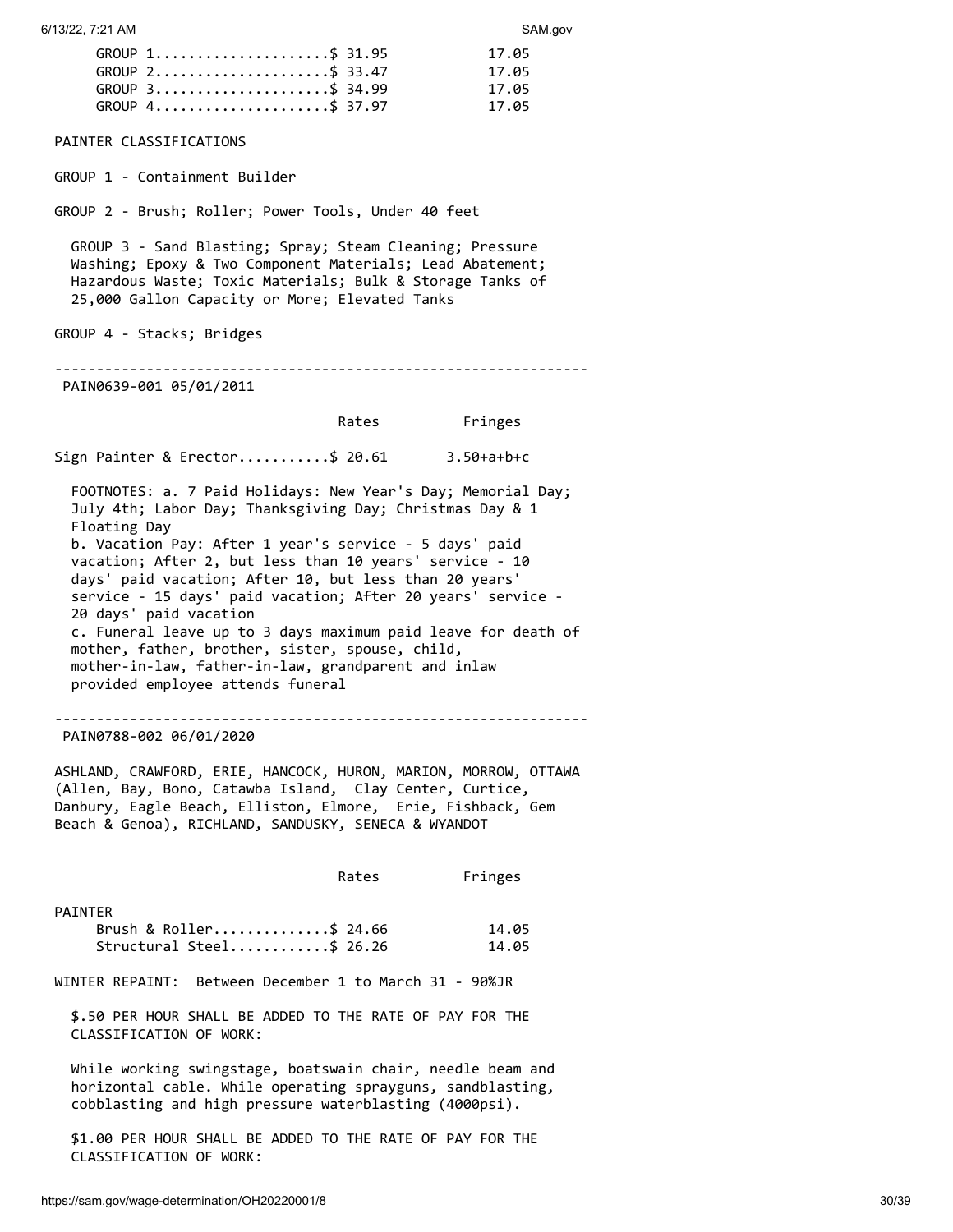For the application of catalized epoxy, including latex epoxy that is deemed hazardous, lead abatement, or for work or material where special precautions beyond normal work duties must be taken. For working on stacks, tanks, and towers over 40 feet in height.

----------------------------------------------------------------

PAIN0813-005 12/01/2008

GALLIA, LAWRENCE, MEIGS & VINTON

Rates Fringes

| <b>PATNTFR</b>         |       |
|------------------------|-------|
| Base Rate\$ 24.83      | 10.00 |
| Bridges, Locks, Dams & |       |
| Tension Towers\$ 27.83 | 10.00 |
|                        |       |
|                        |       |

PAIN0841-001 06/01/2018

MEDINA, PORTAGE (South of and including Ohio Turnpike), and SUMMIT (South of and including Ohio Turnpike) COUNTIES

|           | Rates           | Fringes |
|-----------|-----------------|---------|
| Painters: |                 |         |
|           | GROUP 1\$ 25.75 | 14.35   |
|           | GROUP 2\$ 26.40 | 14.35   |
|           | GROUP 3\$ 26.50 | 14.35   |
|           | GROUP 4\$ 26.60 | 14.35   |
|           | GROUP 5\$ 27.00 | 14.35   |
|           | GROUP 6\$ 39.20 | 11.75   |
|           | GROUP 7\$ 27.00 | 14.35   |

PAINTER CLASSIFICATIONS:

GROUP 1 - Brush, Roller & Paperhanger

GROUP 2 - Epoxy Application

GROUP 3 - Swing Scaffold, Bosum Chair, & Window Jack

GROUP 4 - Spray Gun Operator of Any & All Coatings

 GROUP 5 - Sandblast, Painting of Standpipes, etc. from Scaffolds, Bridge Work and/or Open Structural Steel, Standpipes and/or Water Towers

 GROUP 6 - Public & Commerce Transportation, Steel or Galvanized, Bridges, Tunnels & Related Support Items (concrete)

 GROUP 7 - Synthetic Exterior, Drywall Finisher and/or Taper, Drywall Finisher and Follow-up Man Using Automatic Tools

----------------------------------------------------------------

PAIN0841-002 06/01/2018

CARROLL, COSHOCTON, HOLMES, STARK, TUSCARAWAS & WAYNE

Rates Fringes

PAINTER

Bridges; Towers, Poles &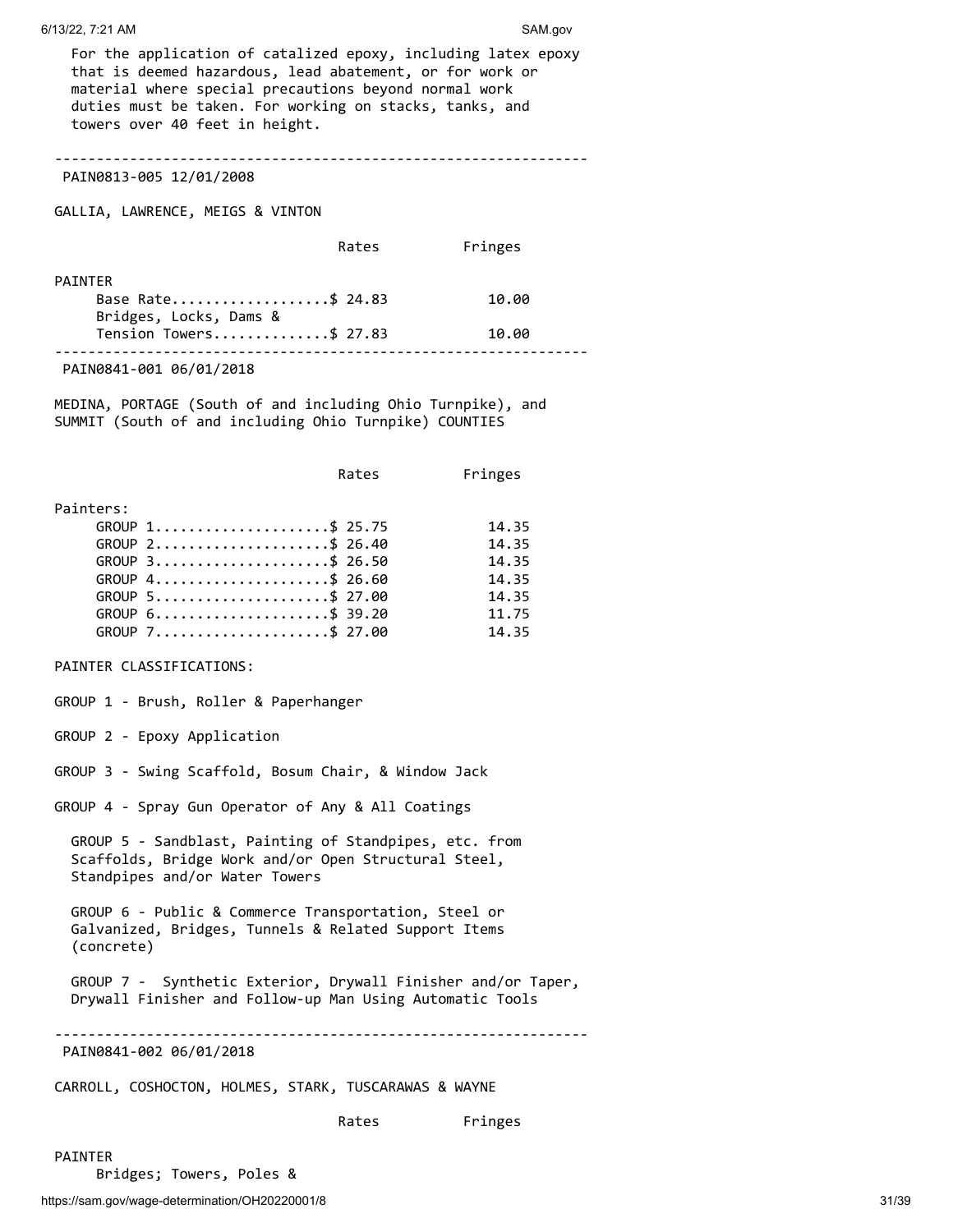| Stacks; Sandblasting<br>Steel; Structural Steel & |       |
|---------------------------------------------------|-------|
| Metalizing\$ 22.78                                | 13.63 |
| Brush & Roller\$ 21.77                            | 13.63 |
| Spray; Tank Interior &                            |       |
| Exterior\$ 22.60                                  | 13.63 |

PAIN1020-002 07/01/2020

ALLEN, AUGLAIZE, CHAMPAIGN, DEFIANCE, HARDIN, LOGAN, MERCER, PAULDING, PUTNAM, SHELBY, VAN WERT, and WILLIAMS COUNTIES

|                                                             | Rates | Fringes |
|-------------------------------------------------------------|-------|---------|
| PAINTER                                                     |       |         |
| Brush & Roller\$ 25.22                                      |       | 14.11   |
| Drywall Finishing & Taping\$ 23.92                          |       | 14.11   |
| Lead Abatement\$ 26.97                                      |       | 14.11   |
| Spray, Sandblasting                                         |       |         |
| Pressure Cleaning, &                                        |       |         |
| Refinery\$ 25.87                                            |       | 14.11   |
| Swing Stage, Chair,                                         |       |         |
| Spiders, & Cherry Pickers\$ 25.47                           |       | 14.11   |
| Wallcoverings\$ 22.82                                       |       | 14.11   |
|                                                             |       |         |
| All surfaces 40 ft. or over where material is applied to or |       |         |
|                                                             |       |         |

 labor performed on, above ground level (exterior), floor level (interior) - \$.50 premium

Applying Coal Tar Products - \$1.00 premium

----------------------------------------------------------------

PAIN1275-002 06/01/2020

DELAWARE, FAIRFIELD, FAYETTE, FRANKLIN, MADISON, PICKAWAY, ROSS & UNION

|                                             | Rates | Fringes |  |
|---------------------------------------------|-------|---------|--|
| <b>PATNTFR</b>                              |       |         |  |
| Bridges\$ 34.64                             |       | 14.40   |  |
| Brush; Roller\$ 25.16                       |       | 14.40   |  |
| Sandblasting;                               |       |         |  |
| Steamcleaning;                              |       |         |  |
| Waterblasting (3500 PSI or                  |       |         |  |
| Over)& Hazardous Work\$ 25.86               |       | 14.40   |  |
| Spray\$ 25.66                               |       | 14.40   |  |
| Stacks; Tanks; & Towers\$ 28.67             |       | 14.40   |  |
| Structural Steel & Swing                    |       |         |  |
| Stage\$ 25.46                               |       | 14.40   |  |
| PLAS0109-001 05/01/2018                     |       |         |  |
| MEDINA, PORTAGE, STARK, and SUMMIT COUNTIES |       |         |  |
|                                             | Rates | Fringes |  |

| PLASTERER\$ 28.86        | 17.11 |
|--------------------------|-------|
|                          |       |
| PI ASA1A9-AA3 A5/A1/2A18 |       |

PLAS0109-003 05/01/2018

CARROLL, HOLMES, TUSCARAWAS, and WAYNE COUNTIES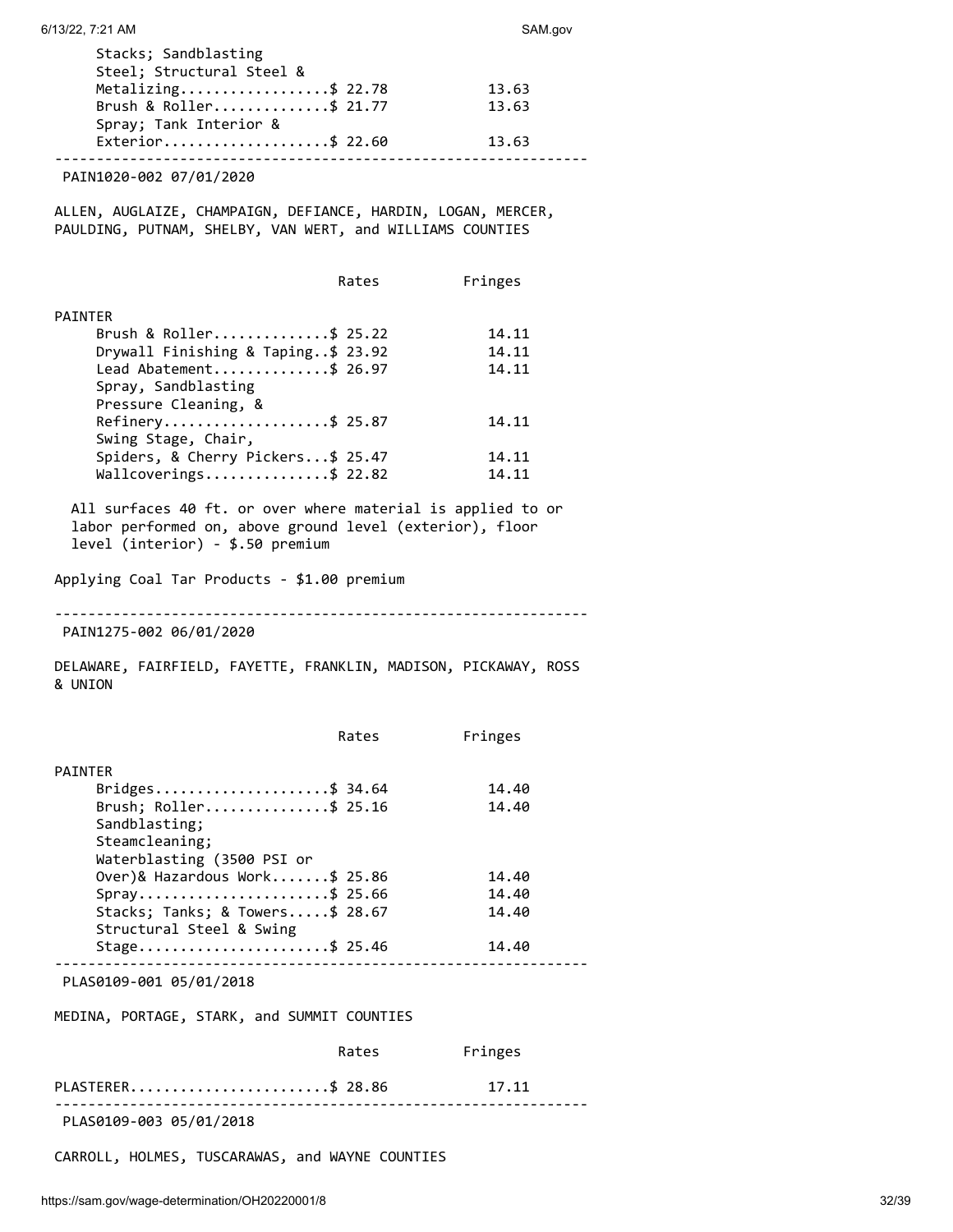| 6/13/22, 7:21 AM                                                          |       | SAM.gov       |
|---------------------------------------------------------------------------|-------|---------------|
|                                                                           | Rates | Fringes       |
| PLASTERER\$ 28.21                                                         |       | 17.11         |
| * PLAS0132-002 06/01/2022                                                 |       |               |
| BROWN, BUTLER, CLERMONT, HAMILTON, HIGHLAND, WARREN COUNTIES              |       |               |
|                                                                           | Rates | Fringes       |
| PLASTERER\$ 29.25                                                         |       | 14.69<br>.    |
| PLAS0404-002 05/01/2018                                                   |       |               |
| ASHTABULA, CUYAHOGA, GEAUGA, AND LAKE COUNTIES                            |       |               |
|                                                                           |       | Rates Fringes |
| PLASTERER\$ 29.63                                                         |       | 17.11         |
| PLAS0404-003 05/01/2018                                                   |       |               |
| <b>LORAIN COUNTY</b>                                                      |       |               |
|                                                                           | Rates | Fringes       |
| PLASTERER\$ 28.86<br>.                                                    |       | 17.11<br>.    |
| PLAS0526-022 05/01/2018                                                   |       |               |
| COLUMBIANA, MAHONING, and TRUMBULL COUNTIES                               |       |               |
|                                                                           |       | Rates Fringes |
| PLASTERER\$ 28.86                                                         |       | 17.11         |
| PLAS0526-023 05/01/2018                                                   |       |               |
| BELMONT, HARRISON, and JEFFERSON COUNTIES                                 |       |               |
|                                                                           | Rates | Fringes       |
| PLASTERER\$ 28.21                                                         |       | 17.11         |
| PLAS0886-001 05/01/2018                                                   |       |               |
| FULTON, HANCOCK, HENRY, LUCAS, PUTNAM, and WOOD COUNTIES                  |       |               |
|                                                                           | Rates | Fringes       |
| PLASTERER\$ 29.63                                                         |       | 17.11         |
| PLAS0886-003 05/01/2018                                                   |       |               |
| DEFIANCE, ERIE, HURON, OTTAWA, PAULDING, SANDUSKY, and SENECA<br>COUNTIES |       |               |
|                                                                           | Rates | Fringes       |
|                                                                           |       |               |

ALLEN, AUGLAIZE, HARDIN, LOGAN, MERCER, and VAN WERT COUNTIES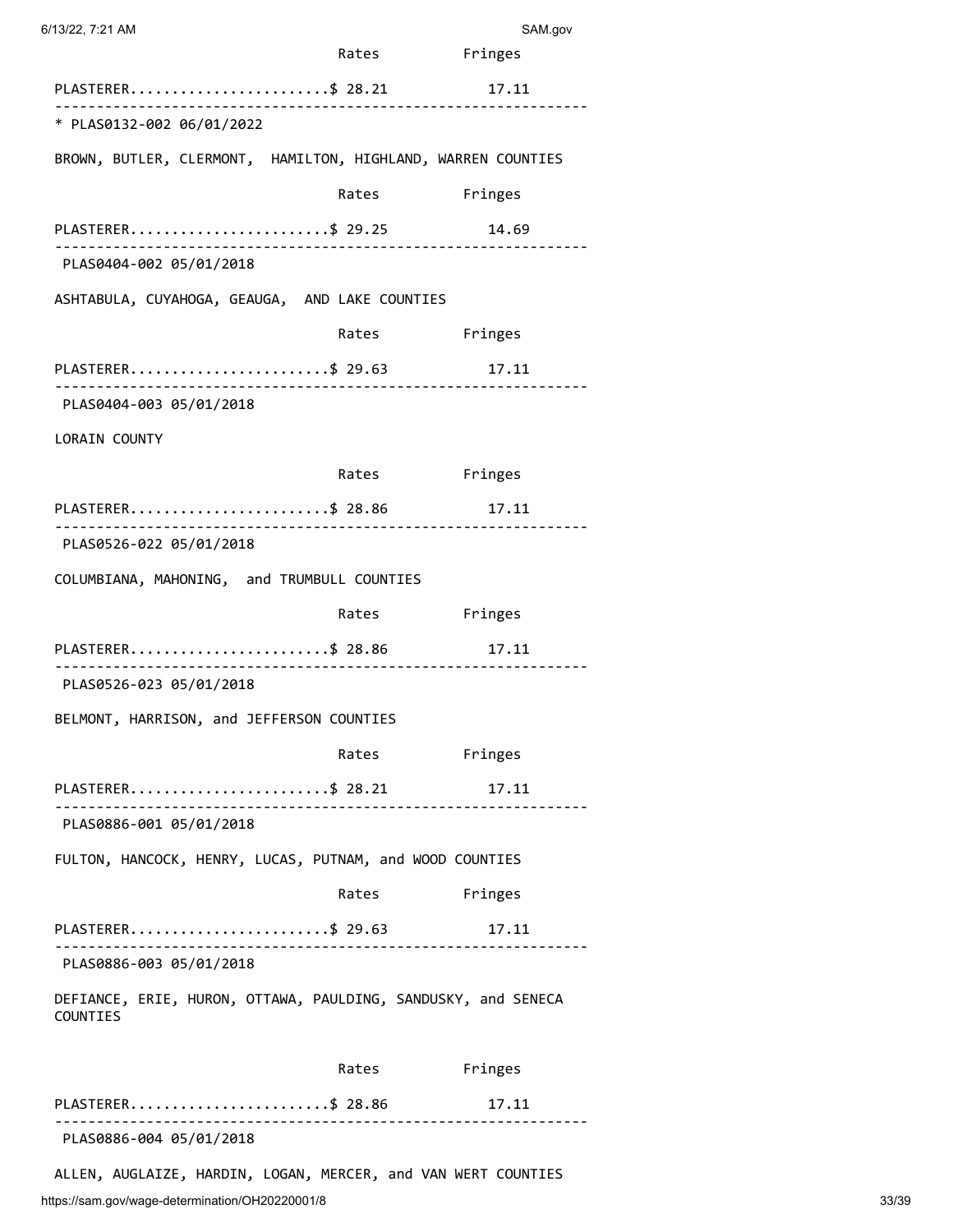|                                                                                                                                                                | Rates | Fringes |  |  |
|----------------------------------------------------------------------------------------------------------------------------------------------------------------|-------|---------|--|--|
| PLASTERER\$ 28.21<br>_____________________________                                                                                                             |       | 17.11   |  |  |
| PLUM0042-002 07/01/2020                                                                                                                                        |       |         |  |  |
| ASHLAND, CRAWFORD, ERIE, HURON, KNOX, LORAIN, MORROW, RICHLAND<br>& WYANDOT                                                                                    |       |         |  |  |
|                                                                                                                                                                | Rates | Fringes |  |  |
| Plumber, Pipefitter,<br>Steamfitter\$ 34.82                                                                                                                    |       | 24.67   |  |  |
| PLUM0050-002 07/06/2020                                                                                                                                        |       |         |  |  |
| DEFIANCE, FULTON, HANCOCK, HENRY, LUCAS, OTTAWA, PAULDING,<br>PUTNAM, SANDUSKY, SENECA, WILLIAMS & WOOD                                                        |       |         |  |  |
|                                                                                                                                                                | Rates | Fringes |  |  |
| Plumber, Pipefitter,<br>Steamfitter\$ 43.60                                                                                                                    |       | 26.73   |  |  |
| PLUM0055-003 05/01/2022                                                                                                                                        |       |         |  |  |
| ASHTABULA, CUYAHOGA, GEAUGA, LAKE, MEDINA (N. of Rte. #18 &<br>Smith Road) & SUMMIT (N. of Rte. #303, including the corporate<br>limits of the city of Hudson) |       |         |  |  |
|                                                                                                                                                                |       |         |  |  |
|                                                                                                                                                                | Rates | Fringes |  |  |
| PLUMBER\$ 40.00                                                                                                                                                |       | 28.43   |  |  |
| PLUM0083-001 07/01/2017                                                                                                                                        |       |         |  |  |
| BELMONT & MONROE (North of Rte. #78)                                                                                                                           |       |         |  |  |
|                                                                                                                                                                | Rates | Fringes |  |  |
| Plumber and Steamfitter\$ 32.16<br>PLUM0094-002 05/01/2022                                                                                                     |       | 31.51   |  |  |
| CARROLL (Northen Half), STARK, and WAYNE COUNTIES                                                                                                              |       |         |  |  |
|                                                                                                                                                                | Rates | Fringes |  |  |
| PLUMBER/PIPEFITTER\$ 36.83                                                                                                                                     |       | 22.99   |  |  |
| -------------------------------------<br>* PLUM0120-002 05/02/2022                                                                                             |       |         |  |  |
| ASHTABULA, CUYAHOGA, GEAUGA, LAKE, LORAIN (the C.E.I. Power<br>House in Avon Lake), MEDINA (N. of Rte. #18) & SUMMIT (N. of<br>#303)                           |       |         |  |  |
|                                                                                                                                                                | Rates | Fringes |  |  |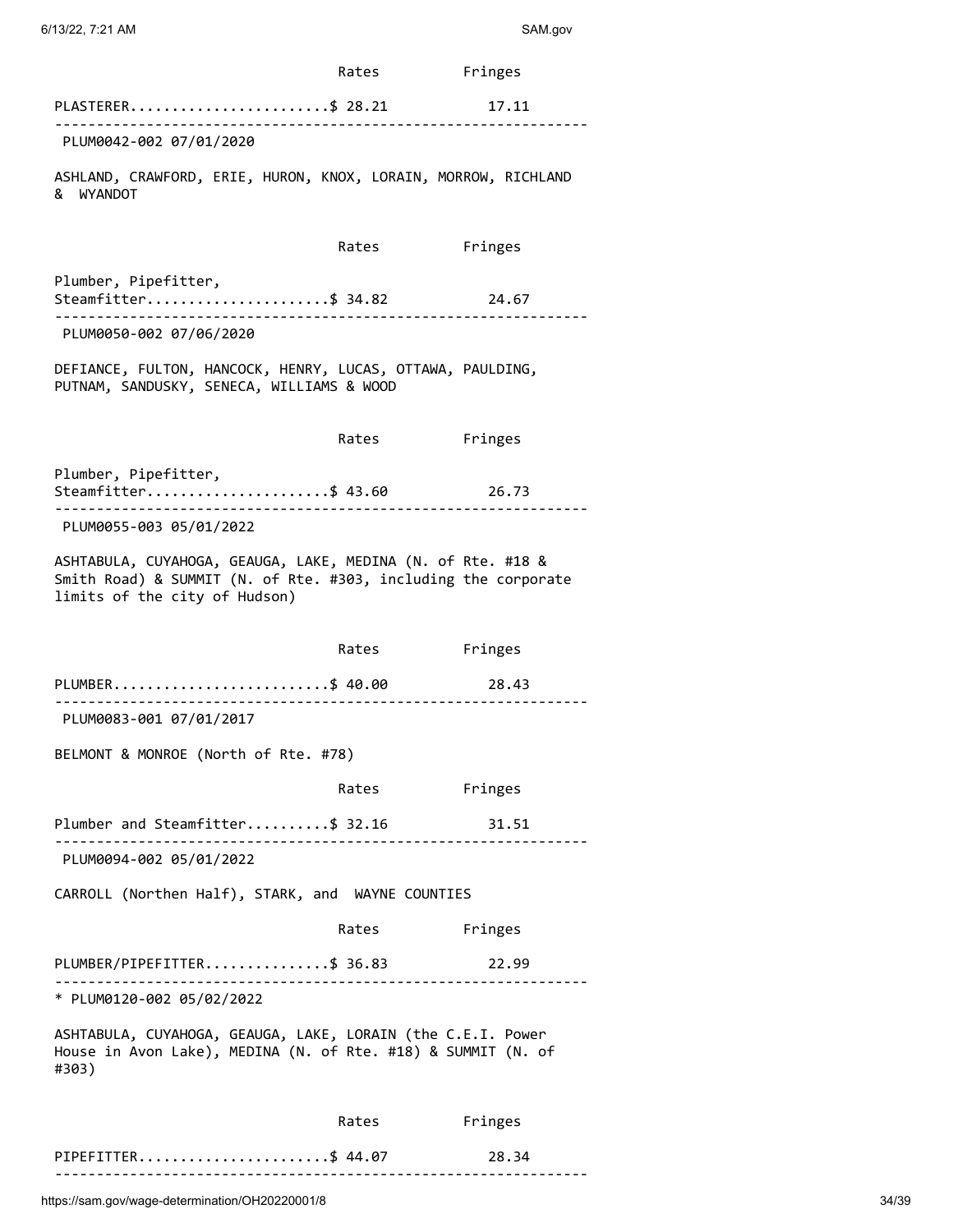6/13/22, 7:21 AM SAM.gov

PLUM0162-002 06/01/2021

CHAMPAIGN, CLARK, CLINTON, DARKE, FAYETTE, GREENE, MIAMI, MONTGOMERY & PREBLE

|                                                                                                                                                                                                                                                                                                                                                                     | Rates | Fringes |  |  |
|---------------------------------------------------------------------------------------------------------------------------------------------------------------------------------------------------------------------------------------------------------------------------------------------------------------------------------------------------------------------|-------|---------|--|--|
| Plumber, Pipefitter,<br>Steamfitter\$ 33.40 27.09<br>_______________________________                                                                                                                                                                                                                                                                                |       |         |  |  |
| * PLUM0168-002 06/01/2022                                                                                                                                                                                                                                                                                                                                           |       |         |  |  |
| MEIGS, MONROE (South of Rte. #78), MORGAN (South of Rte. #78)<br>& WASHINGTON                                                                                                                                                                                                                                                                                       |       |         |  |  |
|                                                                                                                                                                                                                                                                                                                                                                     | Rates | Fringes |  |  |
| PLUMBER/PIPEFITTER\$ 38.02                                                                                                                                                                                                                                                                                                                                          |       | 34.09   |  |  |
| PLUM0189-002 06/01/2019                                                                                                                                                                                                                                                                                                                                             |       |         |  |  |
| DELAWARE, FAIRFIELD, FRANKLIN, HOCKING, LICKING, MADISON,<br>MARION, PERRY, PICKAWAY, ROSS & UNION                                                                                                                                                                                                                                                                  |       |         |  |  |
|                                                                                                                                                                                                                                                                                                                                                                     | Rates | Fringes |  |  |
| Plumber, Pipefitter,<br>Steamfitter\$ 38.45                                                                                                                                                                                                                                                                                                                         |       | 16.98   |  |  |
| PLUM0219-002 06/01/2021                                                                                                                                                                                                                                                                                                                                             |       |         |  |  |
| MEDINA (Rte. #18 from eastern edge of Medina Co., west to<br>eastern corporate limits of the city of Medina, & on the county<br>road from the west corporate limits of Medina running due west<br>to and through community of Risley to the western edge of<br>Medina County - All territory south of this line), PORTAGE, and<br>SUMMIT (S. of Rte. #303) COUNTIES |       |         |  |  |
|                                                                                                                                                                                                                                                                                                                                                                     | Rates | Fringes |  |  |
| Plumber and Steamfitter\$ 40.42                                                                                                                                                                                                                                                                                                                                     |       | 24.66   |  |  |
| PLUM0392-002 06/01/2021                                                                                                                                                                                                                                                                                                                                             |       |         |  |  |
| BROWN, BUTLER, CLERMONT, HAMILTON & WARREN                                                                                                                                                                                                                                                                                                                          |       |         |  |  |
|                                                                                                                                                                                                                                                                                                                                                                     | Rates | Fringes |  |  |
| PLUMBER/PIPEFITTER\$ 35.21<br><u>.</u>                                                                                                                                                                                                                                                                                                                              |       | 22.99   |  |  |
| PLUM0396-001 06/01/2021                                                                                                                                                                                                                                                                                                                                             |       |         |  |  |
| COLUMBIANA (Excluding Washington & Yellow Creek Townships &<br>Liverpool Twp. - Secs. 35 & 36 - West of County Road #427),<br>MAHONING and TRUMBULL COUNTIES                                                                                                                                                                                                        |       |         |  |  |
|                                                                                                                                                                                                                                                                                                                                                                     | Rates | Fringes |  |  |
| PLUMBER/PIPEFITTER\$ 35.35<br>.                                                                                                                                                                                                                                                                                                                                     |       | 27.01   |  |  |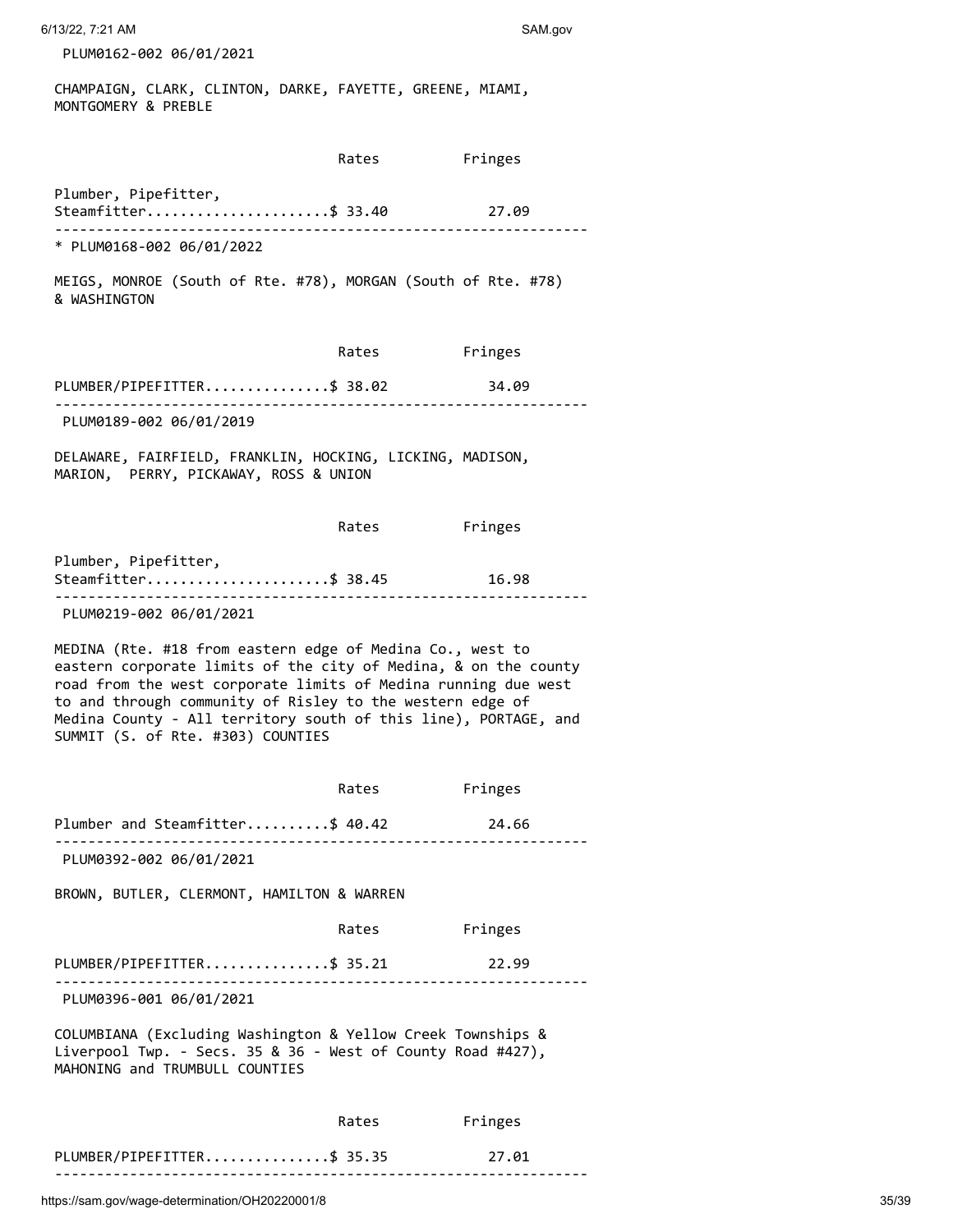6/13/22, 7:21 AM SAM.gov

\* PLUM0495-002 06/01/2022

CARROLL (Rose, Monroe, Union, Lee, Orange, Perry & Loudon Townships), COLUMBIANA (Washington & Yellow Creek Townships & Liverpool Township, Secs. 35 & 36, West of County Rd. #427), COSHOCTON, GUERNSEY, HARRISON, HOLMES, JEFFERSON, MORGAN (South to State Rte. #78 & from McConnelsville west on State Rte. #37 to the Perry County line), MUSKINGUM, NOBLE, and TUSCARAWAS COUNTIES

 Rates Fringes Plumber, Pipefitter, Steamfitter.......................\$ 31.24 34.34 ---------------------------------------------------------------- PLUM0577-002 06/01/2019 ADAMS, ATHENS, GALLIA, HIGHLAND, JACKSON, LAWRENCE, PIKE, SCIOTO & VINTON Rates Fringes Plumber, Pipefitter, Steamfitter.......................\$ 34.90 24.11 ---------------------------------------------------------------- PLUM0776-002 07/01/2020 ALLEN, AUGLAIZE, HARDIN, LOGAN, MERCER, SHELBY and VAN WERT COUNTIES Rates Fringes Plumber, Pipefitter, Steamfitter......................\$ 37.63 25.58 ---------------------------------------------------------------- TEAM0377-003 05/01/2021 STATEWIDE, EXCEPT CUYAHOGA, GEAUGA & LAKE Rates Fringes TRUCK DRIVER GROUP 1......................\$ 29.74 15.70 GROUP 2......................\$ 30.16 15.70 TRUCK DRIVER CLASSIFICATIONS GROUP 1 - Asphalt Distributor; Batch; 4- Wheel Service; 4-Wheel Dump; Oil Distributor & Tandem GROUP 2 - Tractor-Trailer Combination: Fuel; Pole Trailer; Ready Mix; Semi-Tractor; & Asphalt Oil Spraybar Man When Operated From Cab; 5 Axles & Over; Belly Dump; End Dump; Articulated Dump; Heavy Duty Equipment; Low Boy; & Truck Mechanic ---------------------------------------------------------------- TEAM0436-002 05/01/2021

CUYAHOGA, GEAUGA & LAKE

Rates Fringes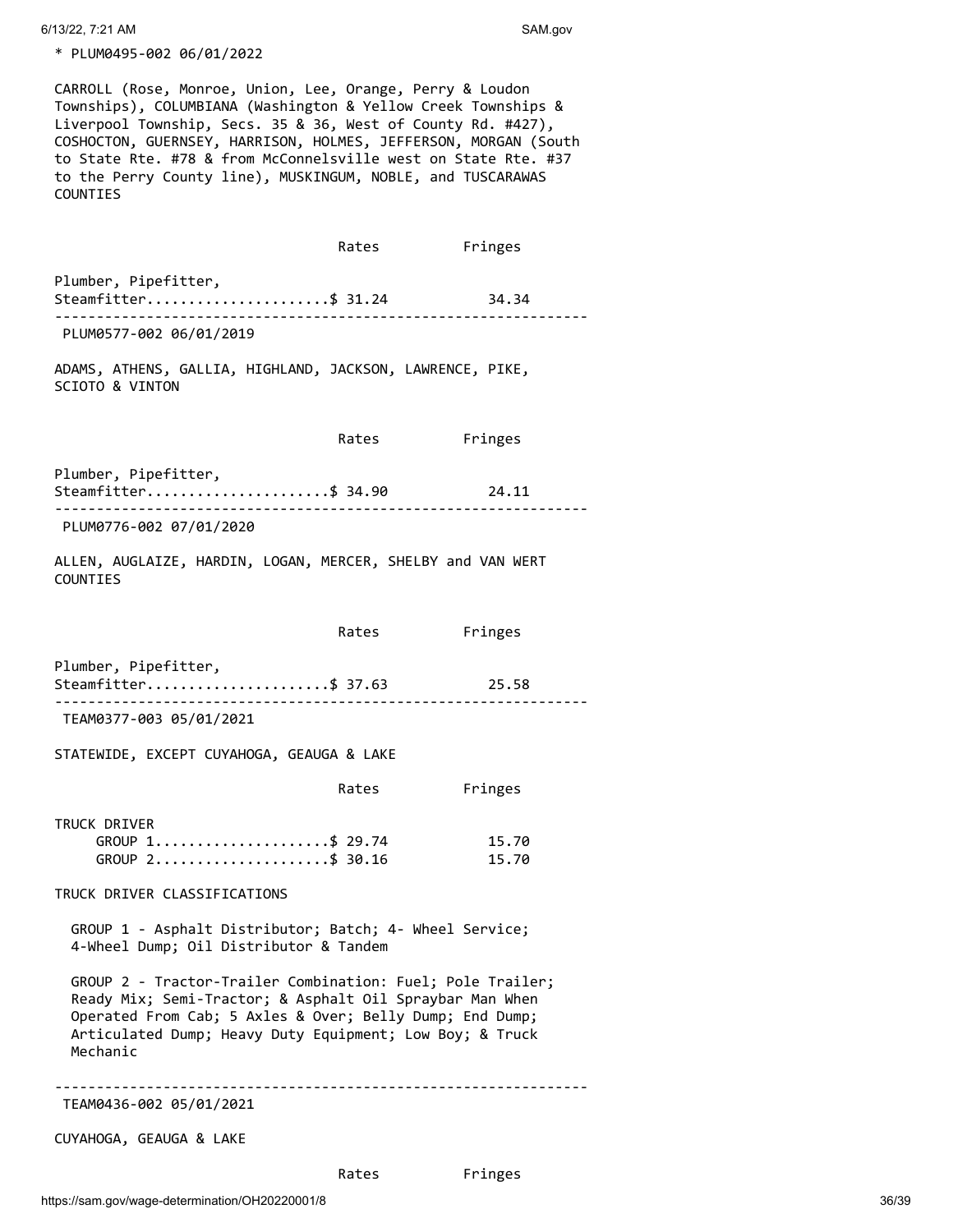| TRUCK DRIVER |                   |       |
|--------------|-------------------|-------|
|              | GROUP 1\$ 30.65   | 16.95 |
|              | $GROUP$ 2\$ 31.15 | 16.95 |

## GROUP 1: Straight & Dump, Straight Fuel

 GROUP 2: Semi Fuel, Semi Tractor, Euclids, Darts, Tank, Asphalt Spreaders, Low Boys, Carry-All, Tourna-Rockers, Hi-Lifts, Extra Long Trailers, Semi-Pole Trailers, Double Hook-Up Tractor Trailers including Team Track & Railroad Siding, Semi-Tractor & Tri-Axle Trailer, Tandem Tractor & Tandem Trailer, Tag Along Trailer, Expandable Trailer or Towing Requiring Road Permits, Ready-Mix (Agitator or Non-Agitator), Bulk Concrete Driver, Dry Batch Truck, Articulated End Dump

----------------------------------------------------------------

WELDERS - Receive rate prescribed for craft performing operation to which welding is incidental.

================================================================

\*\* Workers in this classification may be entitled to a higher minimum wage under Executive Order 14026 (\$15.00) or 13658 (\$11.25). Please see the Note at the top of the wage determination for more information.

Note: Executive Order (EO) 13706, Establishing Paid Sick Leave for Federal Contractors applies to all contracts subject to the Davis-Bacon Act for which the contract is awarded (and any solicitation was issued) on or after January 1, 2017. If this contract is covered by the EO, the contractor must provide employees with 1 hour of paid sick leave for every 30 hours they work, up to 56 hours of paid sick leave each year. Employees must be permitted to use paid sick leave for their own illness, injury or other health-related needs, including preventive care; to assist a family member (or person who is like family to the employee) who is ill, injured, or has other health-related needs, including preventive care; or for reasons resulting from, or to assist a family member (or person who is like family to the employee) who is a victim of, domestic violence, sexual assault, or stalking. Additional information on contractor requirements and worker protections under the EO is available at

https://www.dol.gov/agencies/whd/government-contracts.

Unlisted classifications needed for work not included within the scope of the classifications listed may be added after award only as provided in the labor standards contract clauses (29CFR 5.5 (a) (1) (ii)).

----------------------------------------------------------------

The body of each wage determination lists the classification and wage rates that have been found to be prevailing for the cited type(s) of construction in the area covered by the wage determination. The classifications are listed in alphabetical order of ""identifiers"" that indicate whether the particular rate is a union rate (current union negotiated rate for local), a survey rate (weighted average rate) or a union average rate (weighted union average rate).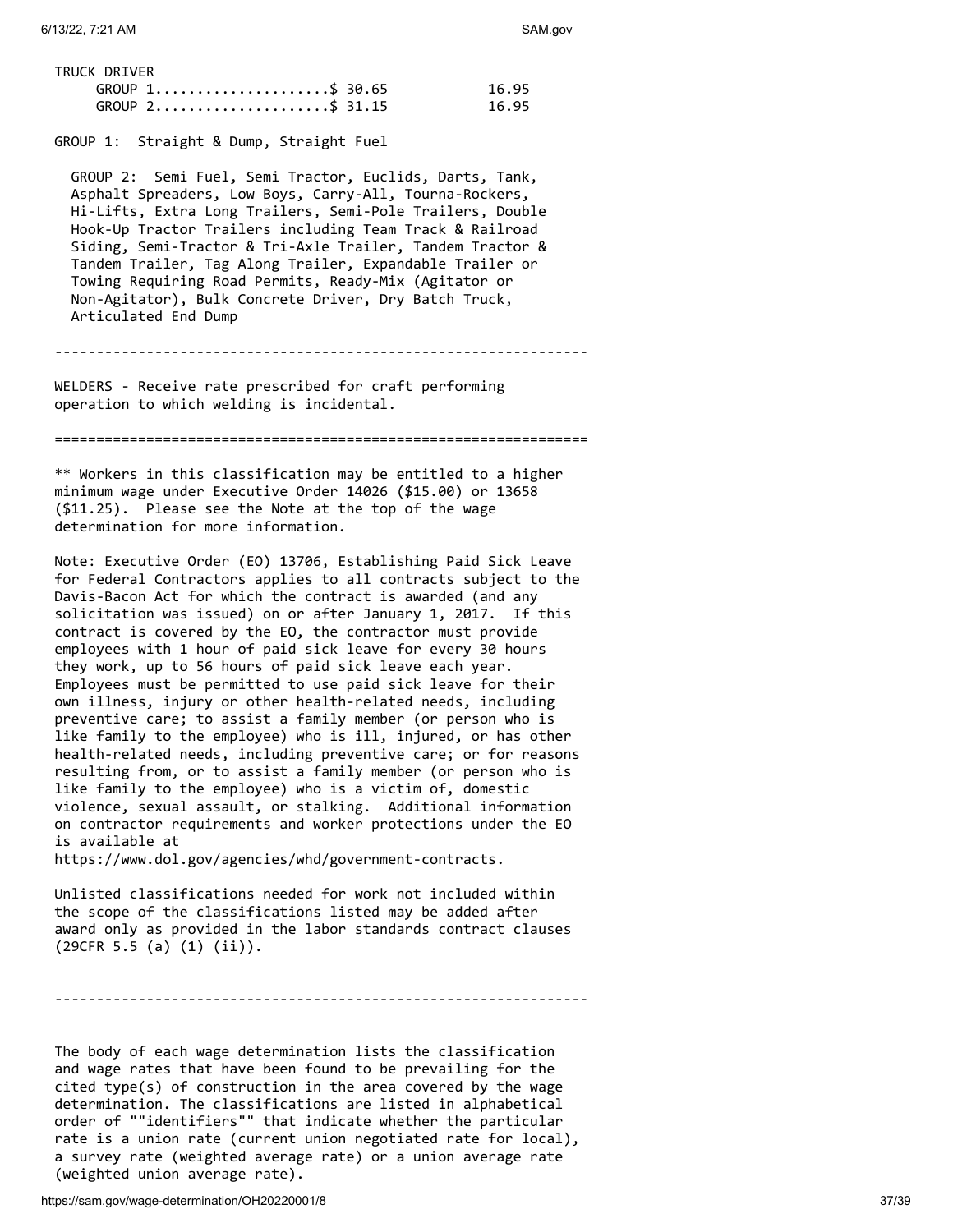#### Union Rate Identifiers

A four letter classification abbreviation identifier enclosed in dotted lines beginning with characters other than ""SU"" or ""UAVG"" denotes that the union classification and rate were prevailing for that classification in the survey. Example: PLUM0198-005 07/01/2014. PLUM is an abbreviation identifier of the union which prevailed in the survey for this classification, which in this example would be Plumbers. 0198 indicates the local union number or district council number where applicable, i.e., Plumbers Local 0198. The next number, 005 in the example, is an internal number used in processing the wage determination. 07/01/2014 is the effective date of the most current negotiated rate, which in this example is July 1, 2014.

Union prevailing wage rates are updated to reflect all rate changes in the collective bargaining agreement (CBA) governing this classification and rate.

#### Survey Rate Identifiers

Classifications listed under the ""SU"" identifier indicate that no one rate prevailed for this classification in the survey and the published rate is derived by computing a weighted average rate based on all the rates reported in the survey for that classification. As this weighted average rate includes all rates reported in the survey, it may include both union and non-union rates. Example: SULA2012-007 5/13/2014. SU indicates the rates are survey rates based on a weighted average calculation of rates and are not majority rates. LA indicates the State of Louisiana. 2012 is the year of survey on which these classifications and rates are based. The next number, 007 in the example, is an internal number used in producing the wage determination. 5/13/2014 indicates the survey completion date for the classifications and rates under that identifier.

Survey wage rates are not updated and remain in effect until a new survey is conducted.

#### Union Average Rate Identifiers

Classification(s) listed under the UAVG identifier indicate that no single majority rate prevailed for those classifications; however, 100% of the data reported for the classifications was union data. EXAMPLE: UAVG-OH-0010 08/29/2014. UAVG indicates that the rate is a weighted union average rate. OH indicates the state. The next number, 0010 in the example, is an internal number used in producing the wage determination. 08/29/2014 indicates the survey completion date for the classifications and rates under that identifier.

A UAVG rate will be updated once a year, usually in January of each year, to reflect a weighted average of the current negotiated/CBA rate of the union locals from which the rate is based.

#### WAGE DETERMINATION APPEALS PROCESS

----------------------------------------------------------------

1.) Has there been an initial decision in the matter? This can